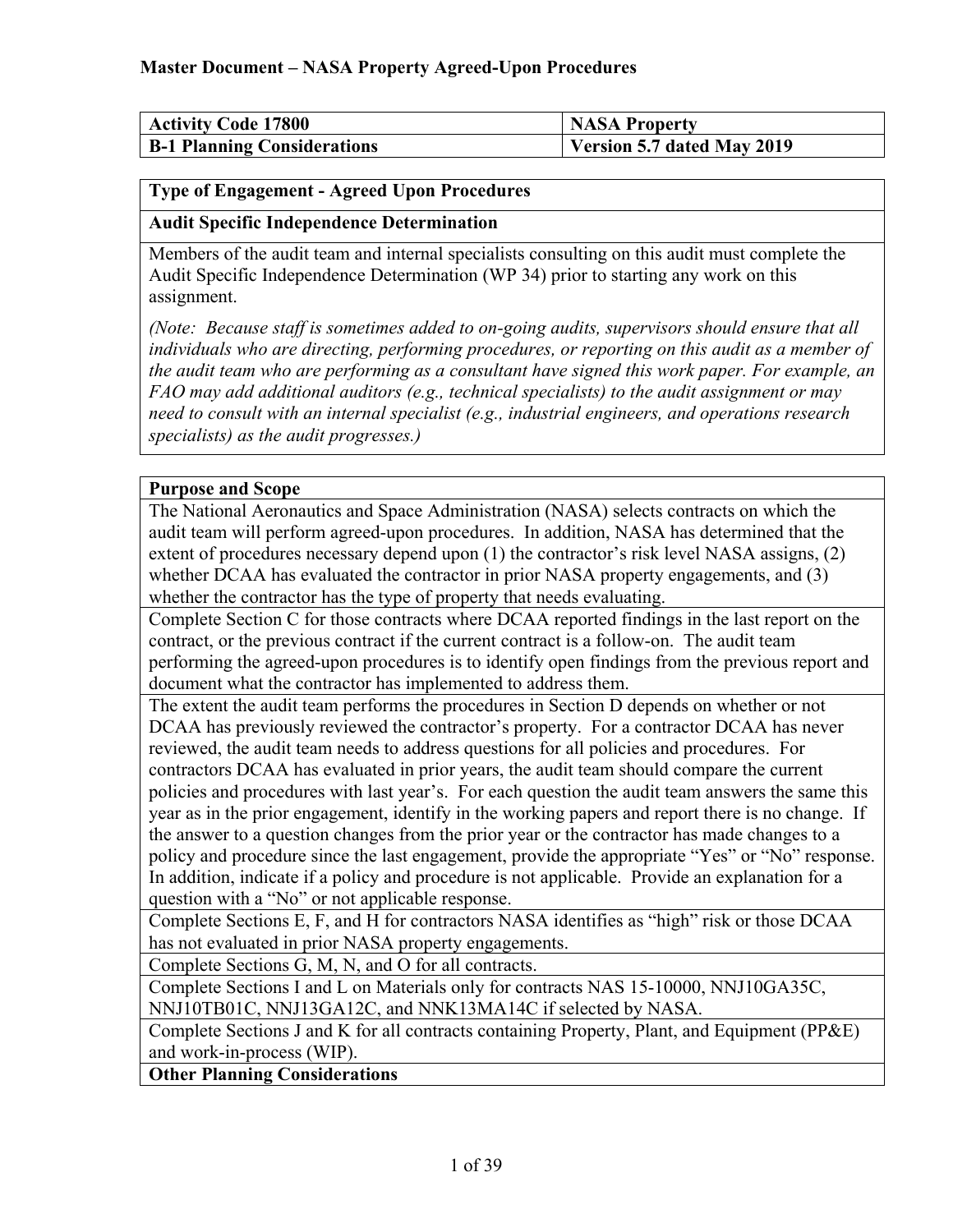### **Purpose and Scope**

Prior to commencing the audit, review Agency guidance that may impact the audit and adjust the scope and procedures appropriately.

| <b>B-1 Preliminary Steps</b>                                                                                                                                                                                                                                                                                                                                                                                                                                                                                                                            | <b>WP Reference</b> |
|---------------------------------------------------------------------------------------------------------------------------------------------------------------------------------------------------------------------------------------------------------------------------------------------------------------------------------------------------------------------------------------------------------------------------------------------------------------------------------------------------------------------------------------------------------|---------------------|
| <b>Version 5.7 dated May 2019</b>                                                                                                                                                                                                                                                                                                                                                                                                                                                                                                                       |                     |
| 1. Write to the contractor using the pro forma letter found in administrative<br>working paper 31. The letter should include a request for the<br>Monthly/Quarterly Reports from the contractor's property system from<br>October 1, 2014 to June 30, 2015, and the following supplemental<br>information:                                                                                                                                                                                                                                              |                     |
| a. A complete year-to-date listing of the additions/transfers-in<br>(Government-furnished and acquired), deletions/transfers-out, and<br>asset category balances from October 1, 2014 to June 30, 2015 for<br>the contract NASA selects for each of the following<br>Monthly/Quarterly Report property categories: land, buildings,<br>other structures, leasehold improvements, equipment, and agency-<br>peculiar property. The audit team should obtain additions/<br>transfers-in and deletions/transfers-out in electronic format, if<br>possible. |                     |
| A complete listing of the current Materials inventory (indicating the<br>$\mathbf{b}$ .<br>"as of" date) for contractors on which the audit team will perform<br>Section L procedures.                                                                                                                                                                                                                                                                                                                                                                  |                     |
| A detailed listing of the Contract Work-in-Process (WIP) as of<br>c.<br>June 30, 2015 for all contracts selected by NASA.                                                                                                                                                                                                                                                                                                                                                                                                                               |                     |
| d. For a-c above, have the contractor identify the location(s) of each<br>type of property - PP&E, WIP and Materials - applicable to the<br>contract.                                                                                                                                                                                                                                                                                                                                                                                                   |                     |
| A copy of the contractor's policies and procedures for inventorying,<br>e.<br>safeguarding, and accounting for Government property; for<br>restricting access to the property system; and specific documentation<br>of the changes to the system since the last DCAA engagement, if<br>applicable.                                                                                                                                                                                                                                                      |                     |
| If applicable, an itemization of the corrective actions taken by the<br>f.<br>contractor, as well as related supporting documentation, or a<br>corrective action plan to resolve the findings/errors identified in the<br>last DCAA report on the contract (or the previous contract if the<br>current contract is a follow-on).                                                                                                                                                                                                                        |                     |
| Contact the contracting officer to ascertain any known concerns that will<br>2.<br>affect the agreed-upon procedures.                                                                                                                                                                                                                                                                                                                                                                                                                                   |                     |
| acknowledgement/notification<br>Electronically<br>transmit<br>3.<br>the<br>an<br>to<br>ACO/Buying Command notifying them of the commencement of the<br>agreed-upon procedures engagement and the agreed to due date (CAM<br>2-305). The acknowledgement/notification process should be within the<br>timeframe and in accordance with the procedures in CAM 4-104.                                                                                                                                                                                      |                     |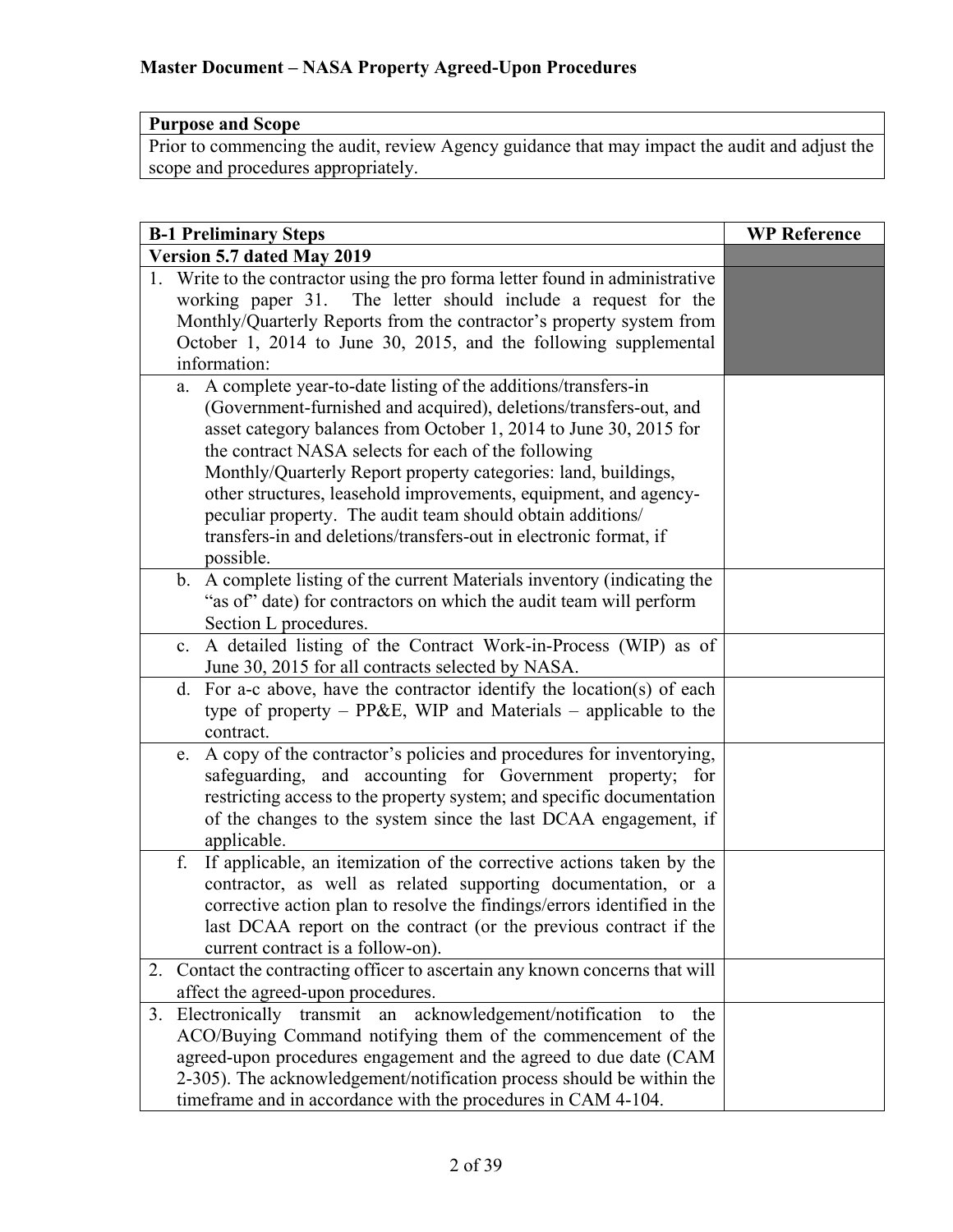|    | <b>B-1 Preliminary Steps</b>                                                 | <b>WP Reference</b> |
|----|------------------------------------------------------------------------------|---------------------|
|    | 4. Invite the NASA Property Administrator (PA), NASA Center                  |                     |
|    | accountants, NASA Management Office or the DCMA Administrative               |                     |
|    | Contracting Officer (if NASA has delegated property administration           |                     |
|    | responsibilities to DCMA), and NASA Headquarters Accounting                  |                     |
|    | Division and Quality Assurance Division representatives to attend the        |                     |
|    | entrance conference.<br>Send invitations for NASA Headquarters               |                     |
|    | representatives through DCAA Headquarters, Policy and Plans, Pricing         |                     |
|    | and Special Projects (PSP) Division, who is the point of contract for        |                     |
|    | NASA Headquarters representatives. Use the pro forma memorandum              |                     |
|    | to the PA found in administrative working paper 31 and enclose a copy        |                     |
|    | of the NASA request letter.                                                  |                     |
|    | 5. Hold an entrance conference with the contractor. If findings were         |                     |
|    | disclosed in the last DCAA report on the contract (or the previous           |                     |
|    | contract if the current contract is a follow-on), and the contractor has not |                     |
|    | implemented corrective actions or prepared a corrective action plan, the     |                     |
|    | audit team should request, at the entrance conference, that the contractor   |                     |
|    | prepare a corrective action plan to correct those findings (see C-1, Step    |                     |
|    | 1). Request assistance from NASA Center representatives directly or          |                     |
|    | NASA Headquarters representatives through DCAA Headquarters, PSP,            |                     |
|    | if necessary.                                                                |                     |
| 6. | Hold a planning meeting with the team performing the agreed-upon             |                     |
|    | procedures (e.g., RAM, Manager, Supervisor, Auditors) to discuss             |                     |
|    | matters relevant to the engagement (e.g., prior experience and current       |                     |
|    | procedures). The team should also discuss the requirements of AT             |                     |
|    | Section 201.40. If a matter comes to the audit team's attention by other     |                     |
|    | means than performance of the agreed-upon procedures that significantly      |                     |
|    | contradict the subject matter referred to in the report, the audit team      |                     |
|    | should include this matter in the report (See Concluding Steps, No. 3)       |                     |
|    | below if applicable).                                                        |                     |
| 7. | Throughout the AUP be aware of the parameters for results of                 |                     |
|    | application of procedures, including quantification of findings. Note:       |                     |
|    | The audit team should not report:                                            |                     |
|    | Rounding differences less than \$500.<br>a.                                  |                     |
|    | b. Differences between the annual NF 1018 generated by NESS and              |                     |
|    | the Monthly/Quarterly reports generated by CHATS because                     |                     |
|    | NASA indicated that there may be valid differences between these             |                     |
|    | two reports due to different reporting requirements.                         |                     |
|    | The lack of Industrial Property Officer (IPO) approval of CHATS<br>c.        |                     |
|    | errors as a finding; IPO approval is required for errors on the SF           |                     |
|    |                                                                              |                     |
|    | 1018, but not for CHATS.                                                     |                     |
| 8. | The audit team should plan on participating in bi-weekly teleconferences     |                     |
|    | with NASA Headquarters to communicate progress, any issues                   |                     |
|    | encountered and contractor disagreements.                                    |                     |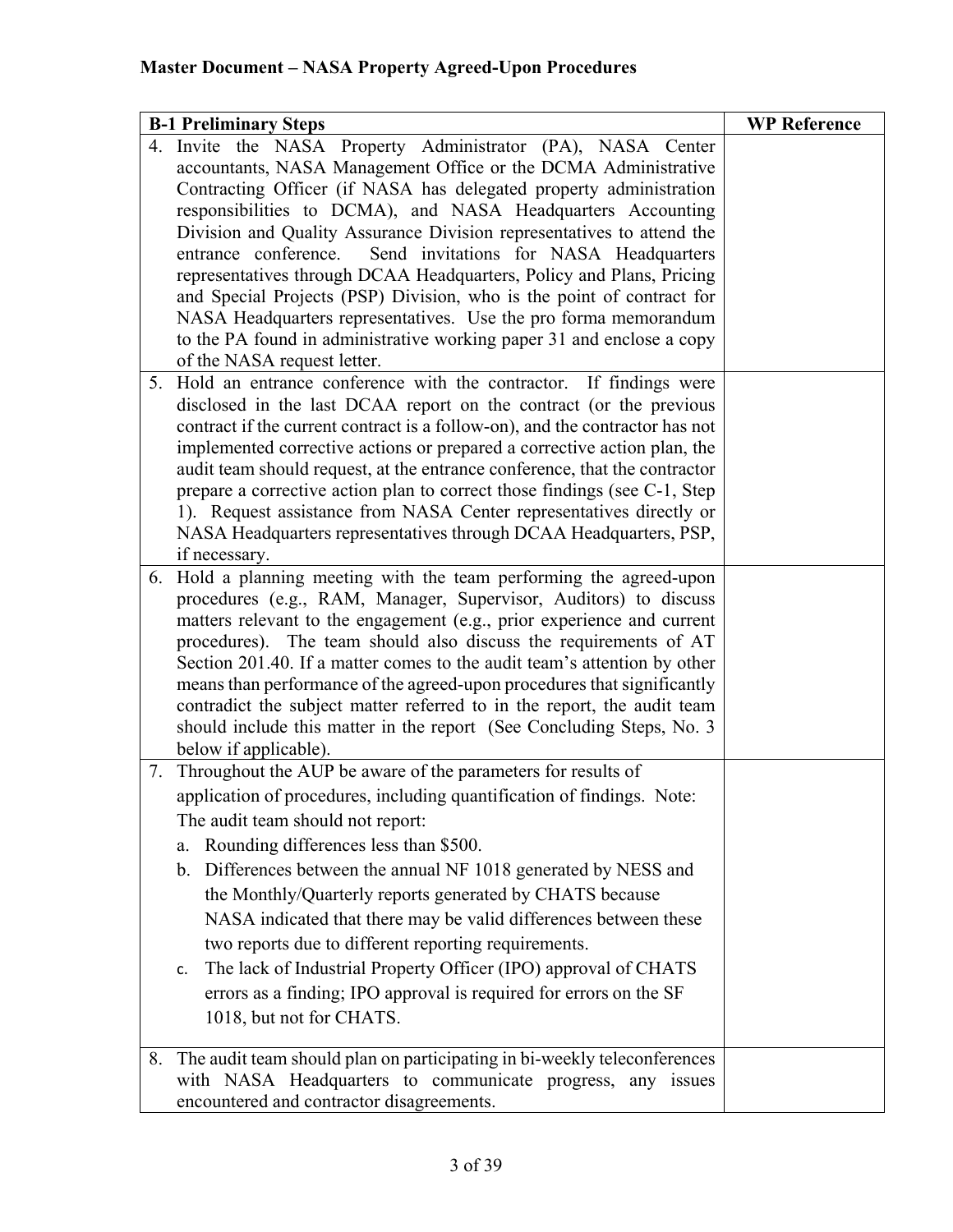| <b>C-1 Follow-up on Prior Findings</b>                                                                                                                                                                                                                                                                                                                                                                                                                                                                                                                                                                                                                                                              | <b>WP Reference</b> |
|-----------------------------------------------------------------------------------------------------------------------------------------------------------------------------------------------------------------------------------------------------------------------------------------------------------------------------------------------------------------------------------------------------------------------------------------------------------------------------------------------------------------------------------------------------------------------------------------------------------------------------------------------------------------------------------------------------|---------------------|
| Version 5.7 dated May 2019                                                                                                                                                                                                                                                                                                                                                                                                                                                                                                                                                                                                                                                                          |                     |
| 1. Document all findings previously communicated to the contractor in the last<br>DCAA report on the contract or the previous contract if the current contract<br>is a follow-on along with the contractor's corrective actions or corrective<br>action plan. Document what the contractor has implemented to address the<br>findings (by completing the corresponding procedures in Section D-1).<br>Previously reported findings and completed corrective actions resolving<br>them do not need reporting again in the current engagement. Address in the<br>current report findings previously reported where the contractor did not take<br>action to resolve them by the previous report date. |                     |
| 2. Summarize the results of the procedures performed on the corrective actions<br>taken or action plan to resolve disclosed findings.                                                                                                                                                                                                                                                                                                                                                                                                                                                                                                                                                               |                     |

| <b>D-1 Policy and Procedures</b>                                                 | <b>WP Reference</b> |
|----------------------------------------------------------------------------------|---------------------|
| Version 5.7 dated May 2019                                                       |                     |
| Note: The audit team needs to follow up on policy and procedure questions in     |                     |
| the prior DCAA report that contained "No" responses. The audit team needs to     |                     |
| review current policies and procedures for all contracts. For contractors DCAA   |                     |
| has never reviewed, the audit team will address questions for all policies and   |                     |
| procedures. For contractors DCAA has evaluated in prior years, the audit team    |                     |
| should compare the current policies and procedures with last year's. For each    |                     |
| question the audit team answers the same this year as in the prior engagement,   |                     |
| identify in the working papers and report there is no change. If the answer to a |                     |
| question changes from the prior year or the contractor has made changes to a     |                     |
| policy and procedure since the last engagement, provide the appropriate "Yes"    |                     |
| or "No" response. In addition, indicate if a policy and procedure is "Not        |                     |
| Applicable" (N/A). Document contractor explanations for a question with a        |                     |
| "No" or "Not Applicable" response. The performance of the following agreed-      |                     |
| upon procedures is to assist NASA in evaluating the contractor's policies and    |                     |
| procedures for inventorying, safeguarding, and accounting for NASA property      |                     |
| in the possession of contractors for conformity with Generally Accepted          |                     |
| Accounting Principles (GAAP), the Federal Acquisition Regulations (FAR),         |                     |
| and the NASA FAR Supplement (NFS). The audit team should apply these             |                     |
| agreed-upon procedures by inspecting the contractor's documented policies and    |                     |
| procedures.                                                                      |                     |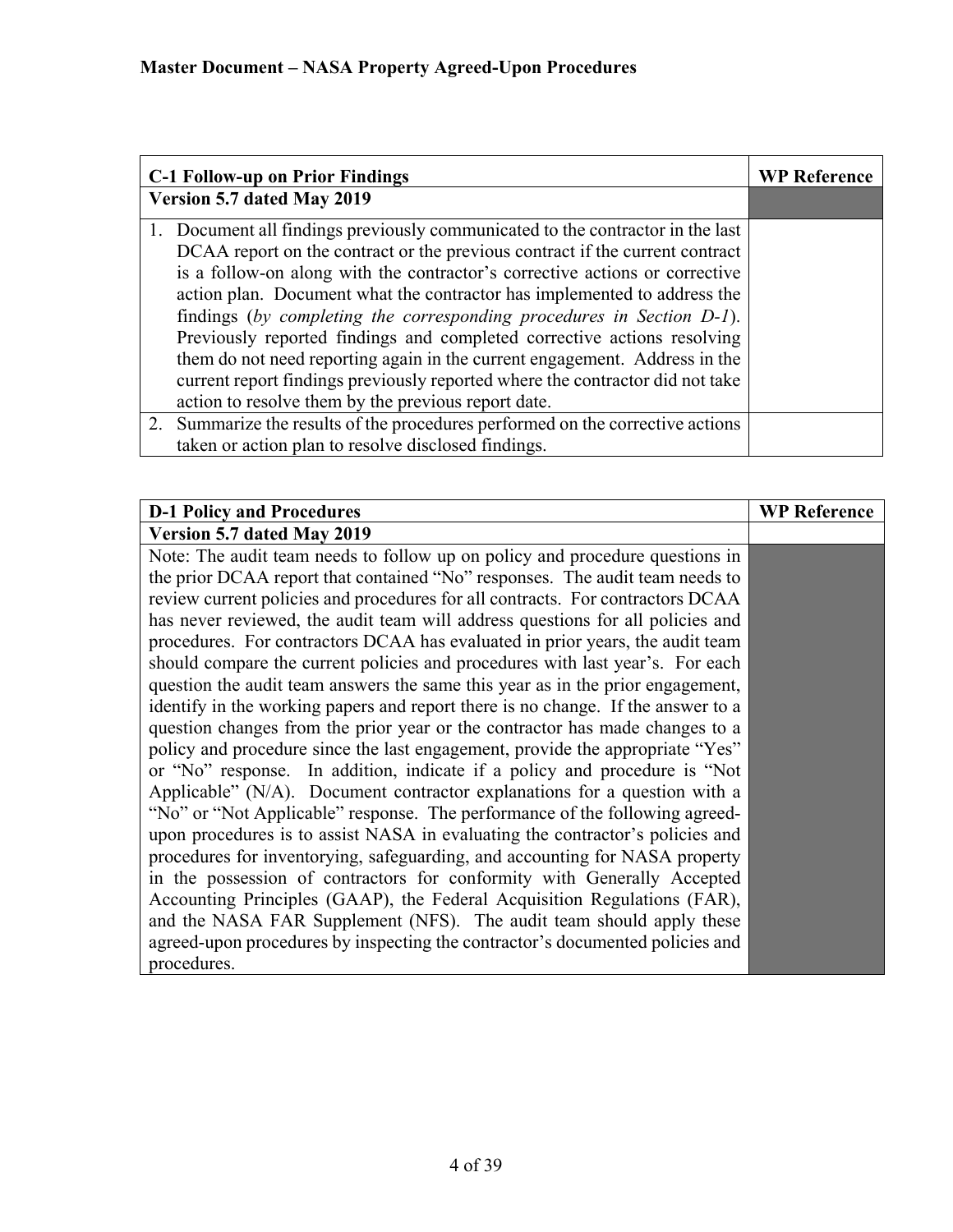| <b>D-1 Policy and Procedures</b> |                                                                                                                                                                              | <b>WP Reference</b> |
|----------------------------------|------------------------------------------------------------------------------------------------------------------------------------------------------------------------------|---------------------|
|                                  | 1. Follow-Up on Prior Policies and Procedures. In instances where the                                                                                                        |                     |
|                                  | response to any policy and procedure question was "No" in the last DCAA                                                                                                      |                     |
|                                  | report, compare last year's policy and procedure with the current year's to                                                                                                  |                     |
|                                  | identify if the contractor revised last year's. If the contractor revised the                                                                                                |                     |
|                                  | policy and procedure, document the change. If the contractor did not revise                                                                                                  |                     |
|                                  | the policy and procedure, have the contractor explain why and document the                                                                                                   |                     |
|                                  | explanation. Also, document contractor explanations for "Not Applicable"                                                                                                     |                     |
|                                  | answers.                                                                                                                                                                     |                     |
|                                  | Note: Perform the following procedures on the current policies and procedures.                                                                                               |                     |
|                                  | 2. Do the contractor's procedures require its inventory records to contain the<br>following information as required by FAR $52.245-1(f)(1)(iii)$ :                           |                     |
| a.                               | The name, description, and National Stock Number, including the                                                                                                              |                     |
|                                  | Federal Supply Classification (FSC) Codes for Equipment (if furnished                                                                                                        |                     |
|                                  | by the Government or available in the property control system);                                                                                                              |                     |
|                                  | Quantity acquired, transferred in, or fabricated, and balance on hand;<br>b.                                                                                                 |                     |
| c.                               | Unit Acquisition Cost;                                                                                                                                                       |                     |
| d.                               | Unique-item identifier or equivalent                                                                                                                                         |                     |
| e.                               | Unit of measure                                                                                                                                                              |                     |
| f.                               | Acquisition Date or date placed in service (if fabricated);                                                                                                                  |                     |
| g.                               | Contract Number or Equivalent Code Designation;                                                                                                                              |                     |
| h.                               | Location;                                                                                                                                                                    |                     |
| $\mathbf{i}$ .                   | Disposition; and                                                                                                                                                             |                     |
|                                  | Posting Reference and Date of Transaction.                                                                                                                                   |                     |
|                                  | 3. Does the contractor have a written code of ethics addressing the use and                                                                                                  |                     |
|                                  | management of government property?                                                                                                                                           |                     |
| 4.                               | <b>Additions</b>                                                                                                                                                             |                     |
|                                  | a. Do the contractor's policies and procedures require obtaining approval                                                                                                    |                     |
|                                  | from the Contracting Officer prior to purchasing or beginning                                                                                                                |                     |
|                                  | fabrication of any Property, Plant, & Equipment (PP&E) with an                                                                                                               |                     |
|                                  | anticipated total acquisition cost equal to or greater than \$100,000 that                                                                                                   |                     |
|                                  | the contract does not specifically identify?                                                                                                                                 |                     |
| b.                               | Do the contractor's policies and procedures distinguish between                                                                                                              |                     |
|                                  | Government-furnished and contractor-acquired property?                                                                                                                       |                     |
| $\mathbf{c}$ .                   | Do the contractor's policies for accounting for additions to the various                                                                                                     |                     |
|                                  | equipment categories include:                                                                                                                                                |                     |
|                                  | (1) How the contractor accounts for additions to property in its records?                                                                                                    |                     |
|                                  | (2) A unique NASA Work Breakdown Structure (WBS) to identify and<br>track the contractor-acquired property for PP&E items equal to or                                        |                     |
|                                  | greater than \$100,000 that have an estimated useful life of 2 years or                                                                                                      |                     |
|                                  | more? Refer to NASA Procedural Requirements (NPR) 9250.1b. P2                                                                                                                |                     |
|                                  | & 2.2. (Note: WBS requirement could vary depending on individual                                                                                                             |                     |
|                                  |                                                                                                                                                                              |                     |
|                                  |                                                                                                                                                                              |                     |
|                                  |                                                                                                                                                                              |                     |
|                                  | contract terms and conditions. Consult with the responsible NASA<br>Center POC for assistance in identifying the specific requirements<br>for the contract being evaluated.) |                     |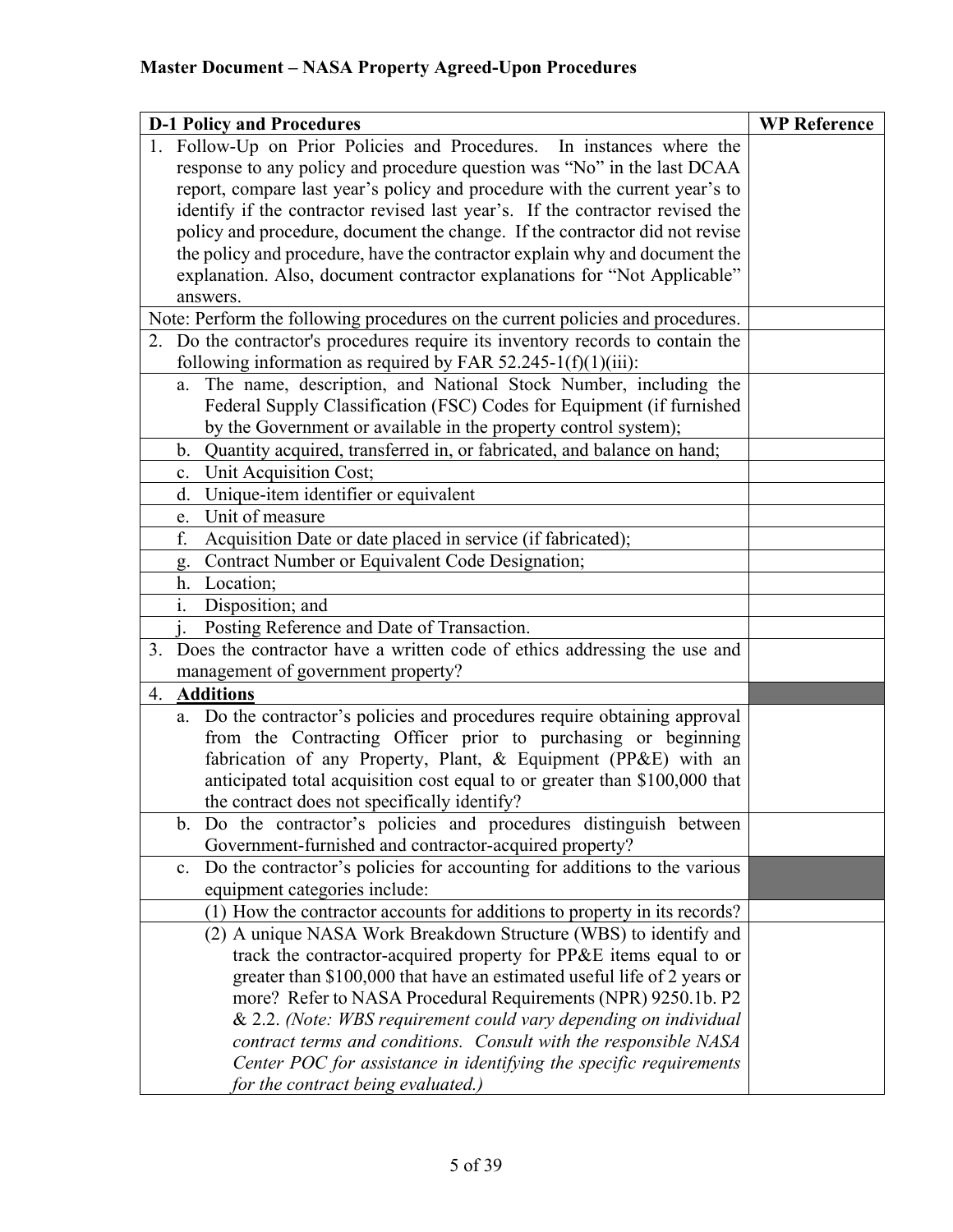| <b>D-1 Policy and Procedures</b>                                                                      | <b>WP Reference</b> |
|-------------------------------------------------------------------------------------------------------|---------------------|
| (3) A requirement for the contractor to maintain documentation on the                                 |                     |
| additions to property.                                                                                |                     |
| (4) A documented procedure to ensure that the contractor tags and                                     |                     |
| records in the property system all property it receives or moves from                                 |                     |
| WIP to finished goods.                                                                                |                     |
| d. Do the contractor's policies and procedures provide for determining                                |                     |
| PP&E acquisition cost as "all costs incurred to bring the property to a                               |                     |
| form and location suitable for its intended use?"<br>Refer to NFS                                     |                     |
| 1845.7101-3(a) for examples of costs that the contractor should include<br>in unit acquisition costs. |                     |
| Do the contractor's policies and procedures require the contractor to<br>e.                           |                     |
| include in acquisition costs the related fees or a pro rata portion of fees                           |                     |
| paid by NASA to the contractor for Equipment, Agency Peculiar                                         |                     |
| Property, and Contract WIP when the contractor designs, develops,                                     |                     |
| fabricates, or purchases property for NASA? Refer to NFS 1845.7101-                                   |                     |
| $3(b)$ .                                                                                              |                     |
| f.<br>If the contractor assigns a fee to contractor-acquired or fabricated assets,                    |                     |
| do the contractor's policies and procedures specify guidelines on                                     |                     |
| assigning the fees?                                                                                   |                     |
| If the contractor assigns fee to the asset category, as opposed to the<br>g.                          |                     |
| individual assets, do the contractor's policies and procedures require                                |                     |
| assignment of the total fee to each category?                                                         |                     |
| h. If the contractor assigns fee to the asset category, do the policies and                           |                     |
| procedures document how to "remove" fee from a category when the                                      |                     |
| contractor disposes of or transfers equipment?                                                        |                     |
| i.<br>Do the policies and procedures document how the contractor computes                             |                     |
| unit acquisition cost for fabricated or purchased PP&E items?                                         |                     |
| (1) For fabricated PP&E items does the unit acquisition cost include all                              |                     |
| direct and indirect costs of fabrication, including installation and                                  |                     |
| other set-up costs?<br>(2) Does the contractor adjust the unit acquisition cost to the end item       |                     |
| for modifications/improvements that are greater than or equal to                                      |                     |
| \$100,000? If so, does the contractor account for them as follows?                                    |                     |
| (a) The contractor capitalizes modifications that meet the                                            |                     |
| capitalization threshold and enlarge, improve, or enhance the                                         |                     |
| capacity of the existing PP&E by adding the cost of the                                               |                     |
| modification to the end item.                                                                         |                     |
| (b) The contractor links modifications that meet the capitalization                                   |                     |
| criteria to the end item (parent-child relationship) in the                                           |                     |
| contractor's property accounting system.                                                              |                     |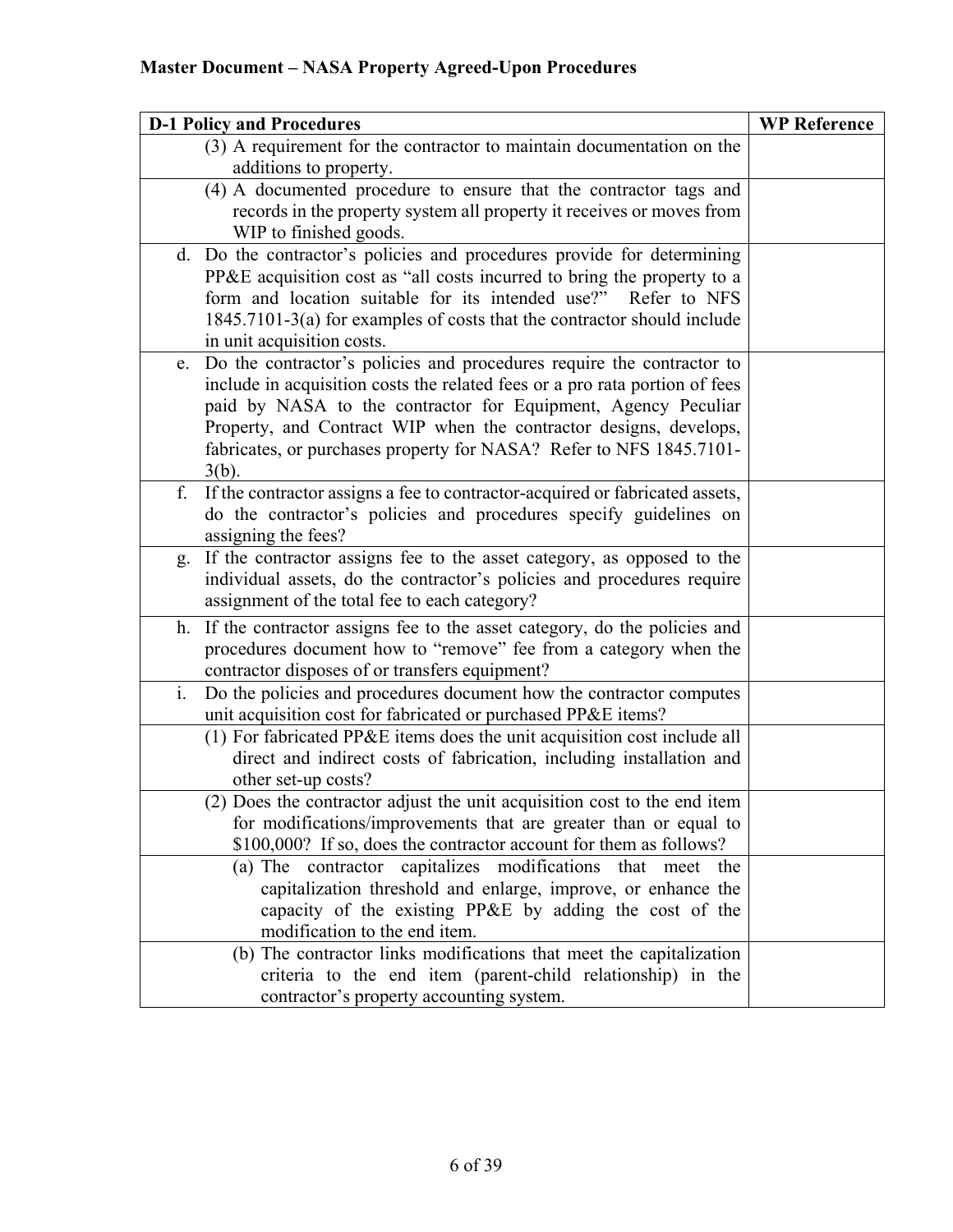| <b>D-1 Policy and Procedures</b> |                | <b>WP Reference</b>                                                         |  |
|----------------------------------|----------------|-----------------------------------------------------------------------------|--|
|                                  |                | (c) The contractor accounts for modifications that meet the                 |  |
|                                  |                | capitalization threshold of \$100,000, but do not extend the useful         |  |
|                                  |                | life of the asset by two years or more, or do not expand the                |  |
|                                  |                | capability of the end-item as repairs and maintenance and                   |  |
|                                  |                | expenses these costs as incurred. This could include an overhaul,           |  |
|                                  |                | rehab or refurbishment.                                                     |  |
|                                  | $\mathbf{i}$ . | If the contractor initially bases the value of the PP&E on an estimate, do  |  |
|                                  |                | the policies and procedures call for the contractor subsequently to adjust  |  |
|                                  |                | the amount to reflect actual costs?                                         |  |
|                                  | k.             | If the contractor does not adjust the estimates to actual cost, does the    |  |
|                                  |                | contractor have a methodology for developing estimates, and has the         |  |
|                                  |                | contractor documented its methodology?                                      |  |
|                                  | 1.             | Do the contractor's policies and procedures require the acquisition date    |  |
|                                  |                | for contractor-acquired property to be the date the contractor places the   |  |
|                                  |                | item in service?                                                            |  |
|                                  |                | m. Do the contractor's policies and procedures require the acquisition date |  |
|                                  |                | for contractor-fabricated property to be the date the contractor completes  |  |
|                                  |                | and removes the item from contract WIP?                                     |  |
|                                  | n.             | Do the contractor's policies and procedures require the acquisition date    |  |
|                                  |                | for Government-furnished property to be the acquisition date on the         |  |
|                                  |                | shipping document?                                                          |  |
|                                  | 0.             | Do the contractor's policies and procedures require the contractor to       |  |
|                                  |                | report the costs of each capital asset as a separate item on required cost  |  |
|                                  |                | reports, typically its Contractor Financial Management Report (NF           |  |
|                                  |                | 533)? These reporting requirements will not apply to contracts awarded      |  |
|                                  |                | prior to October 1, 2007 or to firm-fixed price (FFP) contracts.            |  |
|                                  | p.             | Do the contractor's policies and procedures have provisions in place to     |  |
|                                  |                | prevent and detect reporting errors to alleviate adjustments to the         |  |
|                                  |                | financial data?                                                             |  |
|                                  |                | 5. Deletions                                                                |  |
|                                  | a.             | Do the contractor's policies and procedures provide for documenting and     |  |
|                                  |                | recording deletions of NASA PP&E, as listed in NFS 1845.7101-4, to          |  |
|                                  |                | support monthly property reporting in CHATS?                                |  |
|                                  | b.             | Do the contractor's policies and procedures provide for the appropriate     |  |
|                                  |                | official with property disposal authority to authorize and/or approve       |  |
|                                  |                | property deletions?                                                         |  |
|                                  | c.             | Do the contractor's policies and procedures provide for how to account      |  |
|                                  |                | for deletions of obsolete assets from the property system?                  |  |
| 6.                               |                | Transfer-In/Transfers-Out                                                   |  |
|                                  | a.             | Do the contractor's policies and procedures provide for the contractor to   |  |
|                                  |                | complete documentation for recording of transfers in and/or out of          |  |
|                                  |                | NASA PP&E to support detailed <i>monthly</i> reporting in CHATS? This       |  |
|                                  |                | includes transfers between prime contracts, NASA Centers, and other         |  |
|                                  |                | Government agencies. Refer to NFS 1845.7101-2.                              |  |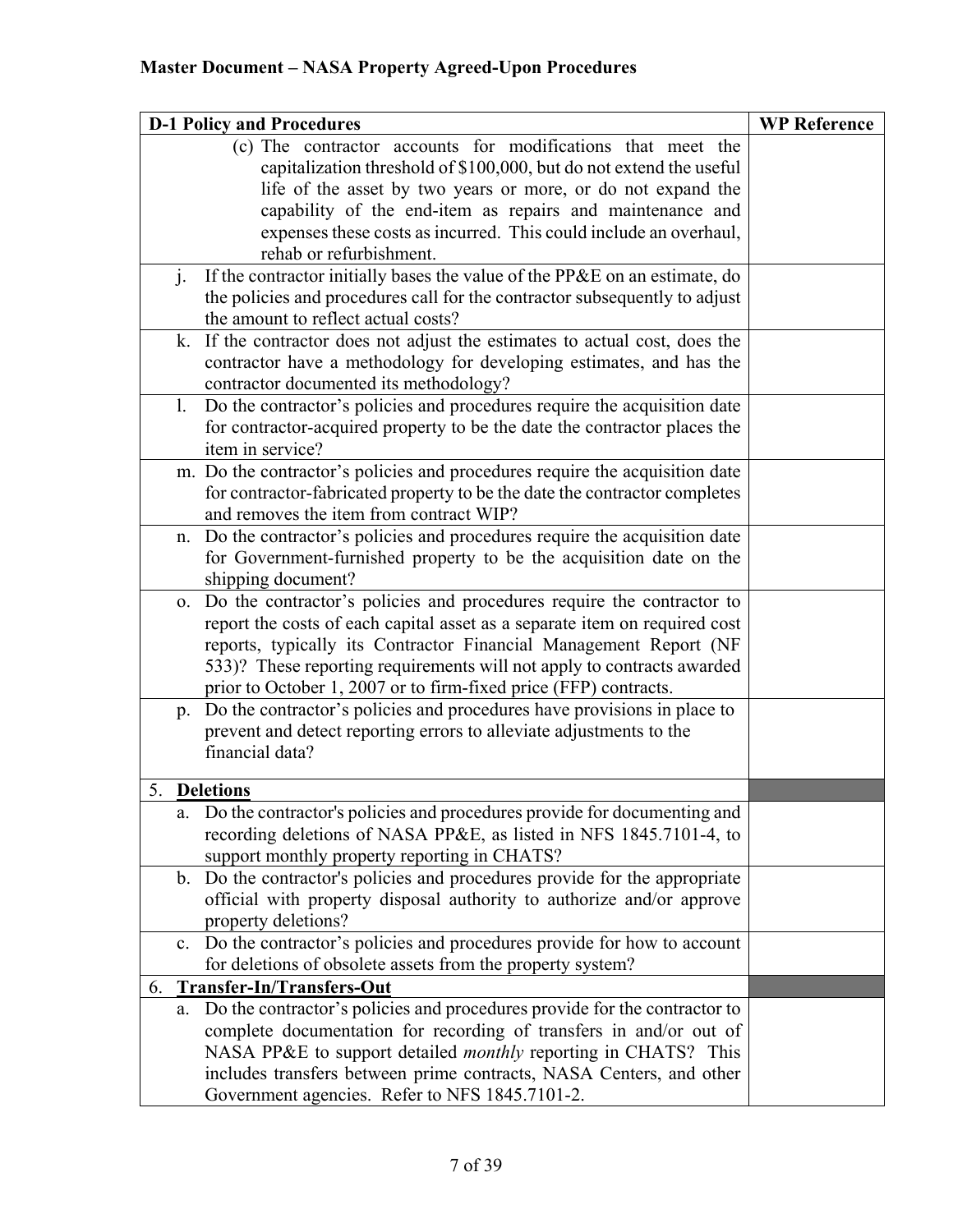| <b>D-1 Policy and Procedures</b> |             |                                                                             | <b>WP Reference</b> |
|----------------------------------|-------------|-----------------------------------------------------------------------------|---------------------|
|                                  |             | b. Do procedures establish and require an authorized signature on all       |                     |
|                                  |             | transfer documents (e.g., DD-1149) for property the contractor receives     |                     |
|                                  |             | or sends, corroborating approval, as well as the dollar amount of the       |                     |
|                                  |             | transferred asset, the FSC number, and the original acquisition date in     |                     |
|                                  |             | accordance with NFS 1845.7101-2(a)?                                         |                     |
|                                  | $c_{\cdot}$ | Do the contractor's policies and procedures require the contractor to       |                     |
|                                  |             | request any missing information directly from the shipping contractor or    |                     |
|                                  |             | through the property administrator as required by NFS $1845.7101-2(c)$ .    |                     |
|                                  |             | 7. <b>Inventory</b>                                                         |                     |
|                                  |             | a. Do the contractor's policies and procedures require the contractor to    |                     |
|                                  |             | reconcile NASA property inventories with its official property records?     |                     |
|                                  |             | b. Do the contractor's policies and procedures require the contractor to    |                     |
|                                  |             | submit inventory reports to the Government property administrator           |                     |
|                                  |             | within 10 calendar days after inventory completion in accordance with       |                     |
|                                  |             | NFS 1852.245-78(c)?                                                         |                     |
|                                  | c.          | Do the contractor's policies and procedures require review of               |                     |
|                                  |             | subcontractor data and provide for procedures when the prime contractor     |                     |
|                                  |             | does not receive subcontractor data to complete detailed monthly            |                     |
|                                  |             |                                                                             |                     |
|                                  |             | property reporting in CHATS? (See Section N-1 for the requirement to        |                     |
|                                  |             | perform a walkthrough with the contractor to document the contractor's      |                     |
|                                  |             | procedures for review of subcontractor data.)                               |                     |
|                                  |             | d. Do the contractor's policies and procedures require that the methodology |                     |
|                                  |             | the inventory system(s) use(s) for the valuation of inventory comply with   |                     |
|                                  |             | Statement of Federal Financial Accounting Standard (SFFAS) No. 3,           |                     |
|                                  |             | paragraphs 20-23, valuing inventory at historical cost or latest            |                     |
|                                  |             | acquisition value cost (i.e., weighted average, moving average, etc.)?      |                     |
|                                  | e.          | Does the contractor have policies and procedures that address the           |                     |
|                                  |             | purchase of items it receives into inventory?                               |                     |
|                                  | f.          | Does the contractor have policies and procedures covering the               |                     |
|                                  |             | issuance/release of items for consumption from inventory?                   |                     |
|                                  |             | g. Does the contractor have policies and/or procedures to account for       |                     |
|                                  |             | obsolete or lost inventory?                                                 |                     |
|                                  |             | 8. Safeguarding Assets                                                      |                     |
|                                  |             | a. Does the contractor have policies and procedures for safeguarding and    |                     |
|                                  |             | limiting access to the NASA PP&E to appropriate personnel?                  |                     |
|                                  |             | b. Do the contractor's policies and procedures provide for recording and    |                     |
|                                  |             | tagging of PP&E items into the property system within the timeframe         |                     |
|                                  |             | specified in the contract or approved by the Property Administrator from    |                     |
|                                  |             | when the assets are received? (Note: NPR 4200.001G 3.1.2.4 requires         |                     |
|                                  |             | recording and tagging of equipment within 3 to 5 days of receipt and        |                     |
|                                  |             | acceptance. This requirement may not be applicable to all contracts.        |                     |
|                                  |             | Consult with the responsible Property Administrator to identify the         |                     |
|                                  |             | specific requirement for the contract being evaluated or included in the    |                     |
|                                  |             | referenced policy.)                                                         |                     |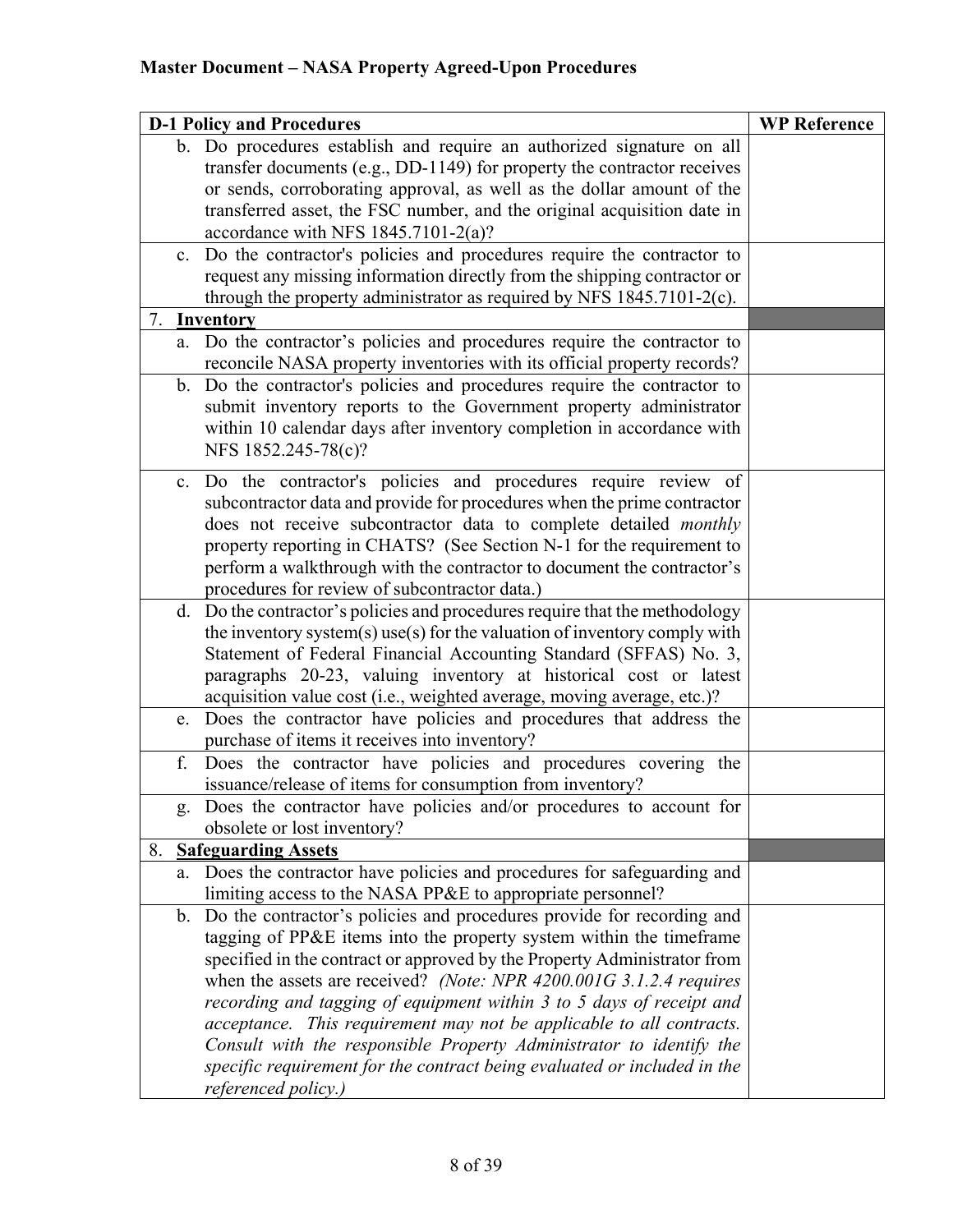| <b>D-1 Policy and Procedures</b>                                                                                                             | <b>WP Reference</b> |
|----------------------------------------------------------------------------------------------------------------------------------------------|---------------------|
| c. Do the contractor's policies and procedures provide for investigating all                                                                 |                     |
| property losses and discovery of unrecorded property to determine the                                                                        |                     |
| causes and corrective actions necessary to prevent recurrence (FAR                                                                           |                     |
| $52.245 - 1(f)(1)(vii)?$                                                                                                                     |                     |
| d. Do the contractor's policies and procedures require prompt recording                                                                      |                     |
| and reporting of lost, damaged, or stolen NASA PP&E in accordance                                                                            |                     |
| with FAR 52.245-1(f)(1)(vii)(B), which states that unless otherwise                                                                          |                     |
| directed by the Property Administrator, the contractor shall investigate                                                                     |                     |
| and report to the Government all incidents of property loss as soon as                                                                       |                     |
| the facts become known?                                                                                                                      |                     |
| 9. Property System                                                                                                                           |                     |
| Do the contractor's policies and procedures limit access to the electronic<br>a.                                                             |                     |
| property system to authorized personnel? Document how the contractor                                                                         |                     |
| controls access.                                                                                                                             |                     |
| b. Do the contractor's policies and procedures address the segregation of<br>duties among authorizing, recording, and custody of Government  |                     |
| property? Summarize the contractor's described controls concerning                                                                           |                     |
| segregation of duties among authorizing, recording, and custody of                                                                           |                     |
| Government property and include the summary in the AUP report.                                                                               |                     |
| c. Does the contractor perform backups of the property system? If so, how                                                                    |                     |
| often and where are the backups stored?                                                                                                      |                     |
| d. Can the inventory system provide issuances and receipts?                                                                                  |                     |
| 10. Work-in-Process                                                                                                                          |                     |
| WIP consists of property items under development (i.e., not complete) and                                                                    |                     |
| includes the costs of all WIP, regardless of value, for all categories of property,                                                          |                     |
| including real property and all types of equipment and material.                                                                             |                     |
| Do the contractor's policies and procedures provide for the contractor to<br>a.                                                              |                     |
| compute WIP in accordance with NFS 1845.7101-3(h), which states that                                                                         |                     |
| the computation of WIP shall include direct and indirect costs of                                                                            |                     |
| fabrication, including associated systems, subsystems, spare parts, and                                                                      |                     |
| components furnished or acquired and charged to WIP pending                                                                                  |                     |
| incorporation into a finished item? Also included are deliverable items                                                                      |                     |
| on which the contractor or subcontractor has begun work and issued                                                                           |                     |
| Materials from inventory.                                                                                                                    |                     |
| Note: The computation of WIP shall incorporate the other                                                                                     |                     |
| requirements for unit acquisition costs, as outlined in NFS                                                                                  |                     |
| $1845.7101-3(a)$ through $3(e)$ . In addition, the contractor should                                                                         |                     |
| include acquisition costs of property furnished by the Government,                                                                           |                     |
| which the contractor has included in the property item under                                                                                 |                     |
| construction or in process of fabrication. The contractor should not<br>include costs for operation or repairing existing completed property |                     |
| items. Once the property is complete, all the costs outlined above in                                                                        |                     |
| its acquisition value in the property record should be included.                                                                             |                     |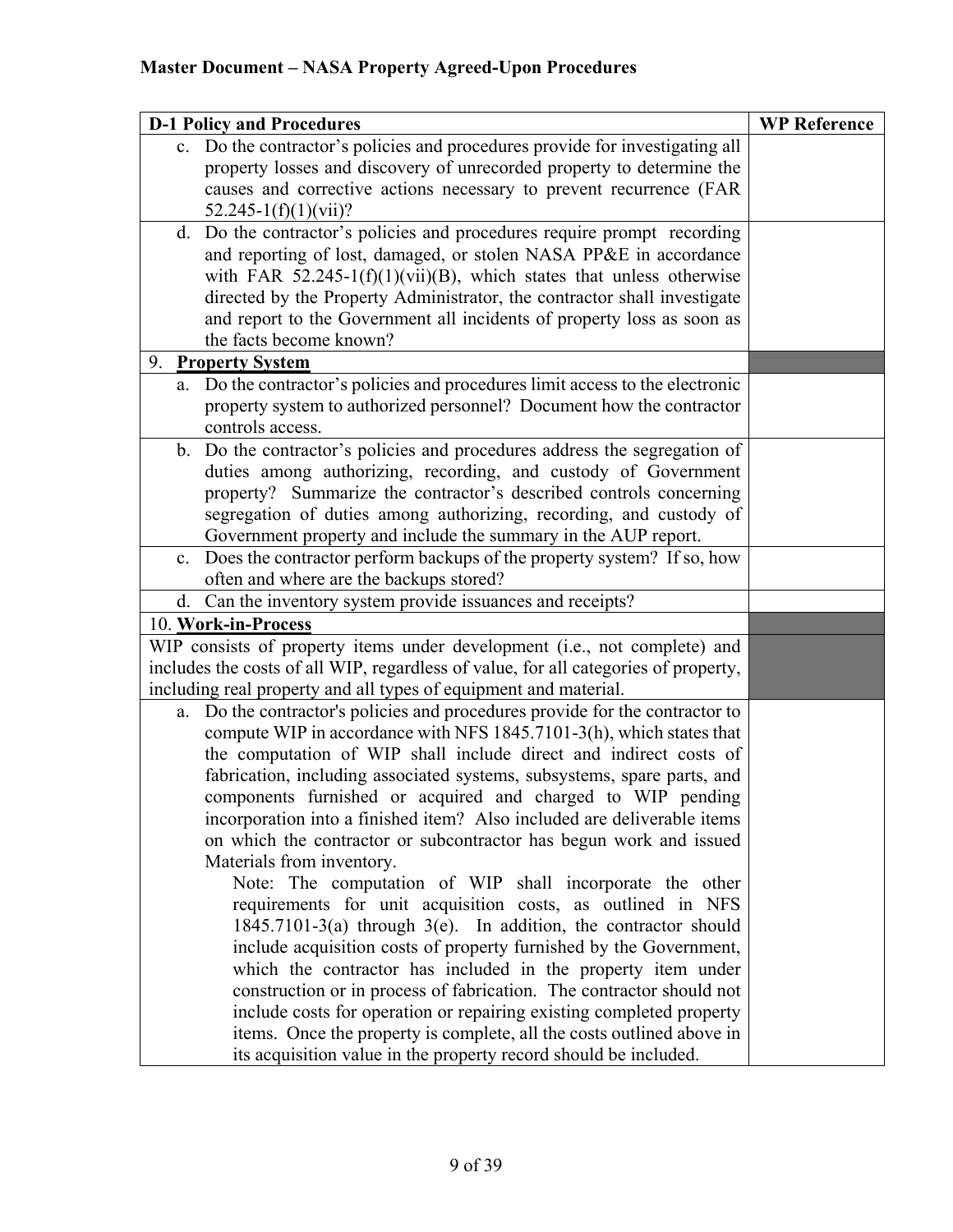| <b>D-1 Policy and Procedures</b>                                                                                                          | <b>WP Reference</b> |
|-------------------------------------------------------------------------------------------------------------------------------------------|---------------------|
| b. Does the contractor have policies and procedures that provide for the                                                                  |                     |
| transfer of WIP to PP&E once the production of the deliverable end item                                                                   |                     |
| is complete and the asset is capable of performing its intended use?                                                                      |                     |
| If the contractor bases WIP transferred to PP&E on estimates, do the<br>$\mathbf{c}$ .                                                    |                     |
| contractor's policies and procedures:                                                                                                     |                     |
| (1) Provide a separate methodology for developing the WIP estimates?                                                                      |                     |
| (2) Require the contractor to document and base the estimates on the                                                                      |                     |
| contractor's methodology?<br>(3) Require an adjustment of the estimates to actual costs?                                                  |                     |
| 11. Monthly/Quarterly Reports (in Contractor Held Asset Tracking System                                                                   |                     |
| (CHATS) and Annual NASA Form (NF) 1018                                                                                                    |                     |
| Does the contractor have policies and procedures for evaluating the data<br>a.                                                            |                     |
| its subcontractors submit for NASA property (i.e., PP&E and Materials)                                                                    |                     |
| in the subcontractors' possession that the prime contractor is reporting                                                                  |                     |
| on its Monthly/Quarterly Reports and Annual NF 1018?                                                                                      |                     |
| Do the contractor's policies and procedures require a review by the prime<br>b.                                                           |                     |
| contractor to ensure it does not duplicate additions/deletions that                                                                       |                     |
| subcontractors and off-site prime locations have reported on their                                                                        |                     |
| Monthly/Quarterly Report or Annual NF 1018? For example, the prime                                                                        |                     |
| contractor should not report an item it transferred to or from a                                                                          |                     |
| subcontractor on the same contract as an addition or deletion since the                                                                   |                     |
| item is already included on the prime contractor's Monthly/Quarterly                                                                      |                     |
| Reports or Annual NF 1018 reporting.                                                                                                      |                     |
| Do the contractor's policies and procedures provide for detecting and<br>$c_{\cdot}$                                                      |                     |
| correcting errors the contractor reports on the Monthly/Quarterly                                                                         |                     |
| Reports and Annual NF 1018? If the contractor discovers errors on the                                                                     |                     |
| Annual NF 1018 after submission (not applicable to Monthly/Quarterly<br>Reports), do the contractor's policies and procedures require the |                     |
| contractor to report them to the NASA Center Industrial Property                                                                          |                     |
| Officer, as required by NFS $1852.245-73(c)(1)?$                                                                                          |                     |
| 12. Summarize the results of the procedures performed on the contractor                                                                   |                     |
| policies and procedures for inventorying, safeguarding, and accounting for                                                                |                     |
| NASA property in its possession.                                                                                                          |                     |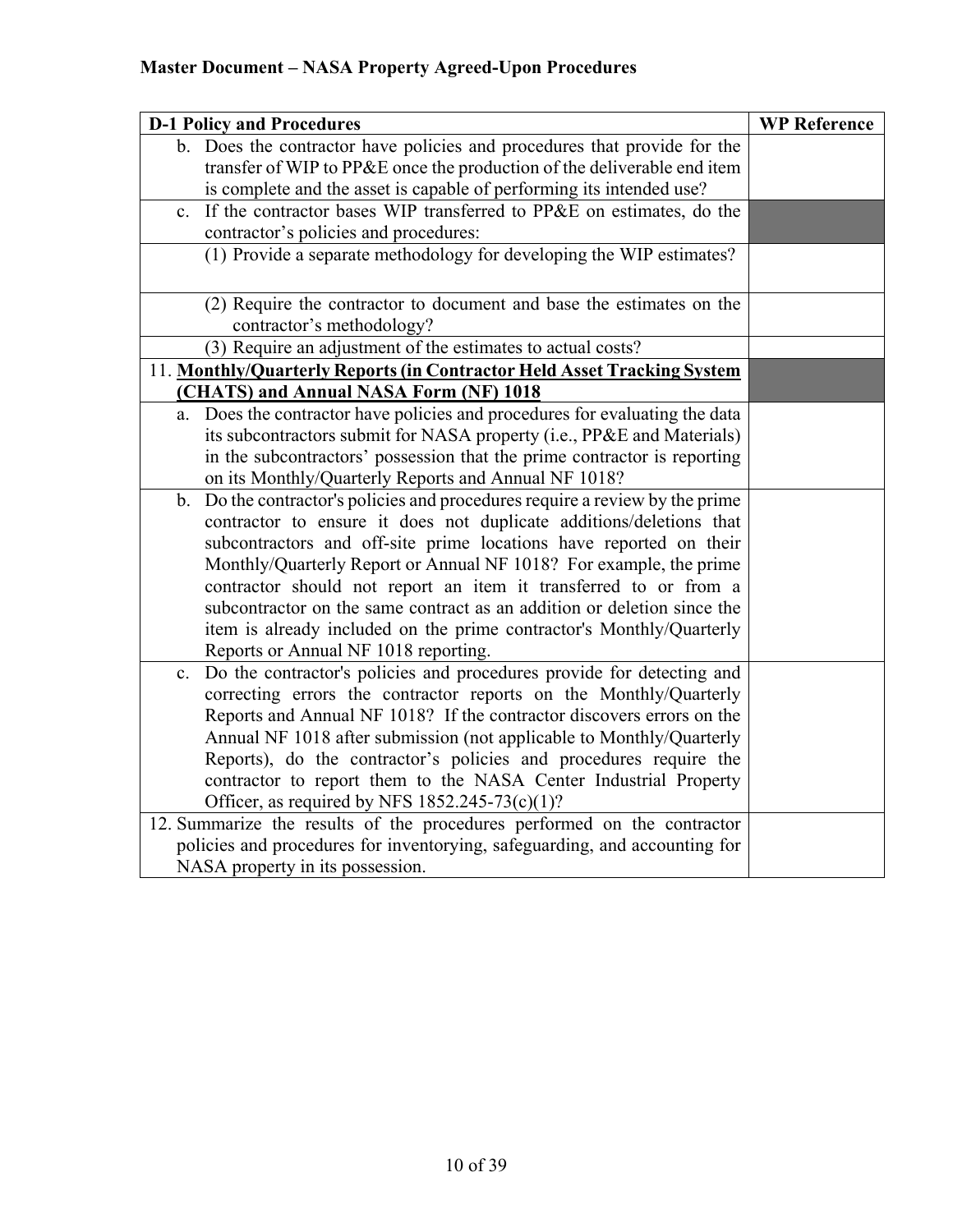| <b>E-1 Safeguarding Assets</b>                                                                                                            | <b>WP Reference</b> |
|-------------------------------------------------------------------------------------------------------------------------------------------|---------------------|
| Version 5.7 dated May 2019                                                                                                                |                     |
| 1. The audit team will perform the following procedures to assist NASA in                                                                 |                     |
| evaluating the contractor's implementation of the policies and procedures                                                                 |                     |
| identified in WP D-1, Section 8 - Safeguarding Assets. Document the results                                                               |                     |
| and reference their location.                                                                                                             |                     |
| Inspect the contractor's facilities and identify physical protection<br>a.                                                                |                     |
| techniques that exist over PP&E, WIP, and materials. Document the                                                                         |                     |
| techniques used. Examples include fire alarms and extinguishers,                                                                          |                     |
| fences, security guards, burglar alarms, limited<br>access,<br>and                                                                        |                     |
| requisitioning procedures for portable equipment.                                                                                         |                     |
| Interview personnel the contractor identifies as responsible for physical<br>b.                                                           |                     |
| custody of property and equipment to identify those that perform any                                                                      |                     |
| duties relating to the accounting of property records or any purchasing                                                                   |                     |
| functions. Document and report any such functions performed by these                                                                      |                     |
| personnel.                                                                                                                                |                     |
| Inspect documentation evidencing that the contractor performed<br>c.<br>physical inspection of items of PP&E and Materials and compare to |                     |
| detailed property records as required by NFS 1852.245-78(a).                                                                              |                     |
| Document how often the contractor conducts a 100% physical inventory                                                                      |                     |
| over PP&E and materials.                                                                                                                  |                     |
| For "high risk" contractors identified by NASA and those DCAA has<br>d.                                                                   |                     |
| not previously performed a NASA Property AUP, document the dates                                                                          |                     |
| when the contractor performed the last two physical inventories.                                                                          |                     |
| Compare the inventory steps the contractor performed with requirements                                                                    |                     |
| of the DoD Guidebook for Contract Property Administration,                                                                                |                     |
| Consumption, dated April 2012, and note any differences.                                                                                  |                     |
| Obtain a copy of the last inventory report submitted to the Government<br>e.                                                              |                     |
| PA. Did the contractor submit it within 10 calendar days of inventory                                                                     |                     |
| completion per NFS $1852.245-78$ (c)?                                                                                                     |                     |
| Obtain the contractor's most recent reconciliation of the NASA-owned<br>f.                                                                |                     |
| contractor-held property inventories with its official property records. If                                                               |                     |
| there were differences between the NASA property inventories and the                                                                      |                     |
| contractor's official property records, document how the contractor                                                                       |                     |
| resolved the differences.                                                                                                                 |                     |
| Interview<br>the<br>contractor<br>representative<br>(i.e.,<br>property<br>g.                                                              |                     |
| administrator/manager) and inspect supporting documentation for the 5                                                                     |                     |
| (or all if less than 5) highest dollar items of lost, damaged, or stolen                                                                  |                     |
| NASA PP&E and document if the contractor recorded and reported to                                                                         |                     |
| the Contracting Officer. (FAR $52.245-1(f)(1)(vi)$ ).<br>representative<br>Interview<br>the<br>contractor<br>(i.e.,                       |                     |
| property<br>h.<br>administrator/manager) and inspect supporting documentation for the                                                     |                     |
| following:                                                                                                                                |                     |
| (1) Did the contractor representative investigate property losses and the                                                                 |                     |
| discovery of unrecorded property occurring in FY 2015 to determine                                                                        |                     |
| the causes and develop corrective actions to prevent recurrence?                                                                          |                     |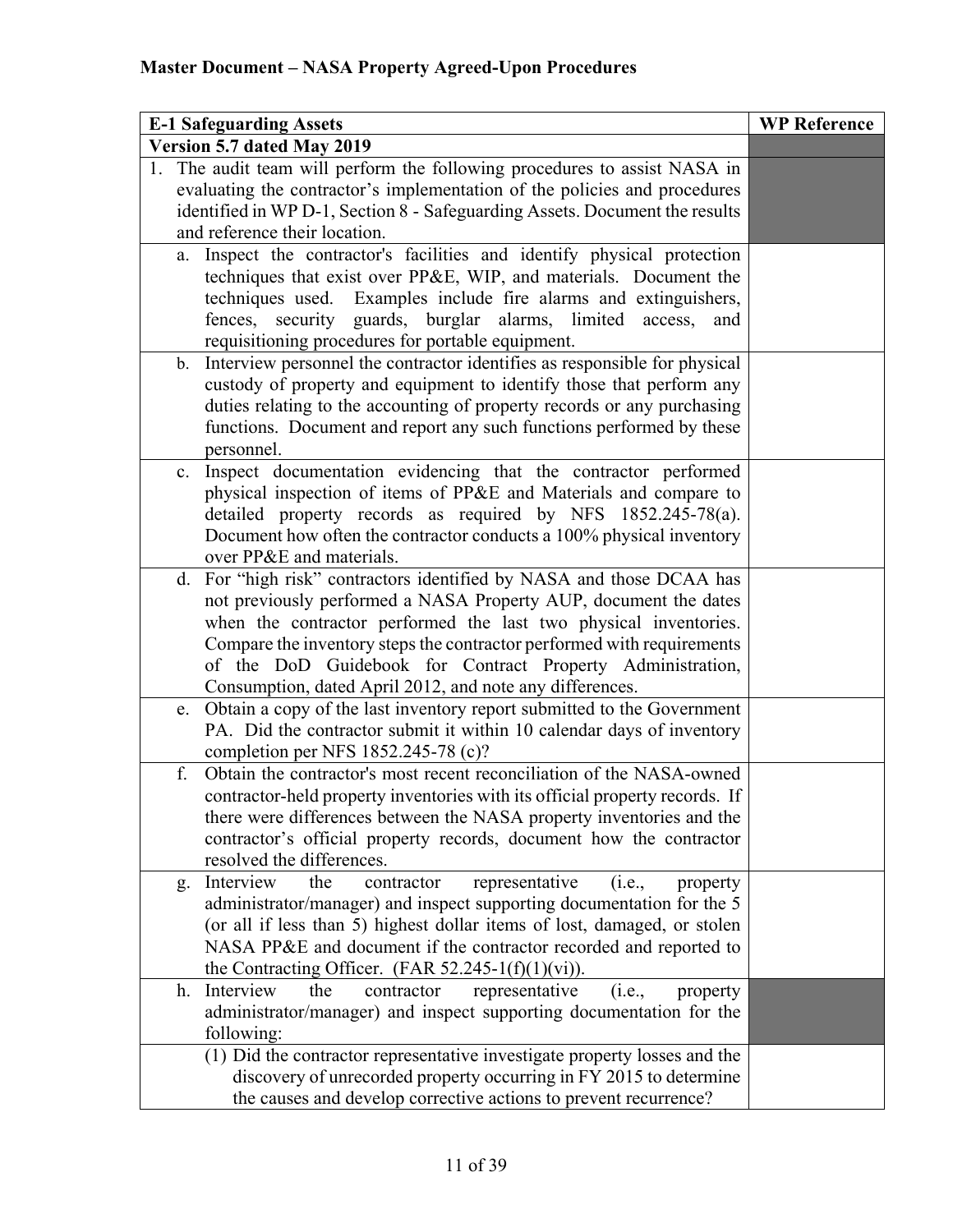| <b>E-1 Safeguarding Assets</b>                                            | <b>WP Reference</b> |
|---------------------------------------------------------------------------|---------------------|
| (2) If the contractor maintains perpetual inventory counts, what actions  |                     |
| does the contractor take when physical inventory does not agree with      |                     |
| the perpetual inventory?                                                  |                     |
| (3) If the contractor does not maintain perpetual inventory counts, how   |                     |
| frequently does the contractor count inventory?                           |                     |
| Summarize the results of the procedures performed on safeguarding assets. |                     |

| F-1 Restricting Access to the Contractor's Property System                    | <b>WP Reference</b> |
|-------------------------------------------------------------------------------|---------------------|
| Version 5.7 dated May 2019                                                    |                     |
| 1. The audit team shall perform the following procedures to assist NASA in    |                     |
| evaluating if the contractor's implementation of the policies and procedures  |                     |
| identified in Working Paper D-1, Section 9 – Property System, documents       |                     |
| the results and reference of their location. Interview the contractor         |                     |
| representative (i.e., property system administrator/manager) to obtain and    |                     |
| document the following:                                                       |                     |
| a. A description of the system.                                               |                     |
| b. Existence of electronic access controls are in place over the property     |                     |
| system for passwords and enforcing segregation of duties over who             |                     |
| has access to different functions in the system.                              |                     |
| c. How physical access at the location housing the property system            |                     |
| ( <i>i.e.</i> , data center) is limited to authorized personnel.              |                     |
| d. Who has the authority to make overrides?                                   |                     |
| 2. Summarize the results of the procedures performed on restricting access to |                     |
| the contractor's property system.                                             |                     |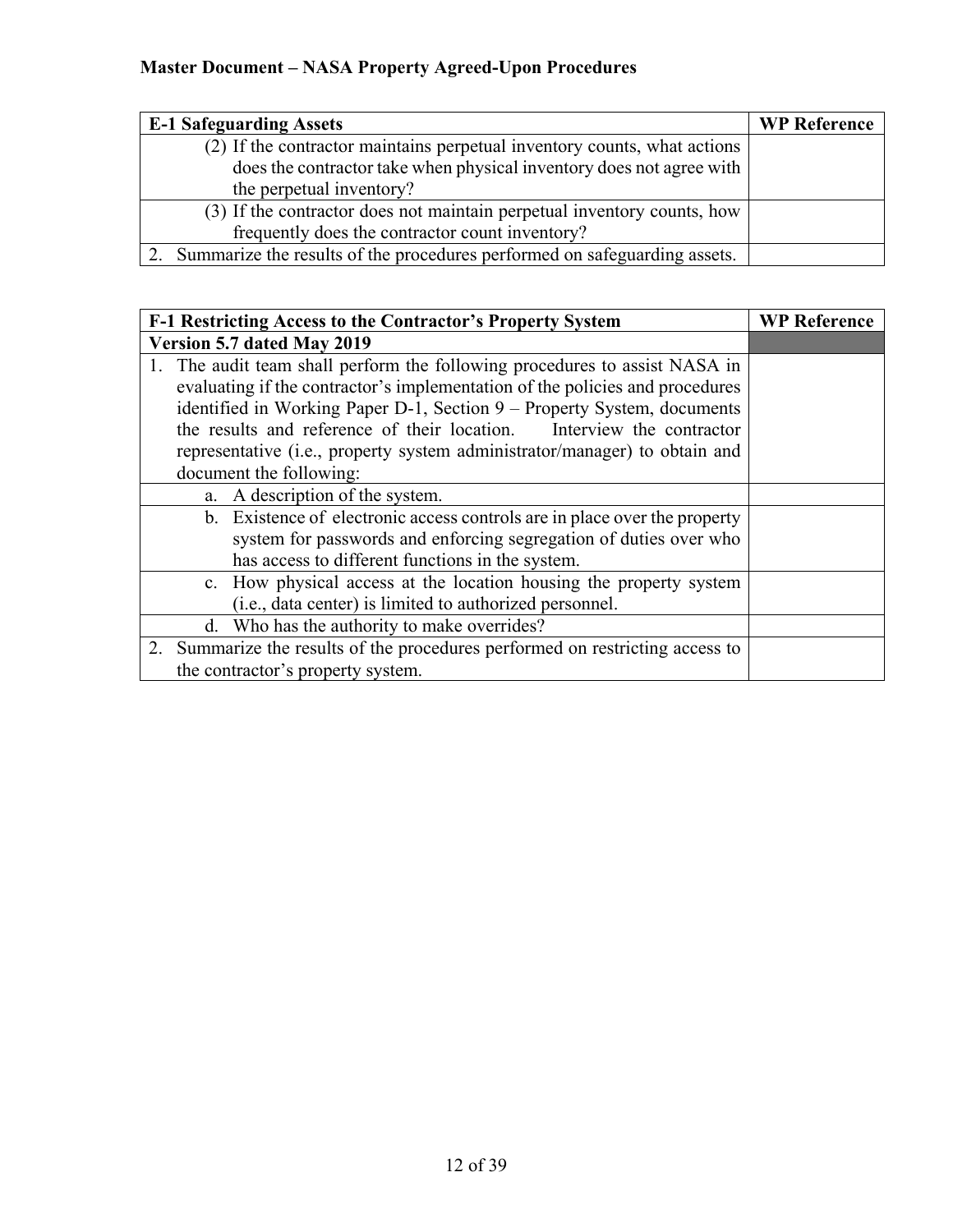| G-1 Detecting and Correcting Errors Reported on the Monthly-Qtrly Rpts                                                                                                                                                                                                                                                                                                                                                                                                                                                                                                                                                                                                                                                                                                                                                                  | <b>WP Reference</b> |
|-----------------------------------------------------------------------------------------------------------------------------------------------------------------------------------------------------------------------------------------------------------------------------------------------------------------------------------------------------------------------------------------------------------------------------------------------------------------------------------------------------------------------------------------------------------------------------------------------------------------------------------------------------------------------------------------------------------------------------------------------------------------------------------------------------------------------------------------|---------------------|
| and NF1018                                                                                                                                                                                                                                                                                                                                                                                                                                                                                                                                                                                                                                                                                                                                                                                                                              |                     |
| Version 5.7 dated May 2019                                                                                                                                                                                                                                                                                                                                                                                                                                                                                                                                                                                                                                                                                                                                                                                                              |                     |
| 1. If the contractor identified any errors subsequent to the submission of its<br>Monthly/Quarterly Reports, did the contractor contact the NASA Center<br>Property Accountant to inform him/her of the error? Identify the volume,<br>value, and the contractor reported causes for the subsequent adjustments to<br>its report submissions for indications of internal control deficiencies.<br>If the contractor identified any errors subsequent to the submission of its<br>2.<br>Annual NF 1018, did the contractor contact the cognizant NASA Center<br>Industrial Property Officer within 30 days after discovery of the error to<br>discuss corrective action (see NFS $1852.245-73(c)(1)$ )? Identify the volume,<br>value, and the contractor reported causes for the subsequent adjustments to<br>their report submissions. |                     |
| Trace balances in the Total Active Property column from the CHATS<br>3.<br>Monthly/Quarterly June 30, 2015, Report to the balances reported in the<br>Contractor's Property System. (NASA will provide, through DCAA<br>Headquarters, PSP, the June 30, 2015, CHATS reports for DCAA to verify<br>to what the contractor submitted via CHATS.) Discuss with the contractor<br>and document their explanation of any discrepancies noted. Document the<br>discrepancies resolved (i.e., discrepancies addressed in the subsequent<br>period) and unresolved (i.e., discrepancies that have not been addressed at<br>the time of this review) in the reconciliation above.                                                                                                                                                                |                     |

| H-1 Training                                                                | <b>WP Reference</b> |
|-----------------------------------------------------------------------------|---------------------|
| Version 5.7 dated May 2019                                                  |                     |
| 1. Interview the contractor to identify personnel responsible for compiling |                     |
| property and equipment information who attended NASA-sponsored              |                     |
| training within the last two years. Report when the contractor has not sent |                     |
| at least one of its personnel responsible for compiling property and        |                     |
| equipment information to NASA-sponsored training within the 24 months       |                     |
| ended [insert end date as established by NASA for this engagement]          |                     |
| Document the results.                                                       |                     |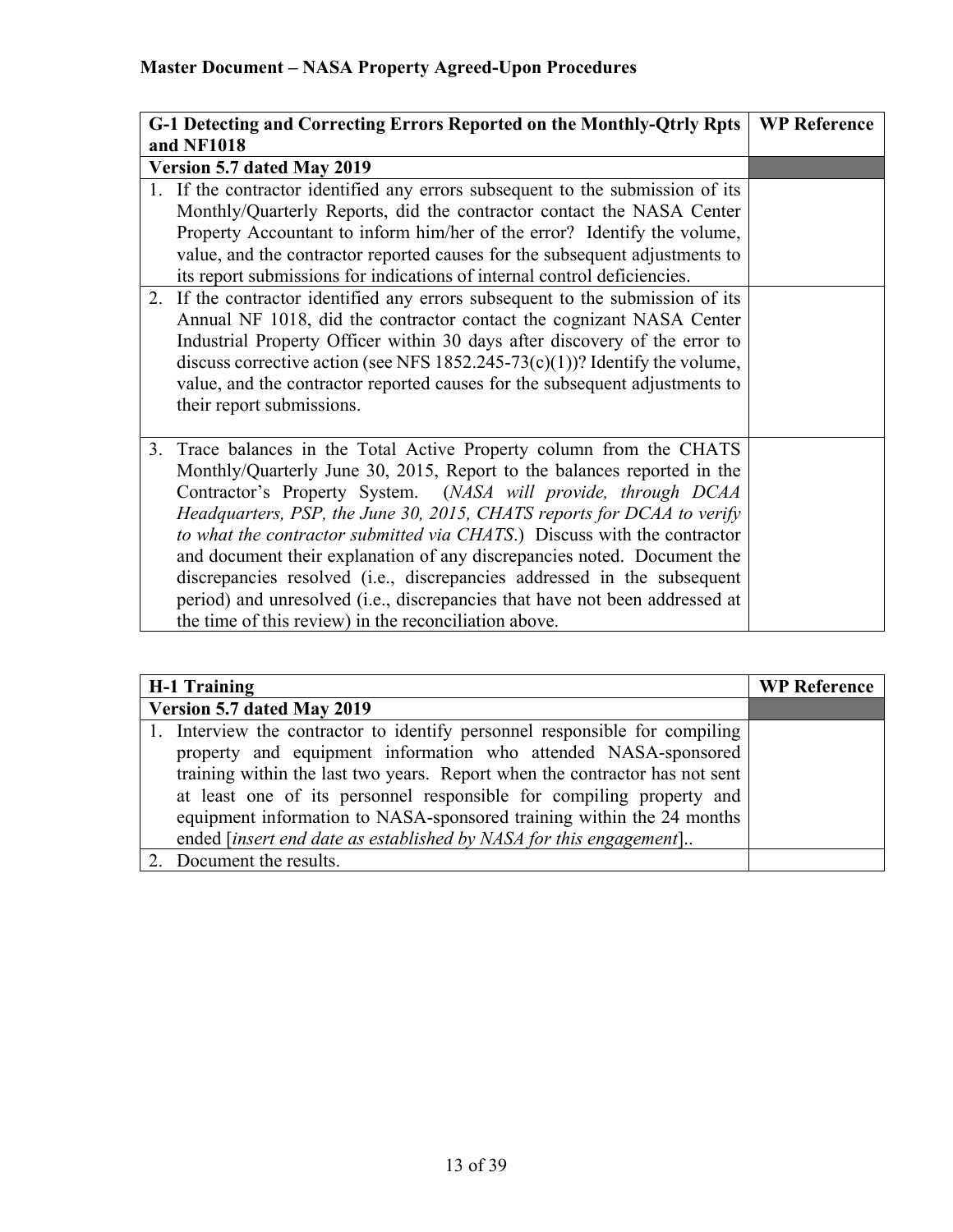| <b>I-1 Material Issuance Testing</b>                                                                                                                                                                                                                                                                                                                                                           | <b>WP Reference</b> |
|------------------------------------------------------------------------------------------------------------------------------------------------------------------------------------------------------------------------------------------------------------------------------------------------------------------------------------------------------------------------------------------------|---------------------|
| Version 5.7 dated May 2019                                                                                                                                                                                                                                                                                                                                                                     |                     |
| 1. Test the ability of all inventory systems that contain 20 percent or more of<br>the Materials held (in dollars), to track Materials issued from the system(s).<br>To test the system(s), have the contractor set-up "dummy" issuances from<br>the inventory by completing the following procedures:                                                                                         |                     |
| Obtain a listing from the contractor's system of the 10 most recent<br>a.<br>issuances. If the contractor has fewer than 10 issuances, use the entire<br>population of issuances.                                                                                                                                                                                                              |                     |
| b. Prior to having the contractor set-up "dummy" issuances from the<br>inventory for the same items identified in the most recent 10 issuances,<br>obtain system printouts or system screen prints from the contractor, that<br>document the system-calculated inventory levels and dollars prior to<br>processing the "dummy" inventory issuances.                                            |                     |
| c. For accuracy, observe the contractor staff inputting the data for the<br>"dummy" issuances of items from the inventory system.                                                                                                                                                                                                                                                              |                     |
| Obtain the system printouts or system screen-prints from the contractor<br>d.<br>that document the system-calculated inventory levels and dollars<br>immediately after the contractor has updated the system for the<br>corresponding distributed Materials item.                                                                                                                              |                     |
| Using the information obtained in steps a. to d. above, manually<br>e.<br>recalculate the inventory levels subsequent to processing the distributed<br>Materials information. Document any differences between manually<br>calculated values and the system-calculated values. Then have the<br>contractor reverse the "dummy" issuances from the inventory.                                   |                     |
| For the items selected in the "dummy" issuances, perform a physical<br>f.<br>count of the actual items in inventory and compare to the actual (not<br>system-calculated inventory levels.<br>"dummy")<br><b>Discuss</b><br>any<br>discrepancies noted with the contractor and document the contractor's<br>explanation and contractor's final results including any unresolved<br>differences. |                     |
| Summarize the results of the procedures performed on material issuance<br>2.<br>testing (see the Materials Issuance Testing summary format below).                                                                                                                                                                                                                                             |                     |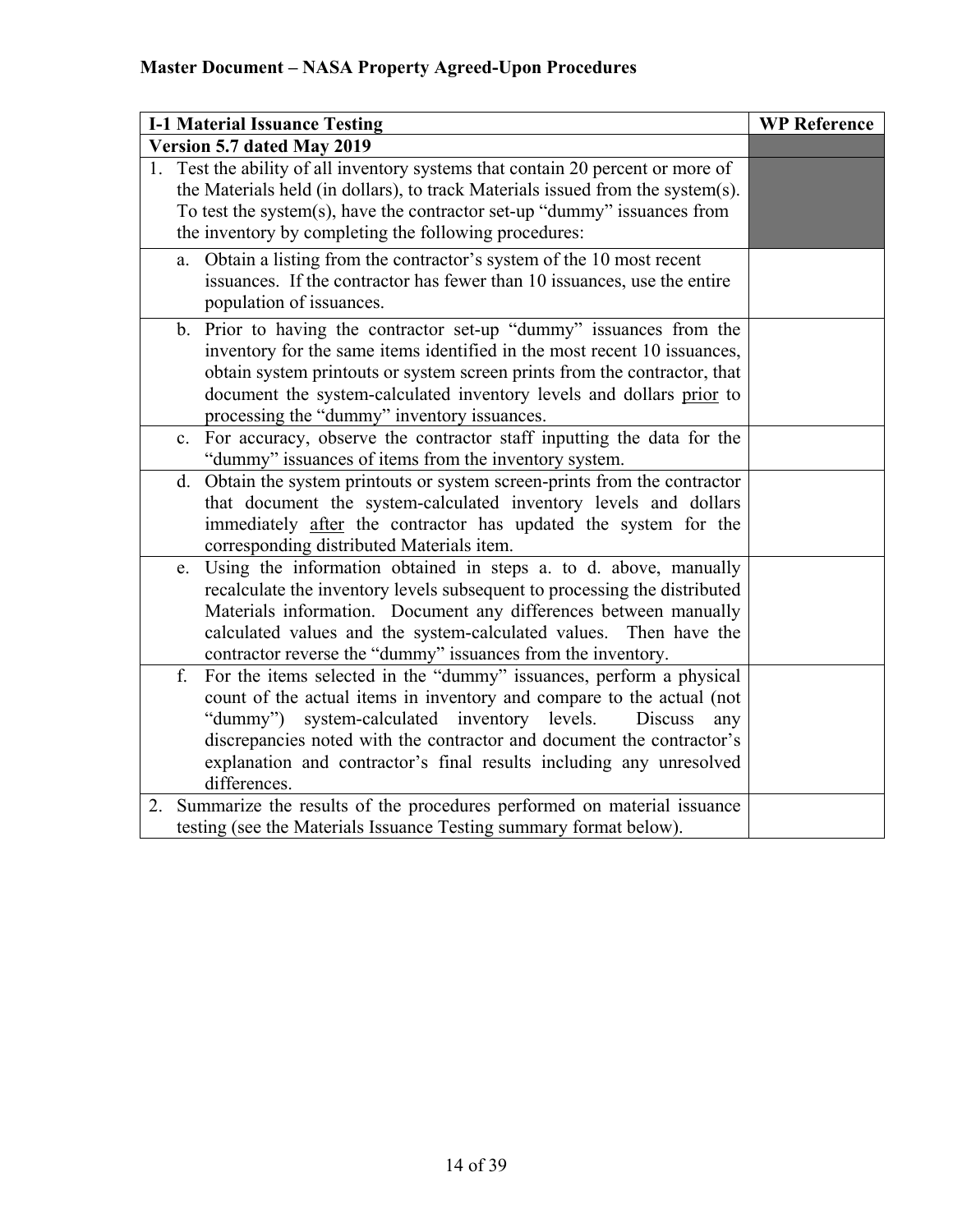#### **Materials Issuance Testing**

**Details of Materials Issuance Testing (Note 1)**

|                                 | <b>Contractor Recorded for</b><br><b>Issuance</b> |       | In System Prior to<br>Issuance |       | In System After Issuance |              | <b>Agreed-Upon Procedures</b> |       | <b>Difference Between</b><br><b>Contractor Recorded and</b><br><b>Agreed-Upon Procedures</b> |              |
|---------------------------------|---------------------------------------------------|-------|--------------------------------|-------|--------------------------|--------------|-------------------------------|-------|----------------------------------------------------------------------------------------------|--------------|
| Part No.<br>(For                | Amount                                            | Units | Amount                         | Units | Amount                   | <b>Units</b> | Amount                        | Units | Amount                                                                                       | <b>Units</b> |
| <i>Example</i> )<br><b>XXXX</b> | \$272                                             |       | \$5.780                        | 85    | \$5,508                  | 81           | \$5,508                       | 81    | $\boldsymbol{\mathit{s0}}$                                                                   | 80           |

1. Materials Issuance Testing: [*Describe the results of the testing of the ability of the inventory system to track accurately Materials issued from the system.*]

a. Agreed-Upon Procedures:

[*Summarize the procedures performed based on Section I in the Agreed-Upon Procedures program. Summary should include the selection criteria as established with NASA in the AUP [e.g. We selected for transaction testing the 10 most recent issuances from XX inventory system that contains XX percent of Materials.]*]

- b. Summary of Findings:
- c. Contractor's Reaction:
- d. Auditor's Response: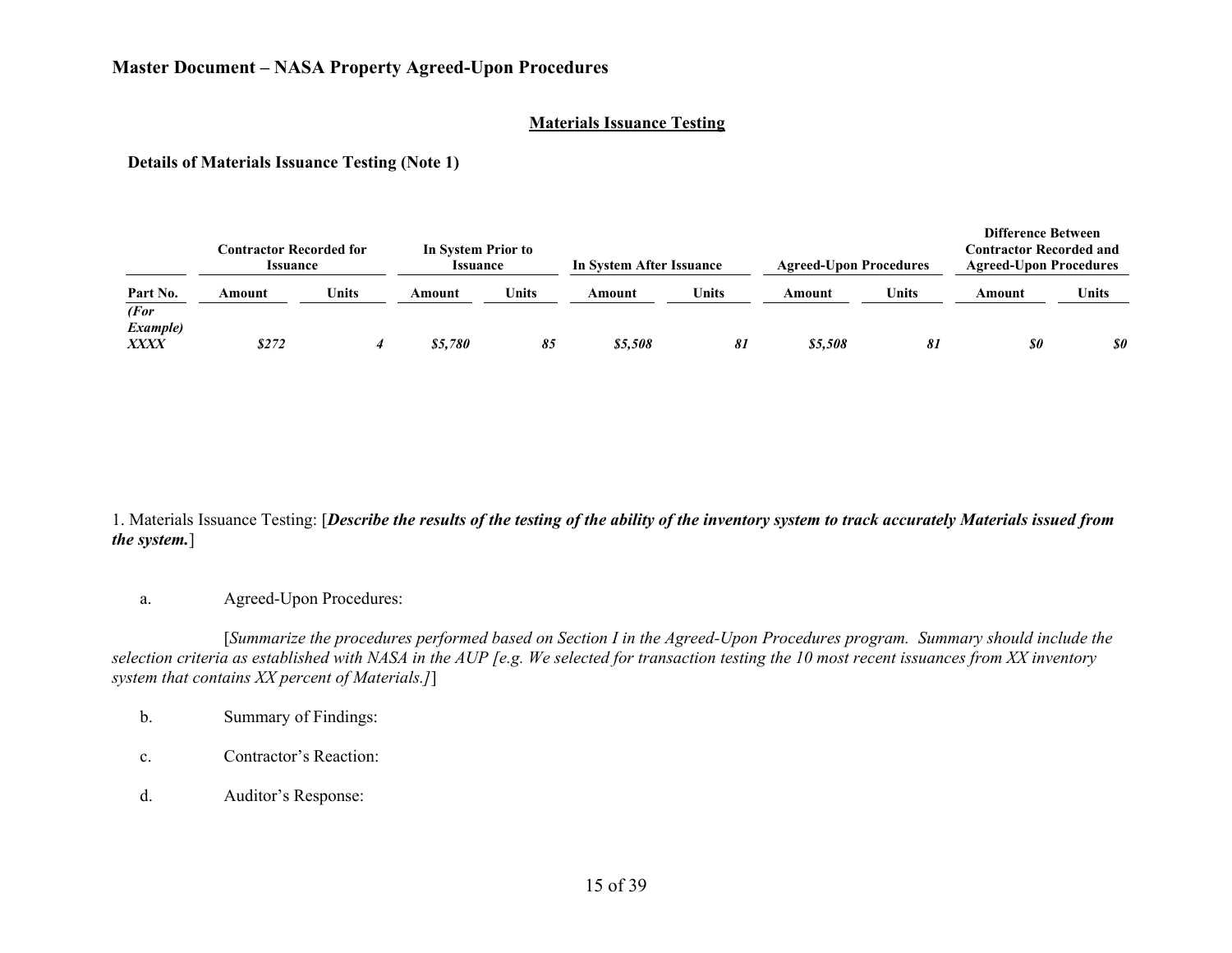| J-1 Property, Plant and Equipment                                                | <b>WP Reference</b> |
|----------------------------------------------------------------------------------|---------------------|
| Version 5.7 dated May 2019                                                       |                     |
| Note: NASA does not consider a transfer (addition or deletion) to the prime      |                     |
| contractor from a subcontractor or a prime off-site location (or vice versa) as  |                     |
| an addition or deletion to the prime contract. However, the audit team should    |                     |
| still include any item selected for review that meets this criterion in the      |                     |
| application of the agreed-upon procedures and identify the item in the report as |                     |
| an "intra-contract" transfer.                                                    |                     |
| 1. The audit team should reconcile the prime contractor's PP&E asset             |                     |
| category balance (Total Active Property column) on the June 30, 2015             |                     |
| Monthly/Quarterly CHATS Report to a prime contractor cost accounting             |                     |
| system output report. If a system output report is not available to perform      |                     |
| the reconciliation, the audit team shall document the contractor's source        |                     |
| (contractor's property system, etc.) of the total dollar value of the            |                     |
| additions/transfers-in and deletions/transfers-out.                              |                     |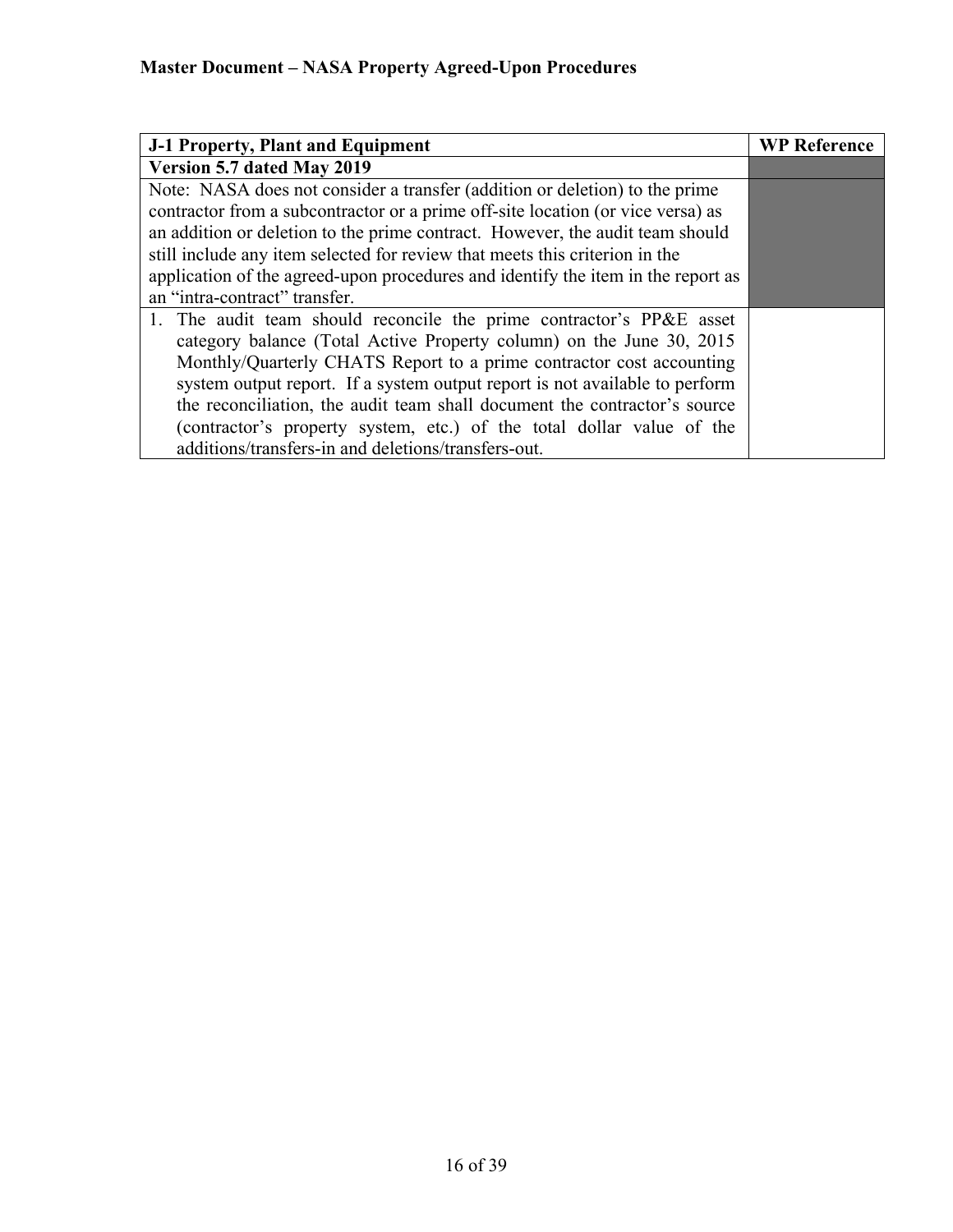| J-1 Property, Plant and Equipment                                                                                                                       | <b>WP Reference</b> |
|---------------------------------------------------------------------------------------------------------------------------------------------------------|---------------------|
| 2. The audit team shall draw separate selections for real property and personal                                                                         |                     |
| property from capitalized assets only using the criteria described below.                                                                               |                     |
| Real property consists of property categories: land, buildings, other                                                                                   |                     |
| structures and facilities, and leasehold improvements. Personal property                                                                                |                     |
| consists of equipment and agency-peculiar (Refer to NFS 1845.7101-1 and                                                                                 |                     |
| NPR 9250.1 Appendix A for the property classification and definitions).                                                                                 |                     |
| The audit team shall select the following items occurring in the period                                                                                 |                     |
| October 1, 2014 through June 30, 2015 (utilizing the Monthly/Quarterly                                                                                  |                     |
| Reports):                                                                                                                                               |                     |
| Additions:                                                                                                                                              |                     |
| 5 highest dollar value items for capitalized real property equal to or<br>greater than \$100,000                                                        |                     |
| 5 highest dollar value items for capitalized personal property equal<br>to or greater than \$100,000                                                    |                     |
| Deletions:                                                                                                                                              |                     |
| 5 highest dollar value items for capitalized real property equal to or<br>greater than \$100,000                                                        |                     |
| 5 highest dollar value items for capitalized personal property equal<br>to or greater than \$100,000                                                    |                     |
| The sample items shall be selected from the asset listing the contractor                                                                                |                     |
| provides for additions/transfers-in and deletions/transfers-out (see B-1,                                                                               |                     |
| Step 2a). To ensure the audit team selects only capitalized assets for                                                                                  |                     |
| application of the agreed-upon procedures, the NASA Headquarters                                                                                        |                     |
| Property Branch will provide to DCAA an Asset Balance Monthly Report                                                                                    |                     |
| from NASA's records (SAP) for each contract containing only capitalized                                                                                 |                     |
| assets. The audit team shall select the highest dollar value items from the                                                                             |                     |
| contractor's asset listing that are also on the Asset Balance Monthly Report                                                                            |                     |
| from SAP until five items are selected for each of the four categories above                                                                            |                     |
| (if the contractor has less than five transactions in any of the categories,                                                                            |                     |
| select all transactions for testing in that category). The baseline for<br>reporting the results of the application of agreed-upon procedures should be |                     |
| the asset listing provided by the contractor for additions/transfers-in and                                                                             |                     |
| deletions/transfers-out.<br>The audit team should not comment in the                                                                                    |                     |
| application of agreed-upon procedures report about the sampled items                                                                                    |                     |
| related to the Asset Balance Monthly Report from SAP except for a                                                                                       |                     |
| description of the sample selection. The audit team is not to use the Asset                                                                             |                     |
| Balance Monthly Report directly to select the sample. The Asset Balance                                                                                 |                     |
| Monthly Report should only be used to identify capitalized PP&E in the                                                                                  |                     |
| contractor's asset listing from where the sample is selected.                                                                                           |                     |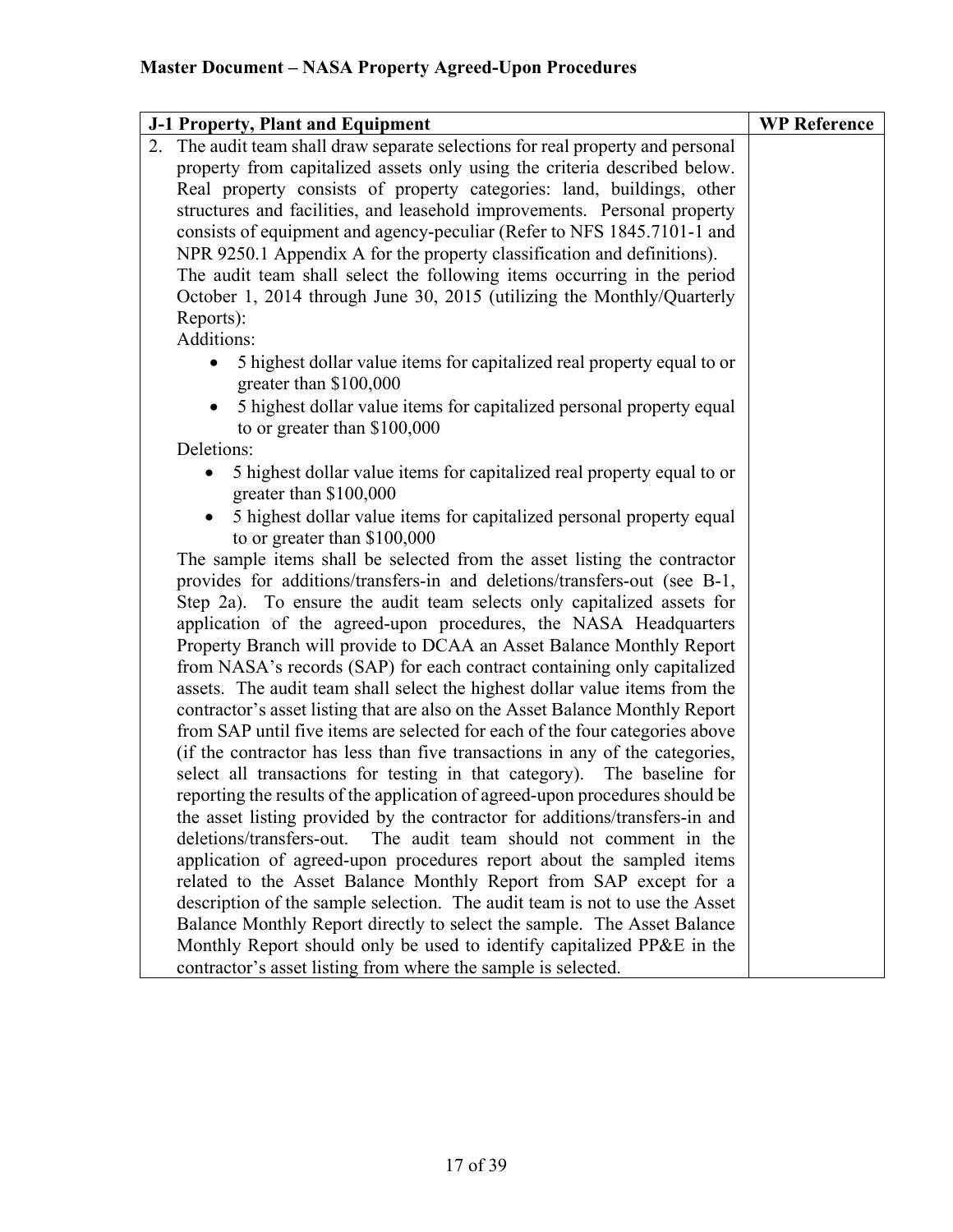| J-1 Property, Plant and Equipment                                            | <b>WP Reference</b> |
|------------------------------------------------------------------------------|---------------------|
| a. PP&E Additions Greater Than or Equal to \$100,000 during the              |                     |
| timeframe of October 1, 2014 through June 30, 2015 (for real and             |                     |
| personal property) (both Government-furnished and contractor-                |                     |
| acquired). The audit team shall document the selection and the results       |                     |
| of each procedure performed. The documentation must also identify the        |                     |
| acquisition value of the selected items, the property identification         |                     |
| number as well as the total value of errors, and the cause of noted errors.  |                     |
| For selected prime contractor/prime off-site location additions, the audit   |                     |
| team shall perform steps 1 through 12 below, and for selected                |                     |
| subcontractor additions, the audit team shall perform steps 13 through       |                     |
| 16. Summarize the results on the Additions summary format below and          |                     |
| explain in the notes the location of each addition either at the prime, off- |                     |
| site prime, or subcontractor location.                                       |                     |
| (1) For qualifying acquisitions (applicable to new awards and contract       |                     |
| modifications after October 1, 2007), verify that the contractor is          |                     |
| using a separate and unique NASA WBS to track and identify the               |                     |
| capital acquisition in the cost accounting system. If so, compare that       |                     |
| NASA WBS in the cost accounting system back to the contract. Per             |                     |
| NPR 9250.1, paragraph 1.4.2.2.1, costs incurred by NASA or its               |                     |
| contractors, for an asset meeting the capilization criteria shall be         |                     |
| identified and tracked using separate unique WBS element. (Note:             |                     |
| WBS requirement could vary depending on individual contract terms            |                     |
| and conditions. Consult with the responsible NASA Center POC or              |                     |
| HQ POC for assistance in identifying the specific requirements for           |                     |
| the contract being evaluated.)                                               |                     |
| (2) Trace the value back to source documents (e.g., approved purchase        |                     |
| order, invoice, and check copy/wire transfer confirmation). If the           |                     |
| contractor uses an estimate, obtain the contractor's documented              |                     |
| methodology and verify the value of the estimate by recalculating            |                     |
| the estimate using the contractor's documented methodology. Note             |                     |
| the amount of any difference. Document the recorded amount,                  |                     |
| results of agreed-upon procedures amount, and cost not supported in          |                     |
| the working papers. In addition, separately document selected items          |                     |
| on which the contractor computes estimates, noting whether the               |                     |
| contractor used their written methodology or not. Note: the results          |                     |
| of agreed-upon procedures amount should not include any amount               |                     |
| the contractor cannot support. The auditor should separately report          |                     |
| this amount as unsupported (e.g., if the contractor reports a value of       |                     |
| \$100,000, but can only support \$30,000, report the \$30,000 amount         |                     |
| as results of the agreed-upon procedures amount and the \$70,000 as          |                     |
| unsupported).                                                                |                     |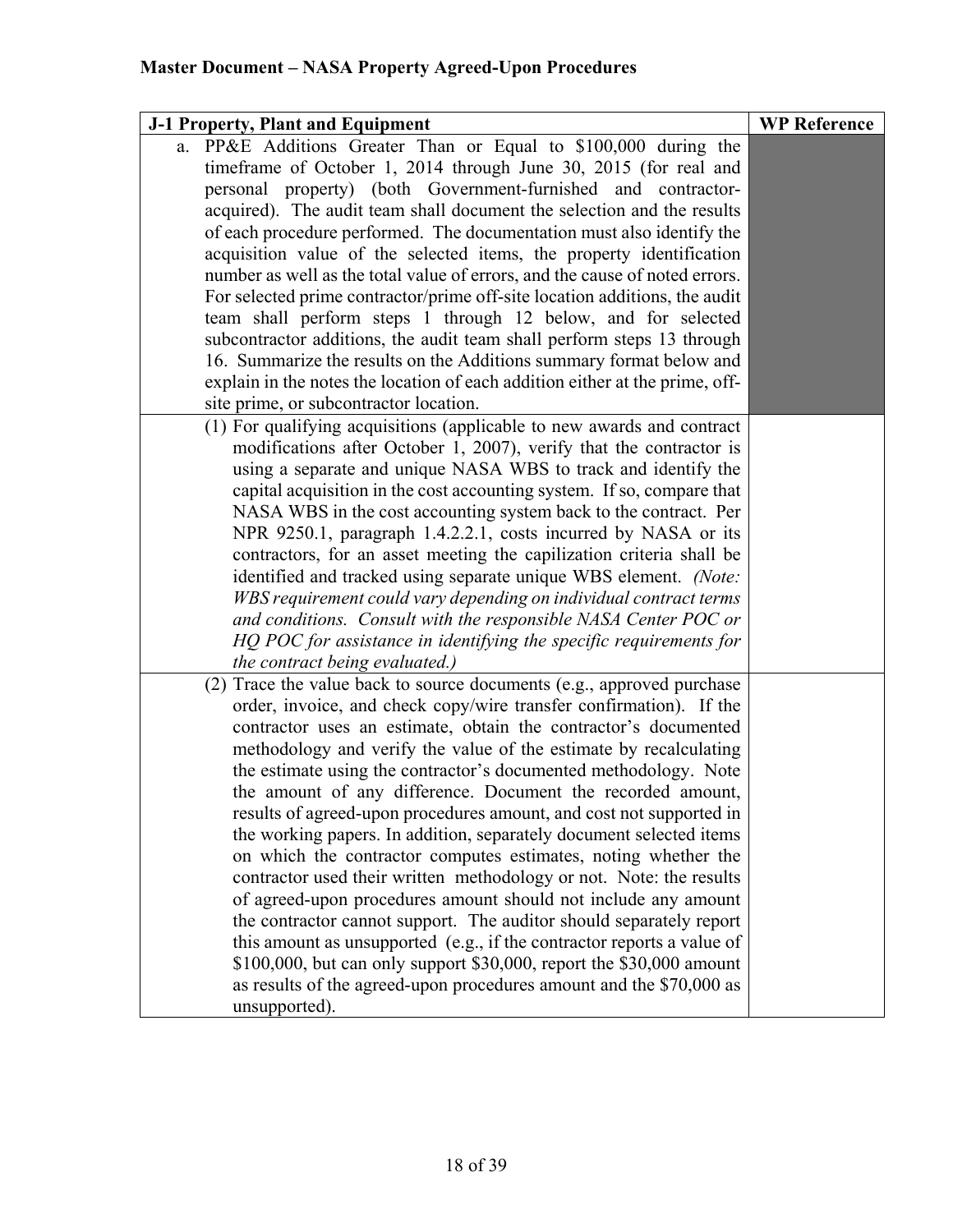| J-1 Property, Plant and Equipment                                                                                                          | <b>WP Reference</b> |
|--------------------------------------------------------------------------------------------------------------------------------------------|---------------------|
| (3) For qualifying acquisitions, ensure that the contractor is reporting the                                                               |                     |
| costs of each capital asset as a separate item on required cost reports,                                                                   |                     |
| typically its Contractor Financial Management Report (NF 533).                                                                             |                     |
| Refer to NPR 9501.2E for guidance on which acquisitions qualify                                                                            |                     |
| for this requirement.                                                                                                                      |                     |
| (4) For each selected item, compare the cost elements making up the                                                                        |                     |
| asset value to those shown in NFS 1845.7101-3, Unit Acquisition                                                                            |                     |
| Cost (i.e., did the contractor include all applicable costs (e.g.,<br>amounts paid to vendors; handling and storage costs; labor and other |                     |
| direct or indirect production costs, fee, etc.) in the asset purchased or                                                                  |                     |
| fabricated). If the contractor did not include all costs, when                                                                             |                     |
| applicable, compute the acquisition cost in accordance with NFS                                                                            |                     |
| 1845.7101-3.                                                                                                                               |                     |
| (5) If NASA or another contractor furnished the selected property item                                                                     |                     |
| to the contractor, inspect the transfer documentation for accuracy,                                                                        |                     |
| and completeness in accordance with NFS 1845.7101-2, Transfers                                                                             |                     |
| of Property, document the following:                                                                                                       |                     |
| (a) Did the contractor include an authorized signature approving the                                                                       |                     |
| transfer and the dollar amount of the asset transferred.                                                                                   |                     |
| (b) in addition, confirm that the amount reported as an addition                                                                           |                     |
| agrees with the amount deleted by the transferor by preparing                                                                              |                     |
| and sending a confirmation letter (found in administrative<br>working paper 31) addressed to the transferor identified in the              |                     |
| transfer document (i.e., Block 1 of the DD 1149).                                                                                          |                     |
| selected<br>if<br>there<br>each<br>item,<br>inquire<br>$(6)$ For<br>were<br>any                                                            |                     |
| modifications/improvements to the item greater than or equal to                                                                            |                     |
| \$100,000 and validate the contractor's response by inspecting the                                                                         |                     |
| sub-asset number and the related capitalization date in the Asset                                                                          |                     |
| Balance Monthly Report, (i.e., Column heading "SNo"). If the sub-                                                                          |                     |
| asset number is other than zero with a different capitalization date                                                                       |                     |
| from its parental asset, the transaction represents a modification. If                                                                     |                     |
| the sampled transaction is a modification, did the contractor account                                                                      |                     |
| for it as follows?                                                                                                                         |                     |
| (a) The contractor should capitalize modifications that meet the                                                                           |                     |
| capitalization threshold and enlarge, improve, or enhance the                                                                              |                     |
| capacity of the existing PP&E by adding the cost of the<br>modifications to the end items.                                                 |                     |
| (b) The contractor should link modifications that meet the                                                                                 |                     |
| capitalization criteria to the end items (parent-child relationship)                                                                       |                     |
| in its property accounting system.                                                                                                         |                     |
| (c) The contractor should account for modifications that meet the                                                                          |                     |
| capitalization threshold of \$100,000 but do not extend the useful                                                                         |                     |
| life or expand the capability of the asset as repairs and                                                                                  |                     |
| maintenance and expense the cost as incurred.<br>This could                                                                                |                     |
| include overhauls, rehabs or refurbishments.                                                                                               |                     |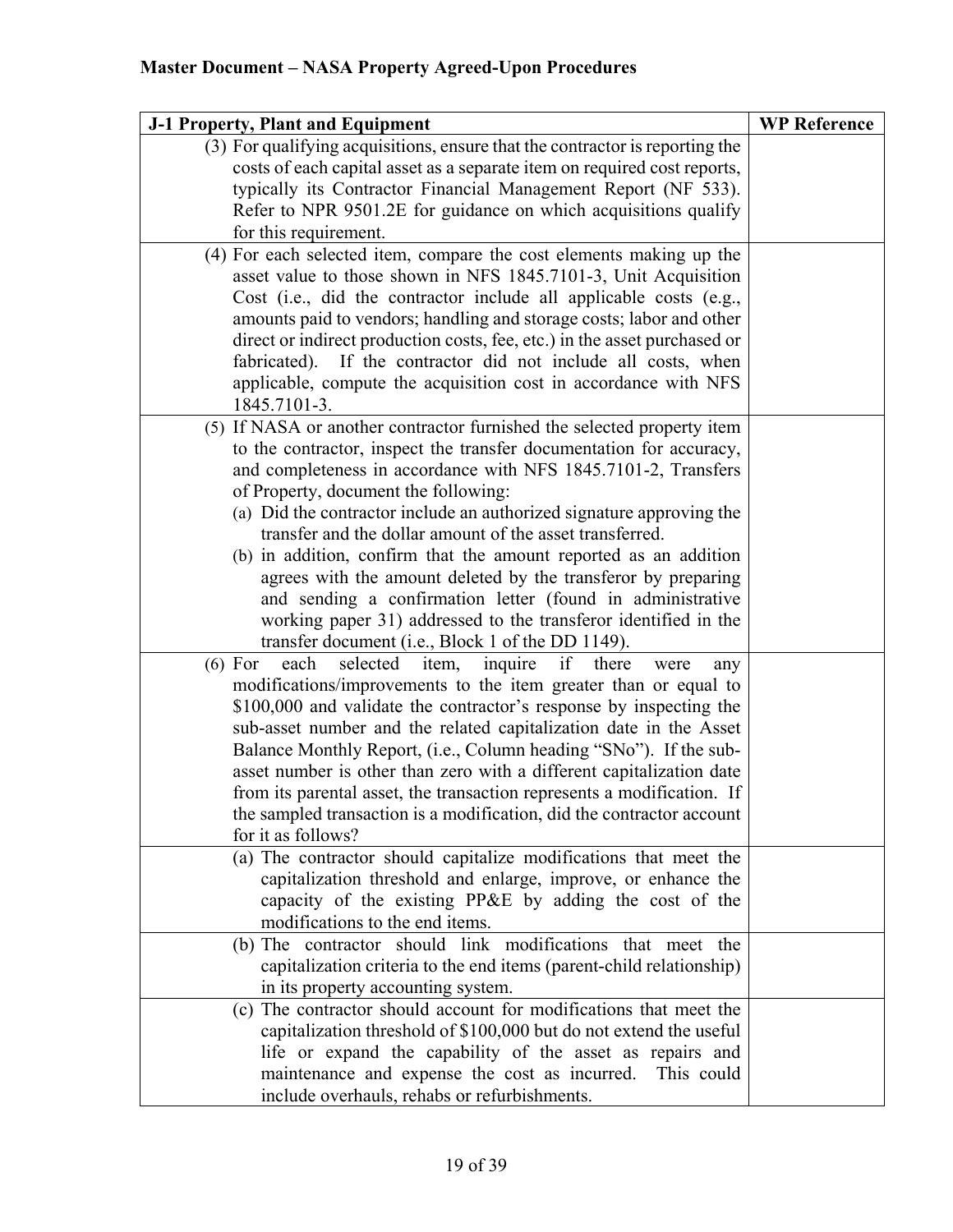| J-1 Property, Plant and Equipment                                         | <b>WP Reference</b> |
|---------------------------------------------------------------------------|---------------------|
| (7) For assets that are physically located at the site the audit team is  |                     |
| testing, observe the existence of the asset and document the results      |                     |
| accordingly. If assets the audit team selects are off-site, notify        |                     |
| NASA Headquarters, through DCAA Headquarters, PSP, to verify              |                     |
| physical existence. Document the results.                                 |                     |
| (8) For each selected item, observe that the contractor tagged it with an |                     |
| identification number and recorded pertinent information into the         |                     |
| property system.                                                          |                     |
| (9) For each selected item, identify if the contractor made adjustments   |                     |
| to the Monthly/Quarterly Report from October 1, 2014 to June 30,          |                     |
| 2015 that impact the selected item by inspecting the CHATS                |                     |
| Adjustment Report, Column heading "Entry Type," provided by               |                     |
| NASA. The information in the "Entry Type" Column identifies if            |                     |
| the transaction is an adjustment. (Note: the data in the CHATS            |                     |
| Adjustment Report is data the contractor inputs into the CHATS            |                     |
| database.) For each adjustment made during the period of review,          |                     |
| obtain supporting documentation and document the reason for the           |                     |
| adjustment and report the contractor's rationale.                         |                     |
| (10) Identify the recorded acquisition date. Compare this date to the     |                     |
| acquisition date on the supporting documentation, such as the DD          |                     |
| 1149 transfer document or receiving report. If the acquisition date       |                     |
| is not available, document this fact, as well as the manufacture date     |                     |
| (if available) or the contractor's estimate.                              |                     |
| (11) Compare the recorded asset category (i.e., Land, Buildings, Other    |                     |
| Structures, Leasehold Improvement, Equipment, or Agency-                  |                     |
| Peculiar) to the asset observed by the audit team for agreement (see      |                     |
| NFS 1845.7101-1), and report any differences.                             |                     |
| (12) For all selected items, document the recorded amount, results of     |                     |
| agreed-upon procedures amount (from steps 2.a.(2) and (4)), and           |                     |
| cost not supported in the working papers. In addition, separately         |                     |
| document selected items on which the contractor computes                  |                     |
| estimates, noting if the contractor used its written methodology.         |                     |
| Finally, document the recorded acquisition date of the selected items.    |                     |
| Note: The results of agreed-upon procedures amount should not             |                     |
| include any amount the contractor cannot support. The audit team          |                     |
| should separately report this amount as cost not supported (see the       |                     |
| Additions summary format below for documenting results).                  |                     |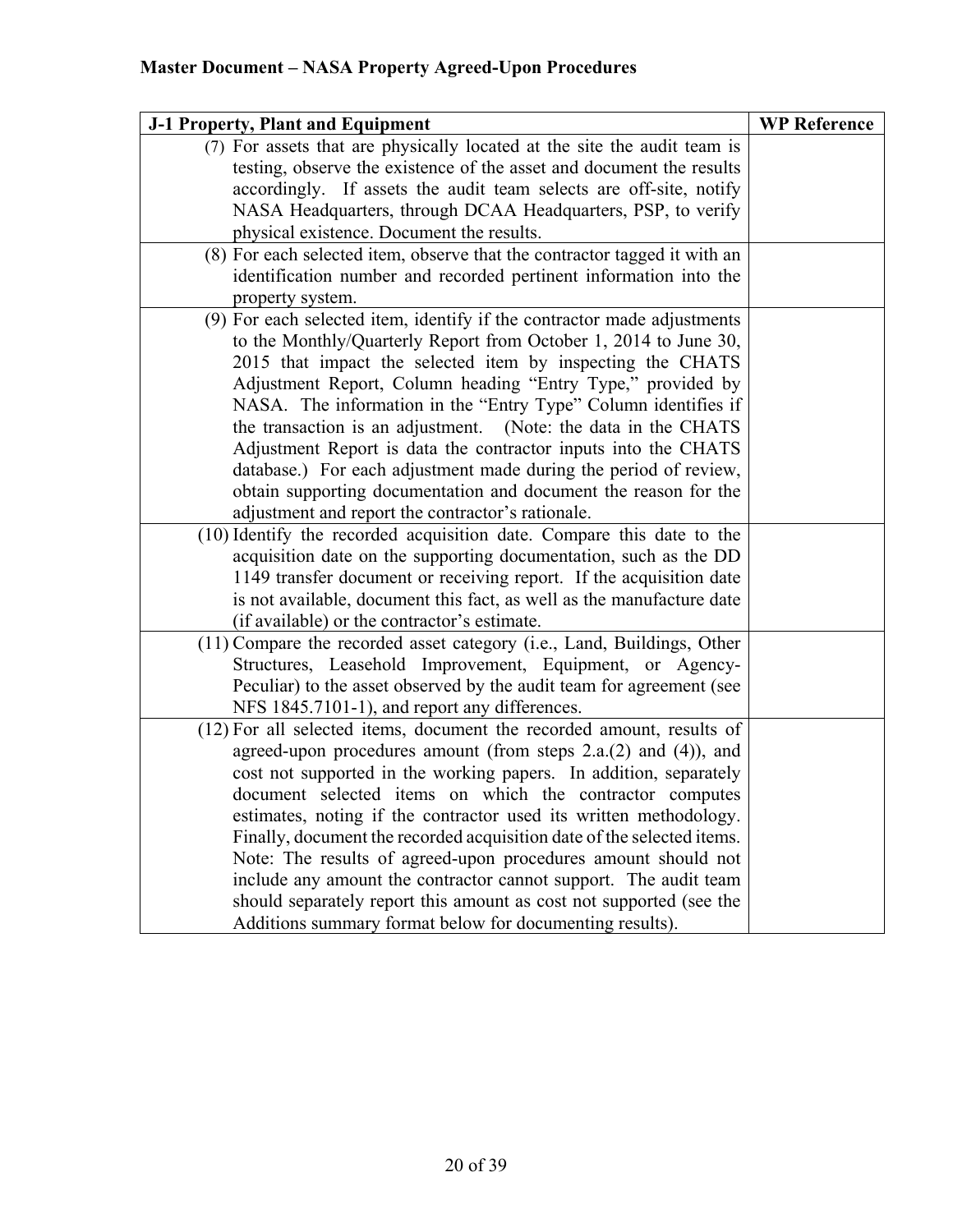| $(13)$ Subcontract Items - Have the prime contractor/prime off-site<br>location obtain supporting source documentation from the         |
|-----------------------------------------------------------------------------------------------------------------------------------------|
|                                                                                                                                         |
|                                                                                                                                         |
| subcontractor for the addition from the subcontractor's system.                                                                         |
| Ensure the supporting documentation identifies the source of the                                                                        |
| subcontractor's system output. Have the prime contractor obtain the                                                                     |
| subcontractor support to identify if the subcontractor used estimated                                                                   |
| costs in the valuation of the subcontract item. If the prime contractor                                                                 |
| cannot obtain subcontractor records, the audit team should report the                                                                   |
| costs as unsupported.                                                                                                                   |
| (14) Subcontract Items - For subcontract assets that are physically                                                                     |
| located at the site the audit team is testing, observe the existence of                                                                 |
| the asset and document the results accordingly. If subcontract assets                                                                   |
| the audit team selects are off-site, notify NASA Headquarters,                                                                          |
| through DCAA Headquarters, PSP, to verify physical existence.                                                                           |
| Document the results.                                                                                                                   |
| (15) Subcontract Items – Document the recorded acquisition date and                                                                     |
| compare it to the supporting documentation. If the acquisition date                                                                     |
| is not available, document this fact, as well as the manufacture date                                                                   |
| (if available) or the subcontractor's estimate.                                                                                         |
| (16) For all subcontract items the audit team selects, document the                                                                     |
| recorded amount, results of the agreed-upon procedures amount (see                                                                      |
| step 2.a.(13)), cost not supported, estimated amount, and the                                                                           |
| recorded acquisition date (see the Additions summary format below                                                                       |
| for documenting results).                                                                                                               |
| PP&E Deletions Greater Than or Equal to \$100,000 (for real and<br>b.                                                                   |
| personal property). For each selected prime contractor/prime off-site                                                                   |
| location deletion, perform steps 1 through 7, and for selected                                                                          |
| subcontractor deletions, perform steps 8 through 10. Summarize the                                                                      |
| results on the Deletions summary format below and explain in the notes                                                                  |
| the location of each deletion either at the prime, off-site prime, or                                                                   |
| subcontractor location.                                                                                                                 |
| (1) Trace the recorded value back to the source documents., Verify the                                                                  |
| deleted amount to the amount initially added to the contractor                                                                          |
| records. The audit team should document the cost of the item not<br>supported by the contractor records and the source documents (i.e., |
| cost without the source documents and discrepancies between the                                                                         |
| contractor and the source documents).                                                                                                   |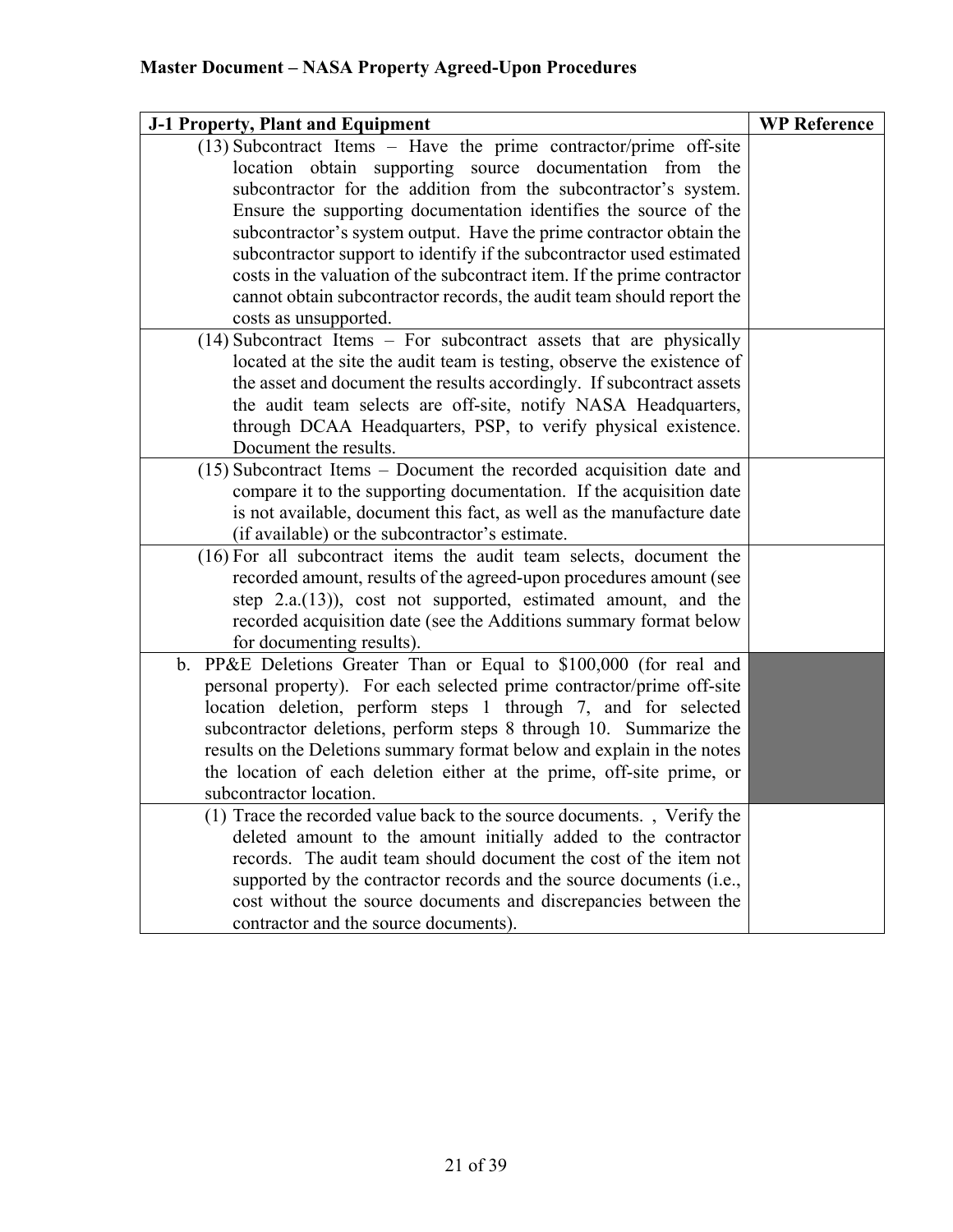| J-1 Property, Plant and Equipment                                         | <b>WP Reference</b> |
|---------------------------------------------------------------------------|---------------------|
| (2) For each selected item, compare the cost elements making up the       |                     |
| asset value to those shown in NFS 1845.7101-3, Unit Acquisition           |                     |
| Cost (i.e., did the contractor include all applicable costs (e.g.,        |                     |
| amounts paid to vendors; handling and storage costs; labor and other      |                     |
| direct or indirect production costs fee, etc.) in the unit acquisition    |                     |
| cost for assets purchased or fabricated). If the contractor did not       |                     |
| include all applicable costs, compute the acquisition cost in             |                     |
| accordance with NFS 1845.7101.3. If the contractor used estimated         |                     |
| costs in the valuation of the selected item, obtain the contractor's      |                     |
| written estimating methodology, compare it to the methodology             |                     |
| used, and document any differences noted.                                 |                     |
| (3) Did the contractor follow their written policies and procedures for   |                     |
| approving deletions?                                                      |                     |
| (4) Identify the type of deletion. Refer to NFS 1845.7101-4.              |                     |
| (5) For deletions involving transfers, inspect the transfer documentation |                     |
| for accuracy, and completeness per NFS 1845.7101-2, Transfers of          |                     |
| Property, including:                                                      |                     |
| (a) an authorized signature approving the transfer and the dollar         |                     |
| amount of the asset transferred.                                          |                     |
| (b) In addition, confirm that the amount reported as a deletion           |                     |
| agrees with the amount recorded by the transferee by preparing            |                     |
| and sending a confirmation letter (found in administrative                |                     |
| working paper 31) addressed to the transferee identified in the           |                     |
| transfer document (i.e., Block 2 of the DD 1149).                         |                     |
| (c) Document the results.                                                 |                     |
| (6) Document the approval date of the deletion/transfer, the date         |                     |
| contractor recorded it, and the recorded acquisition date of the          |                     |
| deleted item.                                                             |                     |
| (7) For all selected items, document the recorded amount, results of the  |                     |
| agreed-upon procedures amount (from $2.b.(1)$ and $(2)$ ), and cost not   |                     |
| supported. In addition, separately document selected items on which       |                     |
| the contractor computes estimates, noting if the contractor calculated    |                     |
| them using its documented methodology for estimates (see the              |                     |
| Deletions summary format below for documenting results). Note:            |                     |
| The results of agreed-upon procedures amount should exclude any           |                     |
| amount the contractor cannot support. The audit team should               |                     |
| separately report this amount as unsupported (e.g., if the contractor     |                     |
| reports a value of \$100,000, but can only support \$30,000, report the   |                     |
| \$30,000 amount as results of the agreed-upon procedures amount           |                     |
| and the \$70,000 as unsupported.)Separately report any selected           |                     |
| items/amounts that the contractor bases entirely on estimates.            |                     |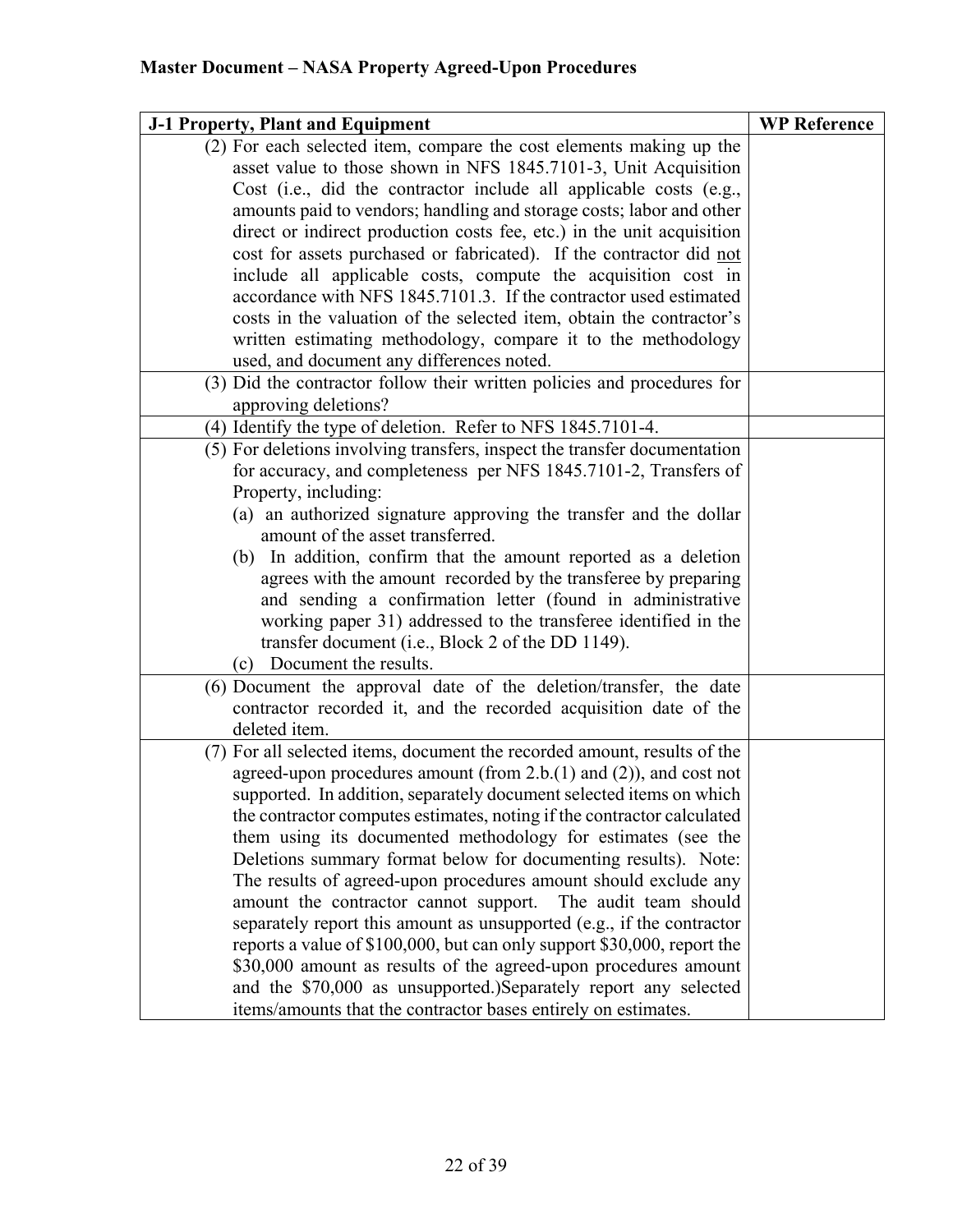| J-1 Property, Plant and Equipment                                            | <b>WP Reference</b> |
|------------------------------------------------------------------------------|---------------------|
| (8) Subcontract Items - Confirm that the prime contractor/prime off-site     |                     |
| location obtains supporting source documentation from the                    |                     |
| subcontractor and trace the value back to the source documents.              |                     |
| Ensure the supporting documentation identifies the source of                 |                     |
| subcontractor's system output. If the subcontractor records do not           |                     |
| support the cost of the item, have the prime contractor/prime off-site       |                     |
| location obtain the necessary data from the subcontractor to verify          |                     |
| that the deleted amount is the same as the amount initially added to         |                     |
| If the contractor cannot obtain<br>the subcontractor records.                |                     |
| subcontractor supporting documentation, the audit team should                |                     |
| report the costs as unsupported.                                             |                     |
| (9) Subcontract Items – Confirm that the prime contractor/prime off-site     |                     |
| location obtained the documentation that indicates the approval date         |                     |
| of the deletion, when the subcontractor recorded the transaction, and        |                     |
| identifies the recorded acquisition date of the deleted item. Compare        |                     |
| the deletion date recorded in the prime contractor's property system         |                     |
| to acquisition date in the subcontractor's records and document any          |                     |
| differences.                                                                 |                     |
| (10) For all subcontract selected items, document the recorded amount,       |                     |
| results of agreed-upon procedures amount (see step 2.b.(8)), cost not        |                     |
| supported, the estimated amount, and the recorded acquisition date           |                     |
| of the deleted item (see the Deletions summary format below for              |                     |
| documenting results).                                                        |                     |
| 3. Summarize the results of the procedures performed on Property, Plant, and |                     |
| Equipment.                                                                   |                     |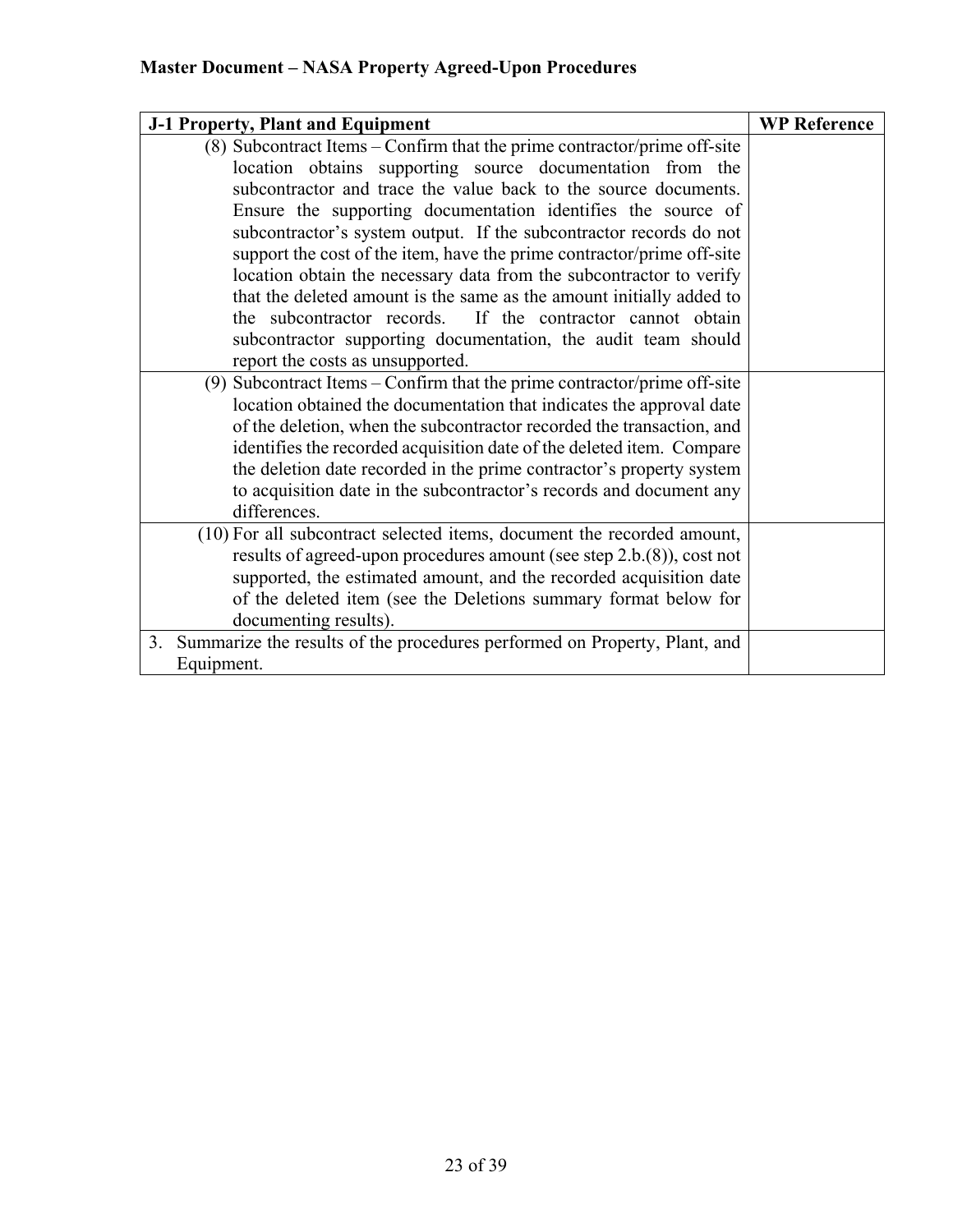### **Additions**

#### **Selected Items:**

| Part No.<br><b>Real Property:</b><br>(Include if<br>applicable) | Contractor<br><b>Recorded Amount</b> | <b>Results of Agreed-</b><br><b>Upon Procedures</b><br>Amount | <b>Difference</b><br><b>Between</b><br>Contractor<br><b>Recorded and</b><br><b>Results of</b><br>Agreed-Upon<br><b>Procedures</b><br>Amount | <b>Difference</b><br>Which Is Not<br><b>Supported</b> | Contractor<br><b>Recorded Amount</b><br><b>Based on Estimates</b> | Contractor<br>Recorded<br><b>Acquisition Date</b> | <b>Notes</b> |
|-----------------------------------------------------------------|--------------------------------------|---------------------------------------------------------------|---------------------------------------------------------------------------------------------------------------------------------------------|-------------------------------------------------------|-------------------------------------------------------------------|---------------------------------------------------|--------------|
| Personal<br>Property:<br>(Include if<br>applicable)             |                                      |                                                               |                                                                                                                                             |                                                       |                                                                   |                                                   |              |
| <b>Selected Items</b><br>Total                                  |                                      |                                                               |                                                                                                                                             |                                                       |                                                                   |                                                   |              |
| <b>Additions Not</b><br><b>Tested</b>                           |                                      |                                                               |                                                                                                                                             |                                                       |                                                                   |                                                   |              |
| <b>Total</b><br><b>Additions</b>                                |                                      |                                                               |                                                                                                                                             |                                                       |                                                                   |                                                   |              |
|                                                                 |                                      |                                                               |                                                                                                                                             |                                                       |                                                                   |                                                   |              |

### **Explanatory Notes**: [*Include the results of all items tested.*]

- 1. Part No. XXX-XXX
	- a. Agreed-Upon Procedures:

[*Summarize the procedures performed based on Section J in the Agreed-Upon Procedures program. Summary should include the selection criteria as established with NASA in the AUP.*]

- b. Summary of Findings:
- c. Contractor's Reaction:
- d. Auditor's Response: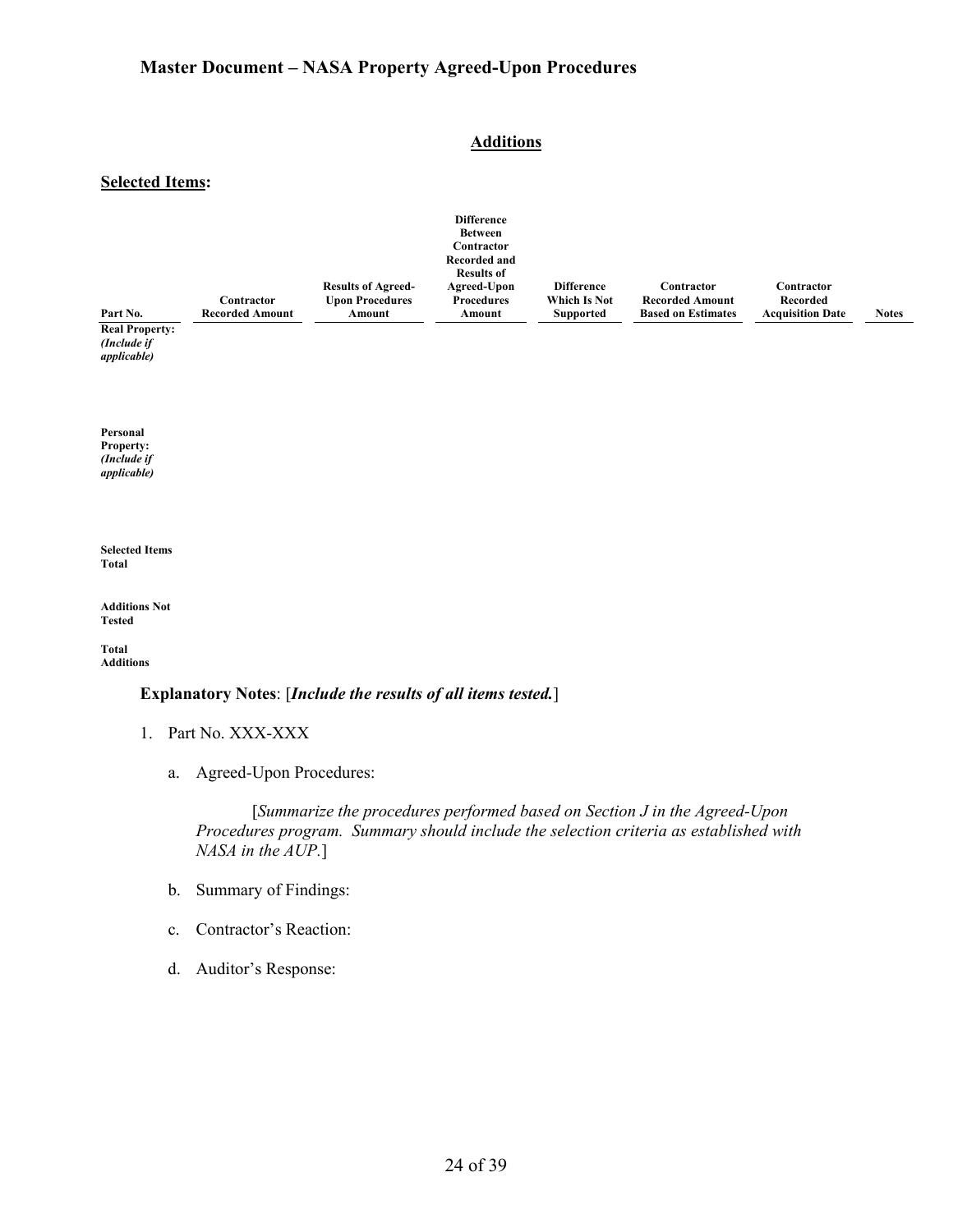#### **Deletions**

#### **Selected Items:**

|                |                        |                           | <b>Difference</b> |                         |                      |             |              |
|----------------|------------------------|---------------------------|-------------------|-------------------------|----------------------|-------------|--------------|
|                |                        |                           | <b>Between</b>    |                         |                      |             |              |
|                |                        |                           | Contractor        |                         |                      |             |              |
|                |                        |                           | Recorded and      |                         |                      |             |              |
|                |                        |                           | <b>Results of</b> |                         | Contractor           | Contractor  |              |
|                |                        | <b>Results of Agreed-</b> | Agreed-Upon       |                         | Recorded             | Recorded    |              |
|                | Contractor             | <b>Upon Procedures</b>    | <b>Procedures</b> | <b>Difference Which</b> | <b>Amounts Based</b> | Acquisition |              |
| Part No.       | <b>Recorded Amount</b> | Amount                    | Amount            | is Not Supported        | on Estimates         | Date        | <b>Notes</b> |
| Dool Dronorty: |                        |                           |                   |                         |                      |             |              |

**Real Property:** *(include if applicable)*

**Personal Property:** *(include if applicable)*

**Selected Items Total**

**Deletions Not Tested**

**Total Deletions**

#### **Explanatory Notes**: [*Include the results of all items tested.*]

- 1. Part No. XXX-XXX
	- a. Agreed-Upon Procedures:

[*Summarize the procedures performed based on Section J in the Agreed-Upon Procedures program*. *Summary should include the selection criteria as established with NASA in the AUP.*]

- b. Summary of Findings:
- c. Contractor's Reaction:
- d. Auditor's Response: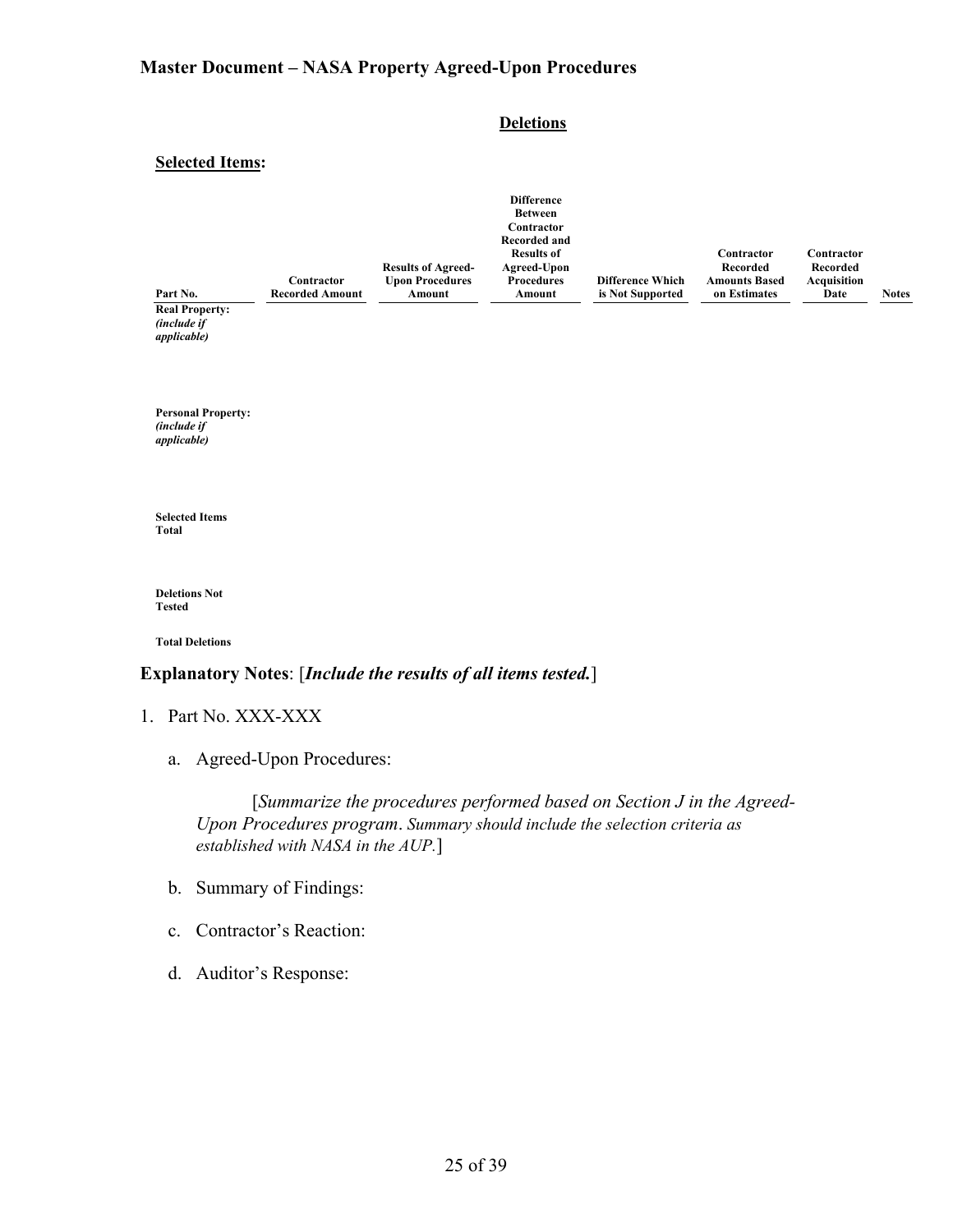| <b>K-1 Contract Work-in-Process</b>                                                                                                                                                                                                                                                                                                                                                                                                                                                                                                                                                                                                                                                                                                                                                                                                                                                                                                                                                                                                                                                                                                                                                                                                                                                                                                                                                                                                                             | <b>WP Reference</b> |
|-----------------------------------------------------------------------------------------------------------------------------------------------------------------------------------------------------------------------------------------------------------------------------------------------------------------------------------------------------------------------------------------------------------------------------------------------------------------------------------------------------------------------------------------------------------------------------------------------------------------------------------------------------------------------------------------------------------------------------------------------------------------------------------------------------------------------------------------------------------------------------------------------------------------------------------------------------------------------------------------------------------------------------------------------------------------------------------------------------------------------------------------------------------------------------------------------------------------------------------------------------------------------------------------------------------------------------------------------------------------------------------------------------------------------------------------------------------------|---------------------|
| Version 5.7 dated May 2019                                                                                                                                                                                                                                                                                                                                                                                                                                                                                                                                                                                                                                                                                                                                                                                                                                                                                                                                                                                                                                                                                                                                                                                                                                                                                                                                                                                                                                      |                     |
| Note: WIP consists of property items under development (i.e., not complete)<br>and includes all development/construction costs incurred to date, regardless of<br>the value for all PP&E including real property and all types of equipment and<br>materials.                                                                                                                                                                                                                                                                                                                                                                                                                                                                                                                                                                                                                                                                                                                                                                                                                                                                                                                                                                                                                                                                                                                                                                                                   |                     |
| 1. The audit team shall reconcile the prime contractor's contract work-in-<br>process (WIP) balance (Total Active Property column) on the June 30, 2015<br>Monthly/Quarterly CHATS Report to a prime contractor cost accounting<br>system output report. If the audit team cannot reconcile the information to<br>a system output report, the source of the contract WIP balance provided by<br>the contractor shall be documented.                                                                                                                                                                                                                                                                                                                                                                                                                                                                                                                                                                                                                                                                                                                                                                                                                                                                                                                                                                                                                             |                     |
| The audit team shall select the five highest value capitalized items recorded<br>2.<br>in the period of October 1, 2014 through June 30, 2015 from the contractor's<br>Monthly or Quarterly Reports from CHATS as of June 30, 2015 (see B-1,<br>Step 2c). To ensure that the audit team only selects capitalized assets for<br>application of the agreed-upon procedures, the NASA Headquarters<br>Property Branch will provide to DCAA an Asset Balance Monthly Report<br>from SAP for each contract containing only capitalized assets. Choose the<br>highest dollar value items from the contractor's Monthly or Quarterly<br>Reports that are also on the Asset Balance Monthly Report from SAP until<br>the audit team selects five items (if the contractor has less than five<br>transactions, DCAA should select all transactions for testing). The baseline<br>for reporting the results of the application of agreed-upon procedures is still<br>the contractor's Monthly or Quarterly Reports from CHATS. Audit teams<br>should not comment in the application of agreed-upon procedures report<br>about the sampled items related to the Asset Balance Monthly Report from<br>SAP except for a description of the sample selection. Audit teams must use<br>the contractor's Monthly or Quarterly Reports from CHATS to select the<br>sample and are not to select the sample from the Asset Balance Monthly<br>Report from SAP that NASA provides. |                     |
| If testing, of WIP, as noted in the step 2 above, is not possible, the audit team<br>3.<br>shall, indicate the reason and then document the contractor's methodology<br>for calculating WIP.                                                                                                                                                                                                                                                                                                                                                                                                                                                                                                                                                                                                                                                                                                                                                                                                                                                                                                                                                                                                                                                                                                                                                                                                                                                                    |                     |
| For each selected prime contractor/prime off-site location WIP item, the<br>4.<br>audit team shall perform steps a. through g. below.<br>For selected<br>subcontractor WIP items, the audit team shall perform steps h. through j.                                                                                                                                                                                                                                                                                                                                                                                                                                                                                                                                                                                                                                                                                                                                                                                                                                                                                                                                                                                                                                                                                                                                                                                                                              |                     |
| Trace the value back to source documents (e.g., approved purchase<br>a.<br>order, and/or invoice). If the contractor uses an estimate, obtain the<br>contractor's written methodology for the estimate and recalculate the<br>estimate based on that methodology, noting the amount of any<br>difference.                                                                                                                                                                                                                                                                                                                                                                                                                                                                                                                                                                                                                                                                                                                                                                                                                                                                                                                                                                                                                                                                                                                                                       |                     |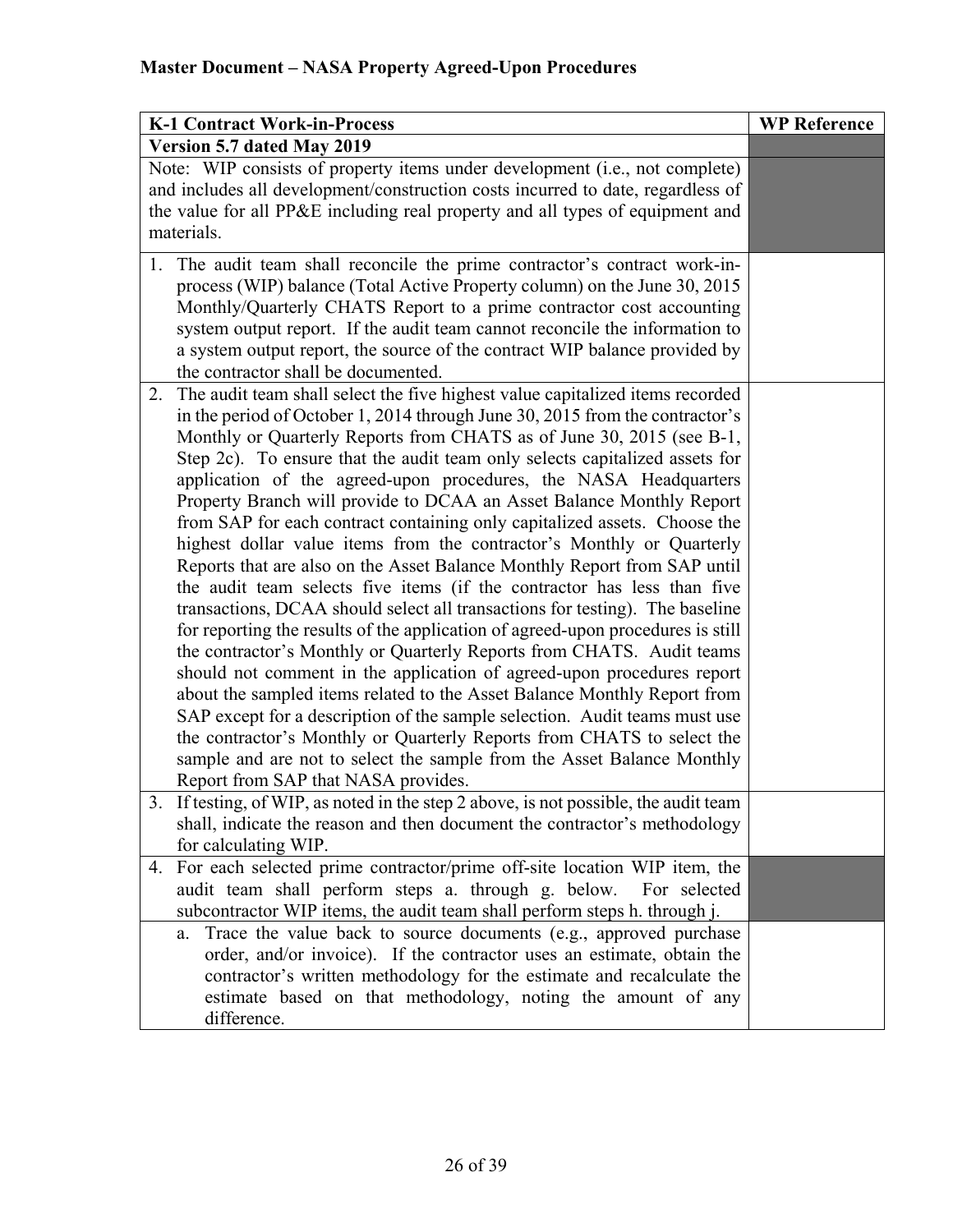|    | <b>K-1 Contract Work-in-Process</b>                                                                                     | <b>WP Reference</b> |
|----|-------------------------------------------------------------------------------------------------------------------------|---------------------|
|    | b. For each selected item, compare the cost elements making up the asset                                                |                     |
|    | value to those shown in NFS 1845.7101-3, Unit Acquisition Cost (i.e.,                                                   |                     |
|    | did the contractor include all applicable costs (e.g., amounts paid to                                                  |                     |
|    | vendors; handling and storage costs; labor and other direct or indirect                                                 |                     |
|    | production costs, fee, etc.) in assets purchased or fabricated). If the                                                 |                     |
|    | contractor has not included all costs, when applicable, compute the                                                     |                     |
|    | acquisition cost in accordance with NFS 1845.7101-3.                                                                    |                     |
| c. | For qualifying fabrications, document if the contractor tracks and reports                                              |                     |
|    | its fabrication costs using the assigned NASA WBS element in its cost                                                   |                     |
|    | accounting system. Refer to NPR 9250.1b. for guidance on which                                                          |                     |
|    | acquisitions qualify for this requirement. (Note: WBS requirement could                                                 |                     |
|    | vary depending on individual contract terms and conditions. Consult                                                     |                     |
|    | with the responsible NASA Center POC or HQ POC for assistance in                                                        |                     |
|    | identifying specific requirements for the contract) being evaluated.)                                                   |                     |
|    | d. For qualifying fabrications, document if the contractor reports the costs                                            |                     |
|    | of each capital asset as a separate item on required cost reports, typically                                            |                     |
|    | the Contractor Financial Management Report (NF 533). Refer to NPR                                                       |                     |
|    | 9501.2E for guidance on which acquisitions qualify for this requirement.                                                |                     |
| e. | Document instances when the contractor made any subsequent                                                              |                     |
|    | adjustments to selected WIP items (if applicable). Obtain the supporting                                                |                     |
|    | documentation for the adjustments and document their dollar value.                                                      |                     |
| f. | For WIP items that are physically located at the site the audit team is                                                 |                     |
|    | testing, observe the existence of the asset. If assets are off-site, notify                                             |                     |
|    | NASA Headquarters, through DCAA Headquarters, PSP, to verify                                                            |                     |
|    | physical existence. Document the results                                                                                |                     |
|    | g. For all selected items, document the recorded amount, results of the                                                 |                     |
|    | agreed-upon procedures amount, and cost not supported. In addition,                                                     |                     |
|    | separately document selected items on which the contractor computes                                                     |                     |
|    | estimates (see the WIP summary format below for documenting results).                                                   |                     |
|    | Note: The results of agreed-upon procedures amount should not include                                                   |                     |
|    | any amount the contractor cannot support. The audit team should                                                         |                     |
|    | separately report this amount as unsupported.<br>Subcontract Items $-$ Confirm that the prime contractor/prime off-site |                     |
| h. | location obtained supporting source documentation for the WIP item                                                      |                     |
|    | from the subcontractor's system. Ensure the supporting documentation                                                    |                     |
|    | identifies the source of the subcontractor's system output. Confirm that                                                |                     |
|    | the prime contractor/prime off-site location obtained the necessary                                                     |                     |
|    | support to identify if the subcontractor used estimated costs in the                                                    |                     |
|    | valuation of the WIP item. If the prime contractor cannot obtain                                                        |                     |
|    | subcontractor data, the audit team should report the costs as unsupported.                                              |                     |
| i. | Subcontract Items – For subcontract WIP items that are physically                                                       |                     |
|    | located at the site the audit team is testing, observe the existence of the                                             |                     |
|    | asset. If subcontract assets are off-site, notify NASA Headquarters,                                                    |                     |
|    | through DCAA Headquarters, PSP, to verify physical existence.                                                           |                     |
|    | Document the results.                                                                                                   |                     |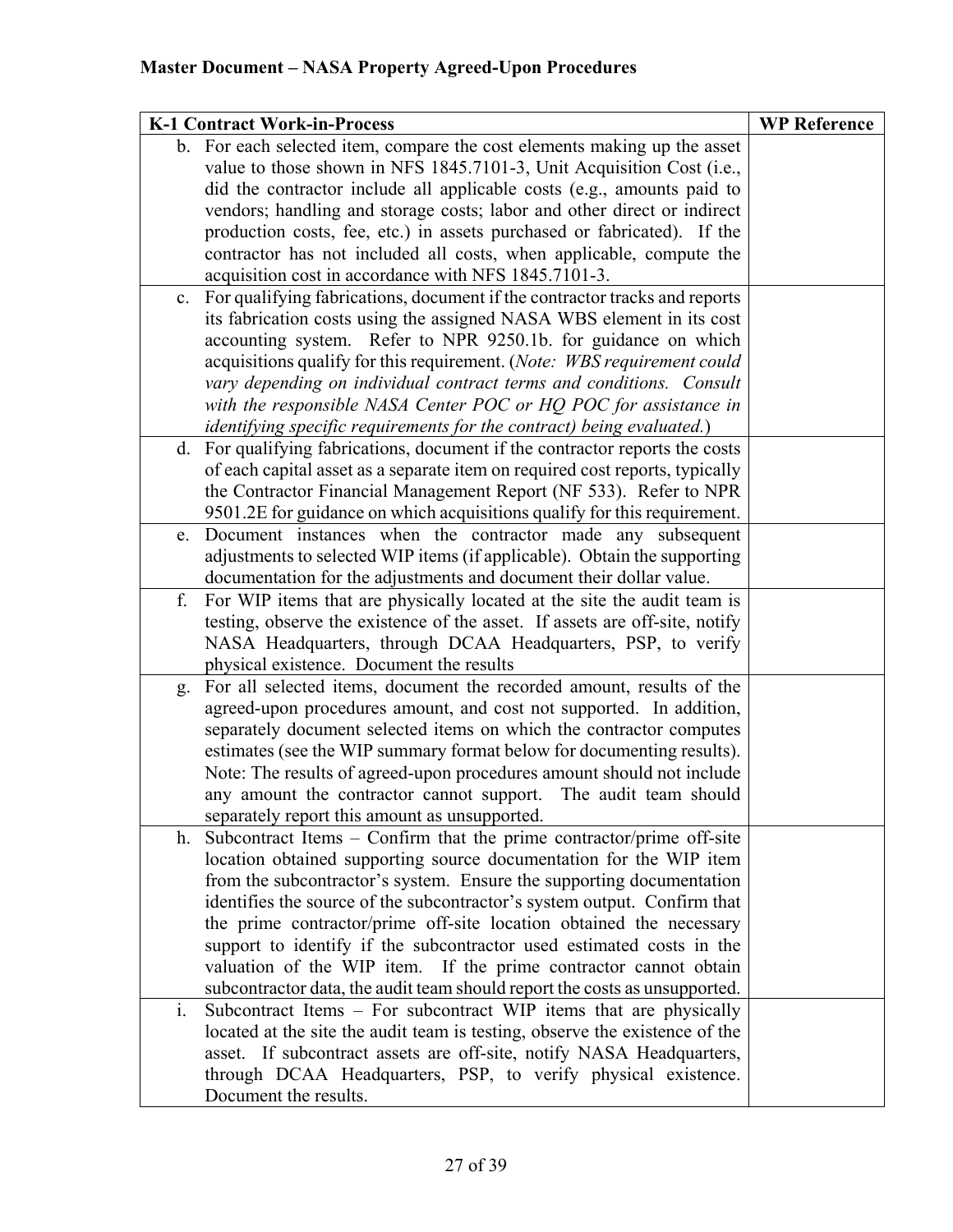| <b>K-1 Contract Work-in-Process</b>                                       | <b>WP Reference</b> |
|---------------------------------------------------------------------------|---------------------|
| Subcontract Items - Document the recorded amount, results of the          |                     |
| agreed-upon procedures amount (from step 4.h.), costs not supported in    |                     |
| the working papers, and estimated amount.                                 |                     |
| 5. Summarize the results of the procedures performed on Contract Work-in- |                     |
| Process.                                                                  |                     |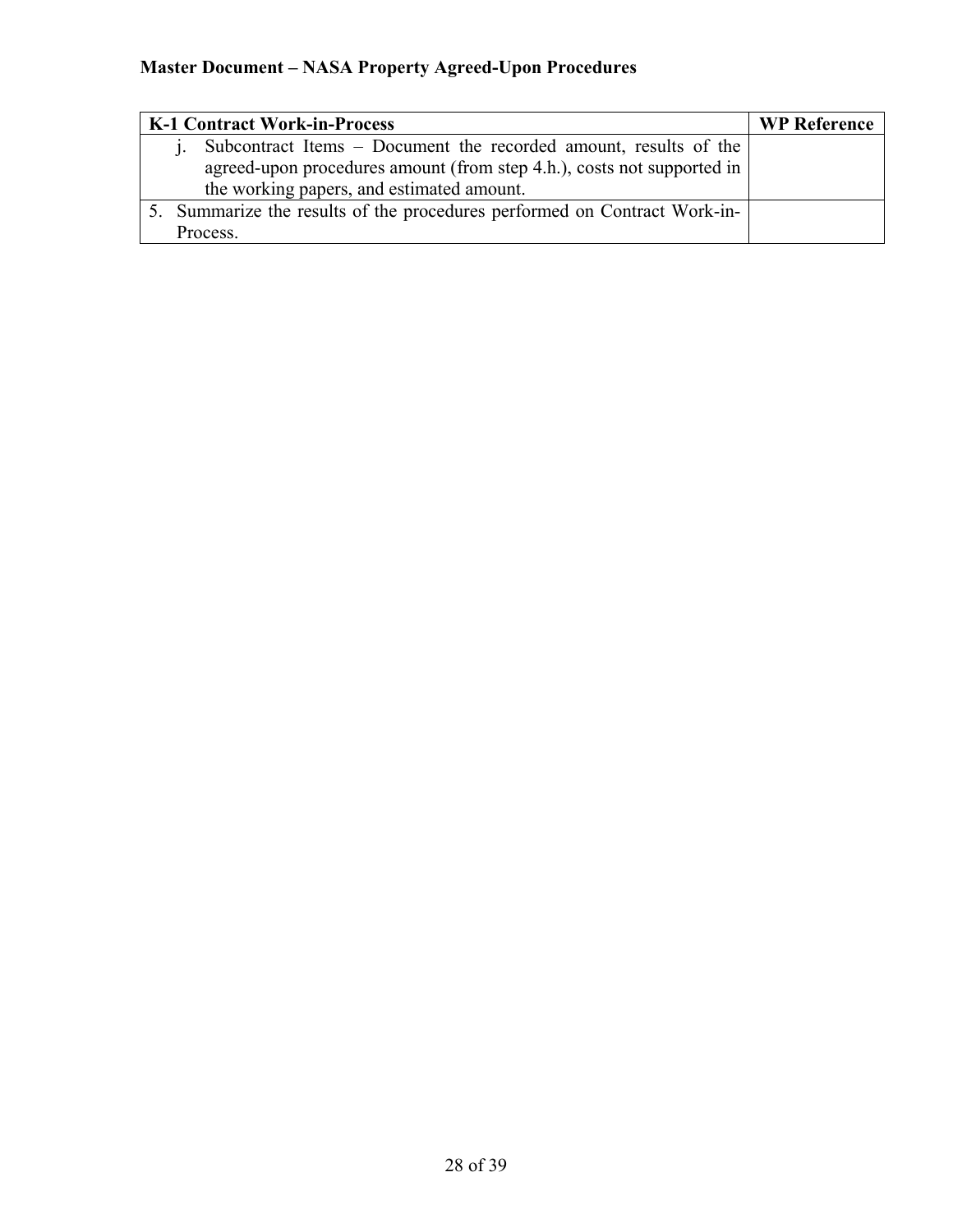#### *Work-in-Process*

#### **Selected Items:**

| Part No. | Contractor<br><b>Recorded Amount</b> | <b>Results of Agreed-</b><br><b>Upon Procedures</b><br>Amount | <b>Difference Between</b><br>Contractor<br>Recorded and<br><b>Results of Agreed-</b><br><b>Upon Procedures</b><br>Amount | <b>Difference Which is Not</b><br><b>Supported</b> | <b>Contractor Recorded</b><br><b>Amount Based on</b><br><b>Estimates</b> | <b>Notes</b> |
|----------|--------------------------------------|---------------------------------------------------------------|--------------------------------------------------------------------------------------------------------------------------|----------------------------------------------------|--------------------------------------------------------------------------|--------------|
|----------|--------------------------------------|---------------------------------------------------------------|--------------------------------------------------------------------------------------------------------------------------|----------------------------------------------------|--------------------------------------------------------------------------|--------------|

**Selected Items Total**

**WIP Not Tested**

**Total WIP**

### **Explanatory Notes**: [*Include the results of all items tested.*]

- 1. Part No. XXX-XXX
	- a. Agreed-Upon Procedures:

[*Summarize the procedures performed based on Section K in the Agreed-Upon Procedures program. Summary should include the selection criteria as established with NASA in the AUP.*]

- b. Summary of Findings:
- c. Contractor's Reaction:
- d. Auditor's Response: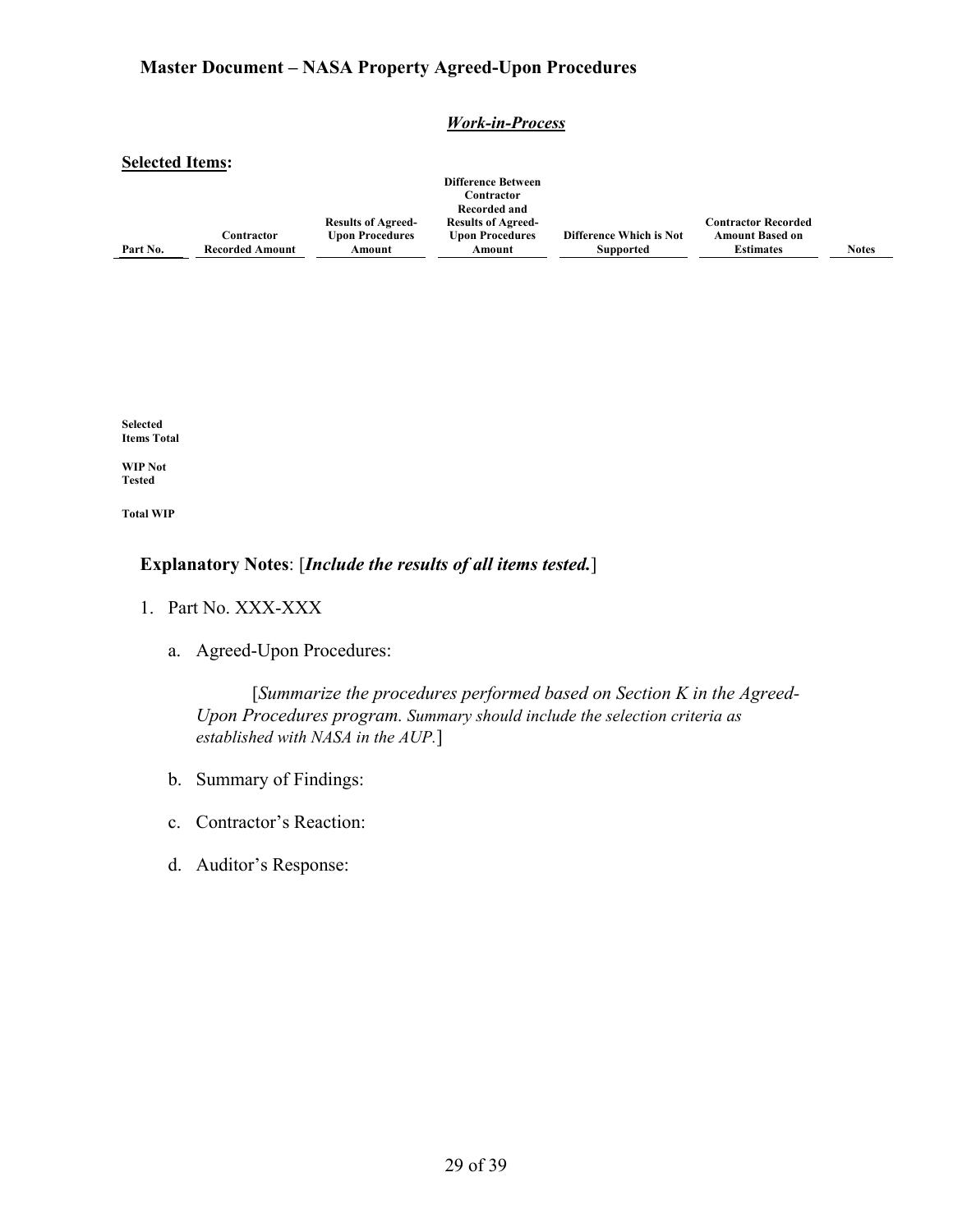| <b>L-1 Material</b>                                                                                                                                                                                                                                                                                                                                                                                                                                      | <b>WP Reference</b> |
|----------------------------------------------------------------------------------------------------------------------------------------------------------------------------------------------------------------------------------------------------------------------------------------------------------------------------------------------------------------------------------------------------------------------------------------------------------|---------------------|
| Version 5.7 dated May 2019                                                                                                                                                                                                                                                                                                                                                                                                                               |                     |
| 1. The audit team shall reconcile the prime contractor's Materials balances<br>(in the Total Active Property column) on the June 30, 2015<br>Monthly/Quarterly Report from CHATS to the prime contractor<br>Materials system output report. If the audit team cannot reconcile the<br>information to a system output report, the audit team shall document the<br>source of the total dollar value of the Materials provided by the prime<br>contractor. |                     |
| Note: The audit team shall conduct the following steps for all systems that<br>the contractor or subcontractor uses to track or account for more than<br>20 percent of the costs of the Materials the contractor or subcontractor holds.<br>If no one system contains 20 percent of the cost of the Materials, the audit<br>team shall perform the following agreed-upon procedures on the one system<br>containing the largest dollar amount.           |                     |
| 2. Document the percentage of coverage for Material dollars the audit team<br>will test to the overall balance the contractor reports at June 30, 2015<br>using the NASA selection criteria below.                                                                                                                                                                                                                                                       |                     |
| Select the following items occurring in the period October 1, 2014<br>through June 30, 2015, from the contractor's material output report:                                                                                                                                                                                                                                                                                                               |                     |
| 5 highest total extended value (based on quantity of items) for<br>receipts with unit prices equal to or greater than \$100,000                                                                                                                                                                                                                                                                                                                          |                     |
| 5 highest total extended value (based on quantity of items) for<br>issuances with unit prices equal to or greater than \$100,000                                                                                                                                                                                                                                                                                                                         |                     |
| If the information on receipts and issuances is not available, select the<br>following from the current Material inventory provided by the<br>contractor:                                                                                                                                                                                                                                                                                                |                     |
| 5 highest total extended value (based on quantity of items) for<br>$\bullet$<br>items with unit prices equal to or greater than \$100,000                                                                                                                                                                                                                                                                                                                |                     |
| If the information is not available to test receipts and issuances, report<br>this accordingly in the Testing of Materials section of the report.                                                                                                                                                                                                                                                                                                        |                     |
| Did the contractor adjust the inventory amounts based on the physical<br>3.<br>If so, obtain the supporting<br>inventories/physical inspections?<br>documentation for the adjustments and document their dollar value.                                                                                                                                                                                                                                   |                     |
| For Materials the audit team selects for testing (receipts) that are<br>4.<br>physically located on-site, physically observe the existence of the item<br>and document the results accordingly. If the selected Materials<br>(receipts) are off-site, notify NASA Headquarters personnel, through<br>DCAA Headquarters, PSP, so they can verify physical existence.<br>Document the results.                                                             |                     |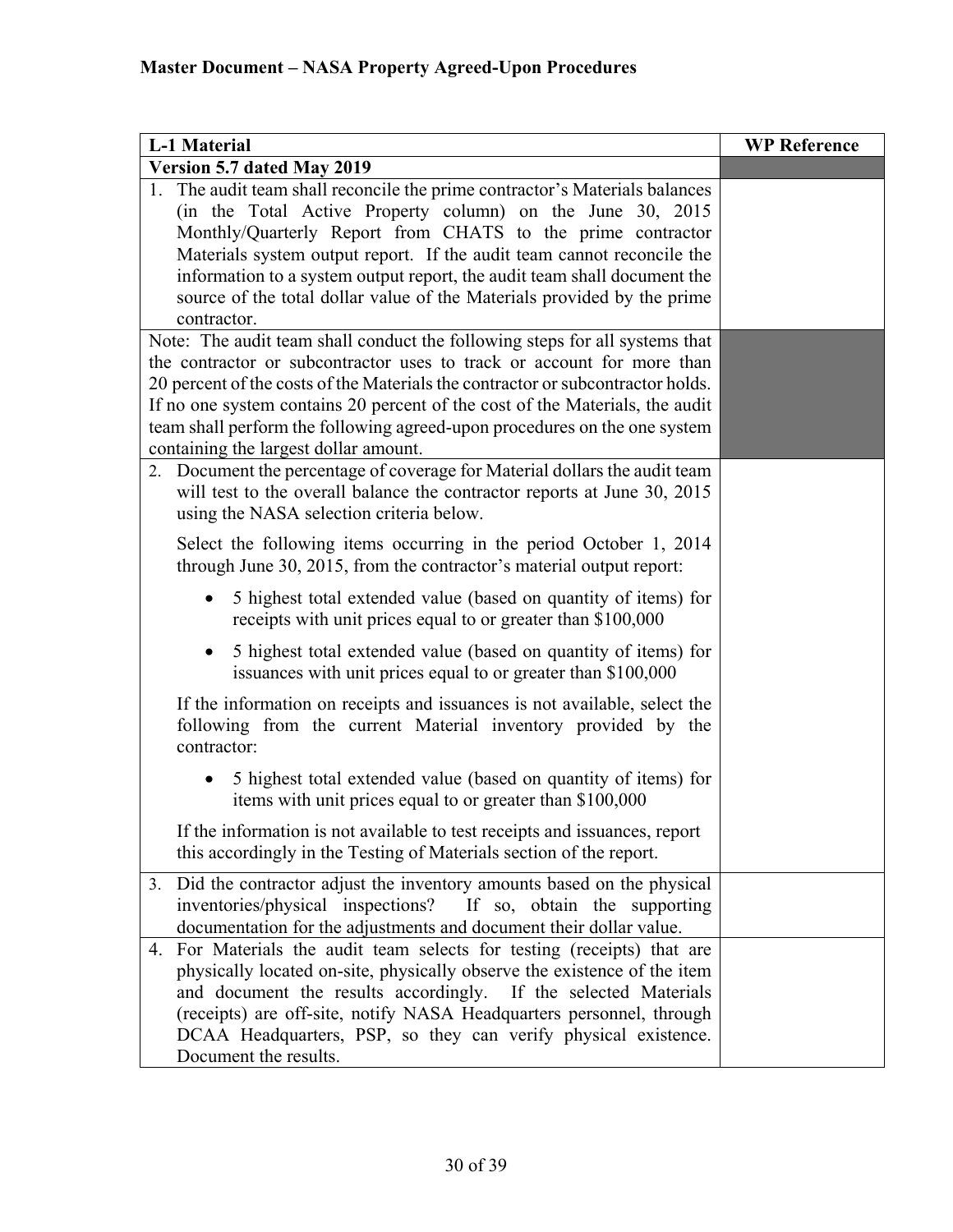| <b>L-1 Material</b>                                                                                                                     | <b>WP Reference</b> |
|-----------------------------------------------------------------------------------------------------------------------------------------|---------------------|
| 5. Using the selection obtained in step 2 above, for Materials at the prime                                                             |                     |
| contractor/prime off-site location, perform the applicable procedures in                                                                |                     |
| steps a. or b. below. For selected subcontractor Materials, perform the                                                                 |                     |
| procedures in step c. below.                                                                                                            |                     |
| For contractor system(s) that value inventory using the historical<br>a.                                                                |                     |
| cost basis (as indicated in the contractor's policies and procedures),                                                                  |                     |
| perform the following for each selected item:                                                                                           |                     |
| (1) Compare the amount to the supporting documentation (e.g.,                                                                           |                     |
| purchase/procurement/vendor invoice). If the contractor used                                                                            |                     |
| estimated costs for the valuation of the selected item, inquire as                                                                      |                     |
| to whether the contractor has a documented estimating                                                                                   |                     |
| methodology. Recalculate the estimate using the contractor's                                                                            |                     |
| documented methodology, if applicable.<br>Compare the                                                                                   |                     |
| contractor's amount to the recomputed estimate and report                                                                               |                     |
| difference over \$500.                                                                                                                  |                     |
| (2) Foot the supporting documentation for mathematical accuracy.                                                                        |                     |
| (3) Compare the quantity and price information entered into the                                                                         |                     |
| inventory system to the supporting documentation obtained in                                                                            |                     |
| a.(1) above to see if they agree.                                                                                                       |                     |
| (4) Document any discrepancies.                                                                                                         |                     |
| For system(s) that value inventory using a moving-average (or<br>$\mathbf{b}$ .                                                         |                     |
| similar costing method), perform the following for each selected                                                                        |                     |
| item:                                                                                                                                   |                     |
| (1) Obtain printouts or system screen prints from the contractor that<br>document the system-calculated inventory price and the system- |                     |
| calculated inventory levels.                                                                                                            |                     |
| (2) Obtain<br>the<br>documentation<br>supporting                                                                                        |                     |
| (e.g.,<br>purchase/procurement/vendor invoice) for two of the most                                                                      |                     |
| recent purchases and issuances from the items the audit team                                                                            |                     |
| selects in step 2 above. If the contractor used estimated costs in                                                                      |                     |
| the valuation of the sampled item, inquire as to whether the                                                                            |                     |
| documented estimating methodology<br>has<br>contractor<br>$\mathbf{a}$                                                                  |                     |
| Recalculate the estimate using the contractor's documented                                                                              |                     |
| methodology, if applicable. Compare the contractor's amount to                                                                          |                     |
| the recomputed estimate and report difference over \$500.                                                                               |                     |
| (3) Foot the supporting documentation for mathematical accuracy.                                                                        |                     |
| (4) Using the information obtained in $b(1)$ and (2), recalculate the                                                                   |                     |
| updated inventory quantity amounts and the updated inventory                                                                            |                     |
| valuation (i.e., price) from supporting purchases, procurement,                                                                         |                     |
| vendor documentation, or issuances and compare to the unit cost                                                                         |                     |
| per the systems printout (or system screen prints). Document the                                                                        |                     |
| amounts the audit team calculates including the contractor's                                                                            |                     |
| explanation for differences between the manually calculated unit                                                                        |                     |
| cost values and the Materials listing, and the system-calculated                                                                        |                     |
| information obtained in $b(1)$ through (3) above.                                                                                       |                     |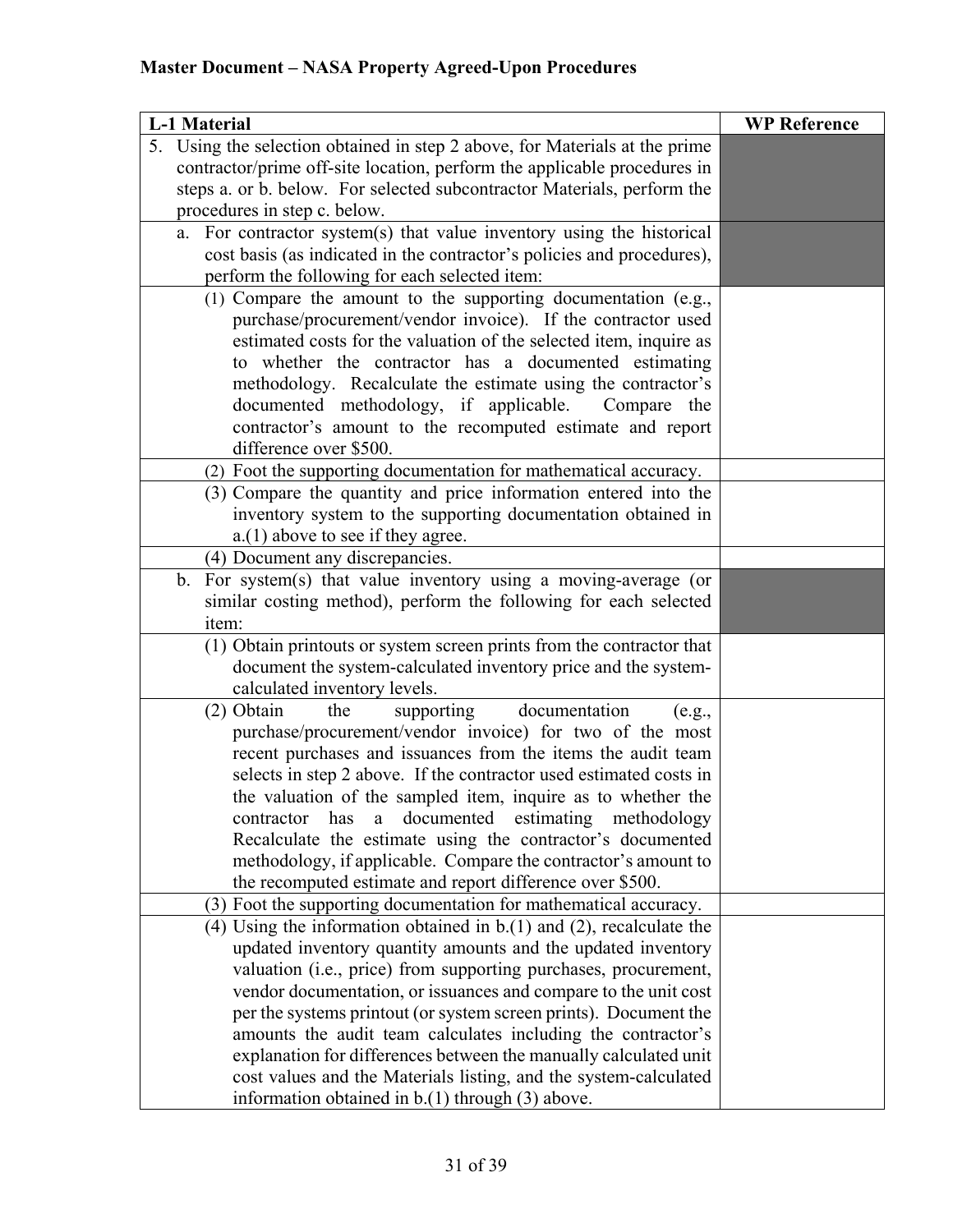| <b>L-1 Material</b>                                                     | <b>WP Reference</b> |
|-------------------------------------------------------------------------|---------------------|
| c. For selected subcontractor Materials, perform the following:         |                     |
| (1) Have the prime contractor/prime off-site location obtain            |                     |
| supporting source documentation for the item from the                   |                     |
| subcontractor. Ensure the supporting documentation identifies           |                     |
| the source of the subcontractor's system output.                        |                     |
| $(2)$ Have the prime contractor/prime off-site location identify if the |                     |
| subcontractor used estimated costs in the valuation of the              |                     |
| subcontract item and obtain the subcontractor support for those         |                     |
| estimates.                                                              |                     |
| (3) Foot the supporting documentation for mathematical accuracy.        |                     |
| (4) Compare the quantity and price information entered into the         |                     |
| inventory system to the documentation obtained in $c(1)$ above to       |                     |
| see if they agree and note any differences.                             |                     |
| 6. Summarize the results of the procedures performed on Materials using |                     |
| the following Materials or Weighted Average Materials summary           |                     |
| format as appropriate.                                                  |                     |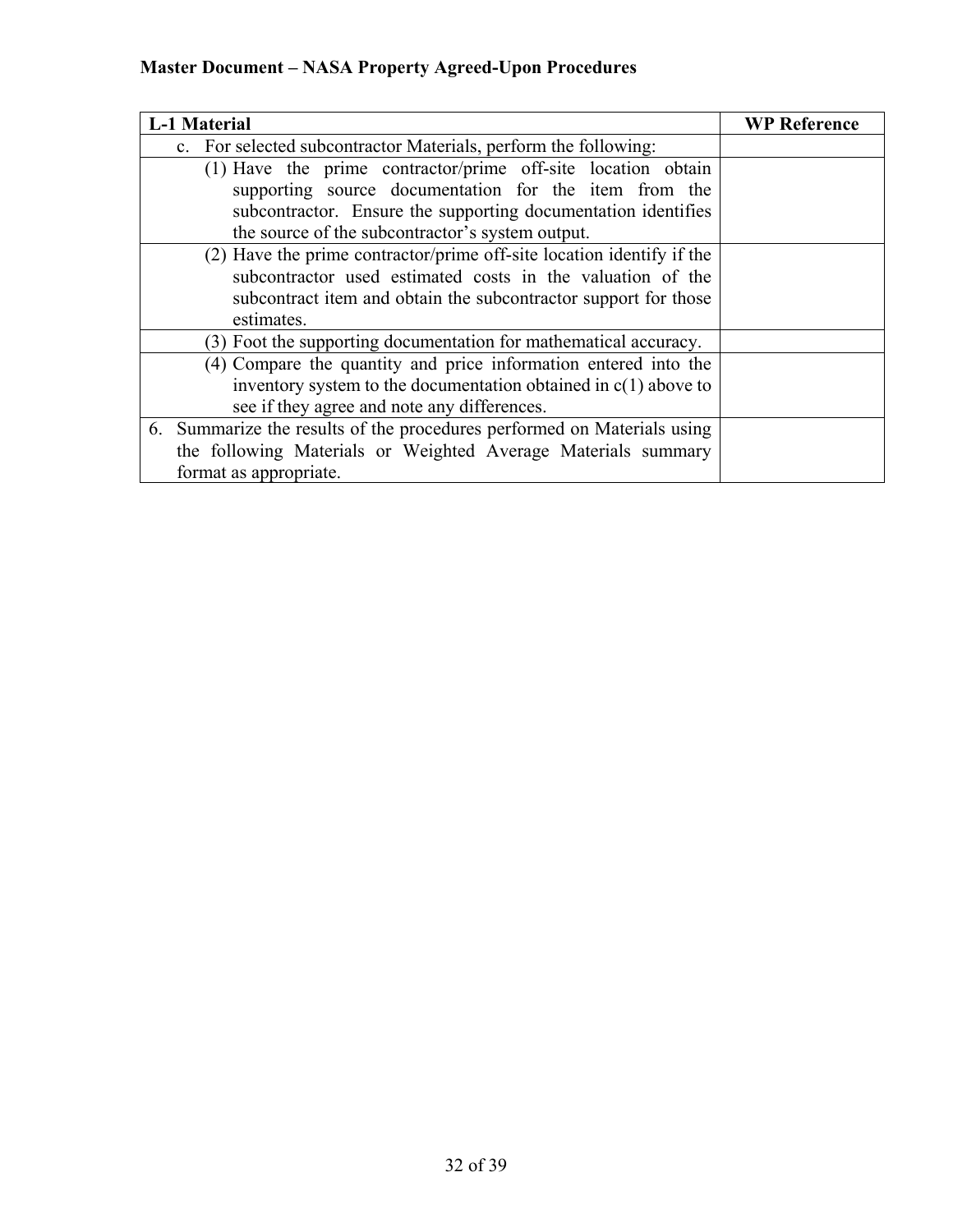#### **Materials**

#### **Selected Items:**

| Part No.                                                       | Contractor<br>Recorded<br>Amount | Contractor<br>Recorded<br><b>Units</b> | <b>Results of</b><br>Agreed-Upon<br>Procedures<br>Amount | <b>Results of</b><br>Agreed-<br>Upon<br>Procedures<br><b>Units</b> | <b>Difference Between Contractor</b><br><b>Recorded and Results of</b><br><b>Agreed-Upon Procedures</b> |              | <b>Difference</b><br>(Cost) Which Is<br><b>Not Supported</b> | Contractor<br>Recorded<br><b>Amount Based</b><br>on Estimates | <b>Notes</b> |
|----------------------------------------------------------------|----------------------------------|----------------------------------------|----------------------------------------------------------|--------------------------------------------------------------------|---------------------------------------------------------------------------------------------------------|--------------|--------------------------------------------------------------|---------------------------------------------------------------|--------------|
| <b>Receipts:</b><br><i>(include if</i><br><i>applicable</i> )  |                                  |                                        |                                                          |                                                                    | Amount                                                                                                  | <b>Units</b> |                                                              |                                                               |              |
| <b>Issuances:</b><br><i>(include if</i><br><i>applicable</i> ) |                                  |                                        |                                                          |                                                                    |                                                                                                         |              |                                                              |                                                               |              |
| Sampled<br>Items Total                                         |                                  |                                        |                                                          |                                                                    |                                                                                                         |              |                                                              |                                                               |              |
| Materials<br>Not Tested                                        |                                  |                                        |                                                          |                                                                    |                                                                                                         |              |                                                              |                                                               |              |

Total Materials

### **Explanatory Notes**: [*Include the results of all items tested.*]

- 1. Part No. XXX-XXX
	- a. Agreed-Upon Procedures:

 [*Summarize the procedures performed based on Section L in the Agreed-Upon Procedures program. Summary should include the selection criteria as established with NASA in the AUP.*]

- b. Summary of Findings:
- c. Contractor's Reaction:
- d. Auditor's Response: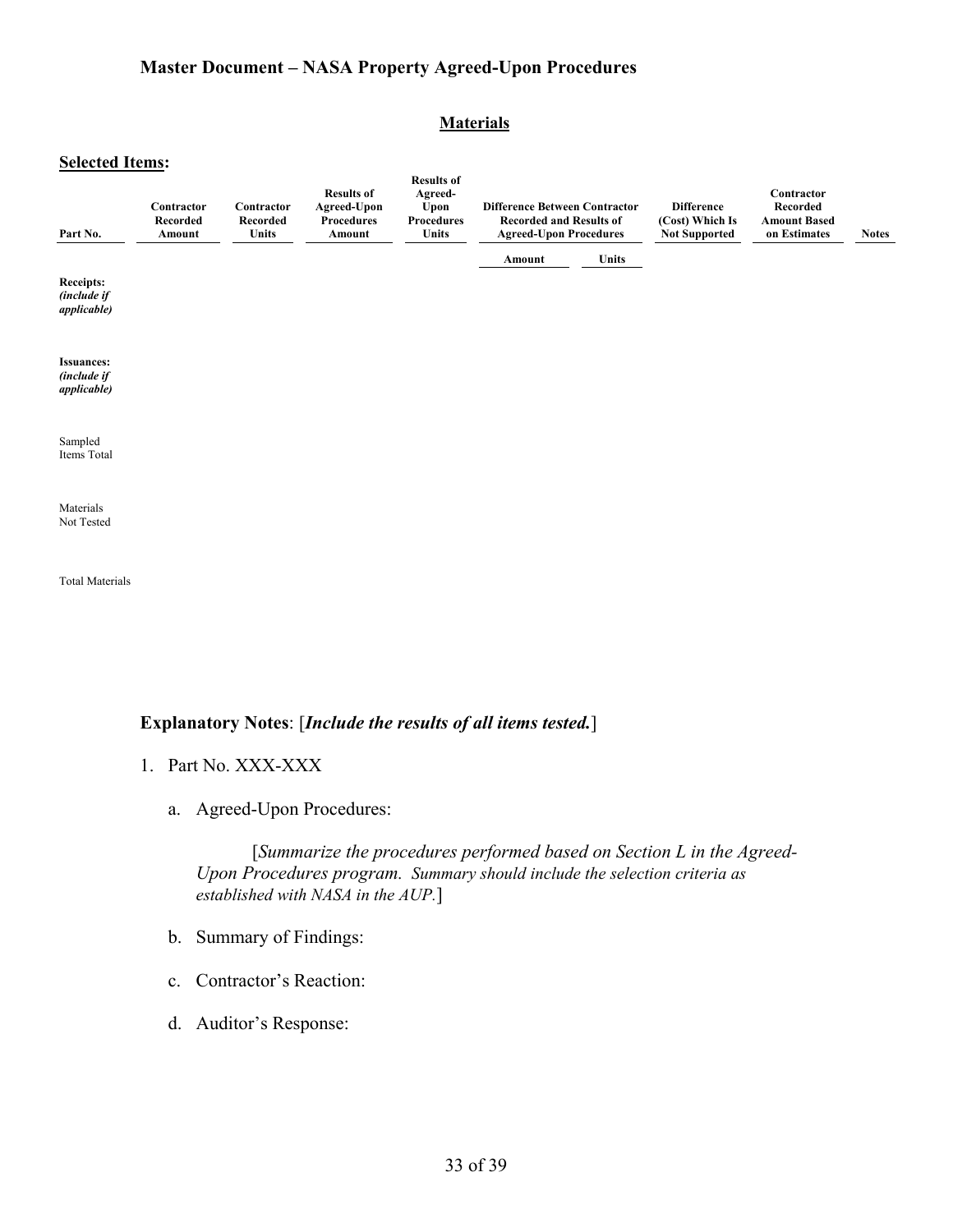#### **Weighted Average Materials**

|                                                                             | <b>Contractor Recorded</b><br><b>From Printout</b> |              | <b>Beginning</b> |              | Purchase |              | <b>Issued</b> |              | <b>Agreed-Upon Procedures</b> |              | <b>Difference Between</b><br><b>Contractor Recorded and</b><br><b>Agreed-Upon Procedures</b> |              |              |  |
|-----------------------------------------------------------------------------|----------------------------------------------------|--------------|------------------|--------------|----------|--------------|---------------|--------------|-------------------------------|--------------|----------------------------------------------------------------------------------------------|--------------|--------------|--|
| Part No.                                                                    | Amount                                             | <b>Units</b> | Amount           | <b>Units</b> | Amount   | <b>Units</b> | Amount        | <b>Units</b> | Amount                        | <b>Units</b> | Amount                                                                                       | <b>Units</b> | <b>Notes</b> |  |
| (For<br>Example)<br>XXXX<br>Receipts:<br>(include if<br><i>applicable</i> ) | \$1,119.00                                         | 90           | \$377.82         | 28           | \$865.51 | 72           | \$124.33      | 10           | \$1,119.00                    | 90           | $\mathcal{S}^{\mathcal{O}}$                                                                  |              | $0 \quad I$  |  |
| <b>Issuances:</b><br>(include if<br><i>applicable</i> )                     |                                                    |              |                  |              |          |              |               |              |                               |              |                                                                                              |              |              |  |
| Sampled<br>Items Total                                                      |                                                    |              |                  |              |          |              |               |              |                               |              |                                                                                              |              |              |  |
| Materials<br>Not Tested                                                     |                                                    |              |                  |              |          |              |               |              |                               |              |                                                                                              |              |              |  |
| Total                                                                       |                                                    |              |                  |              |          |              |               |              |                               |              |                                                                                              |              |              |  |

Materials

**Selected Items**

### **Explanatory Notes**: [*Include the results of all items tested.*]

### 1. Part No. XXX-XXX

a. Agreed-Upon Procedures:

[*Summarize the procedures performed based on Section L in the Agreed-Upon Procedures program. Summary should include the selection criteria as established with NASA in the AUP.*]

b. Summary of Findings: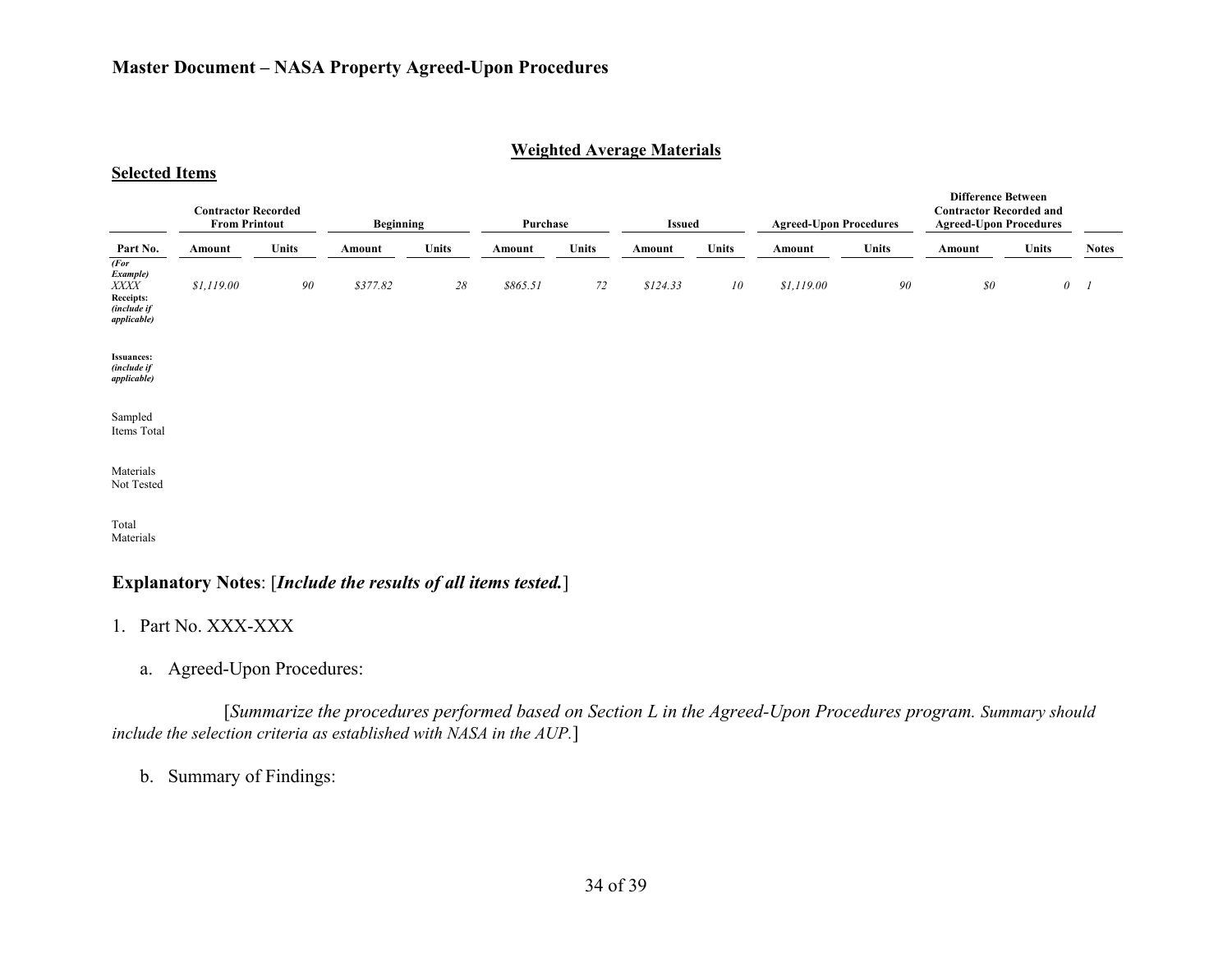- c. Contractor's Reaction:
- d. Auditor's Response: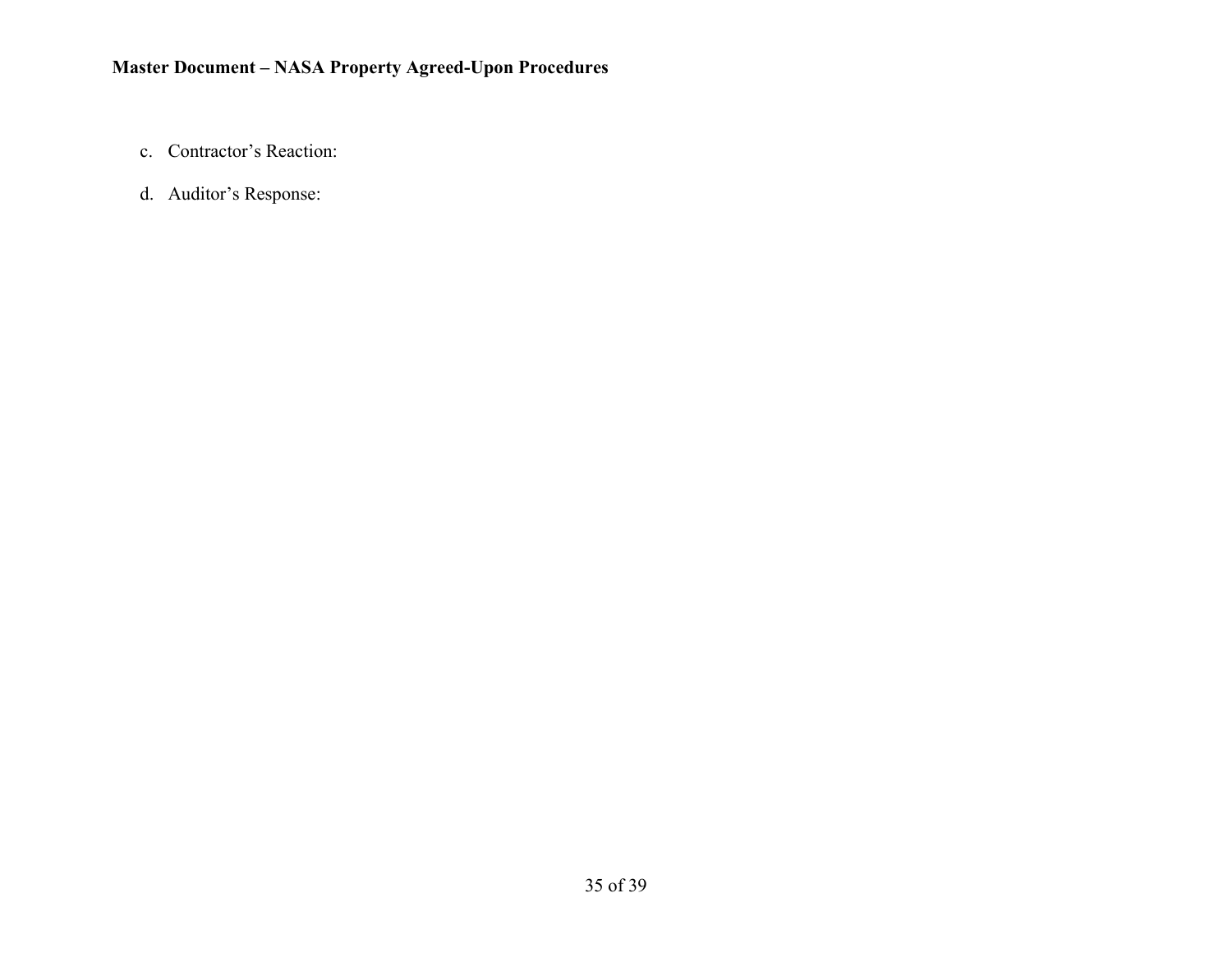| <b>M-1 Reconciliation of Monthly-Quarterly Report</b>                     | <b>WP Reference</b> |
|---------------------------------------------------------------------------|---------------------|
| Version 5.7 dated May 2019                                                |                     |
| 1. Trace prime contractor balances in the Total Active Property column    |                     |
| from the CHATS Monthly/Quarterly June 30, 2015 Report to the              |                     |
| balances reported in the Contractor's Property System. NASA will          |                     |
| provide, through DCAA Headquarters, PSP, the CHATS reports.               |                     |
| 2. Discuss with the contractor and document their explanation of any      |                     |
| discrepancies noted. Document the discrepancies resolved (i.e.,           |                     |
| discrepancies addressed in the subsequent period) and unresolved (i.e.,   |                     |
| discrepancies that have not been addressed at the time of this review) in |                     |
| the reconciliation step 1 above.                                          |                     |

| N-1 Subcontractor Property System                                                                                                                                                                                                                                                                                                                                                                                                                                                                                                                                                                                                                                                                                                                                                       | <b>WP Reference</b> |
|-----------------------------------------------------------------------------------------------------------------------------------------------------------------------------------------------------------------------------------------------------------------------------------------------------------------------------------------------------------------------------------------------------------------------------------------------------------------------------------------------------------------------------------------------------------------------------------------------------------------------------------------------------------------------------------------------------------------------------------------------------------------------------------------|---------------------|
| Version 5.7 dated May 2019                                                                                                                                                                                                                                                                                                                                                                                                                                                                                                                                                                                                                                                                                                                                                              |                     |
| 1. Interview the prime contractor on whether its employees perform<br>evaluations of the subcontractor's property system, internal controls, and<br>source documentation to determine if the amounts the subcontractor<br>reports comply with the FAR and NFS, and document the contractor's<br>response. If the response is positive, document how the prime contractor<br>verifies the accuracy of the values and nature of the transactions<br>(additions and deletions) that the subcontractor submits and subsequently<br>the prime contractor reports on its Monthly/Quarterly CHATS Reports<br>and Annual NF 1018. Refer to FAR $52.245-1(f)(v)$ . If subcontractors<br>hold more than 10% of the NASA property on the contract, perform the<br>following additional procedures: |                     |
| a. Perform a walkthrough of the prime contractor/prime off-site<br>location's policies and procedures to document if the prime<br>contractor/prime off-site location performs a review and<br>validation of the data the subcontractor submits prior to<br>subcontractor<br>submission<br>incorporating the<br>into<br>its<br>Monthly/Quarterly CHATS and NF 1018 submissions to NASA.<br>If so, document whether the contractor personnel look at all<br>property classifications and amounts the subcontractor submits.<br>If the prime contractor/prime off-site location uses a threshold<br>during the review, document the threshold.                                                                                                                                             |                     |
| b. As part of the walkthrough, review and document whether the<br>prime contractor identified through a variance analysis of the<br>subcontractor data, any significant (for NASA significant is 10%)<br>fluctuations between the previous reporting period and the current<br>reporting period.                                                                                                                                                                                                                                                                                                                                                                                                                                                                                        |                     |
| Summarize the results of the procedures performed on the Subcontractor<br>2.<br>Property System.                                                                                                                                                                                                                                                                                                                                                                                                                                                                                                                                                                                                                                                                                        |                     |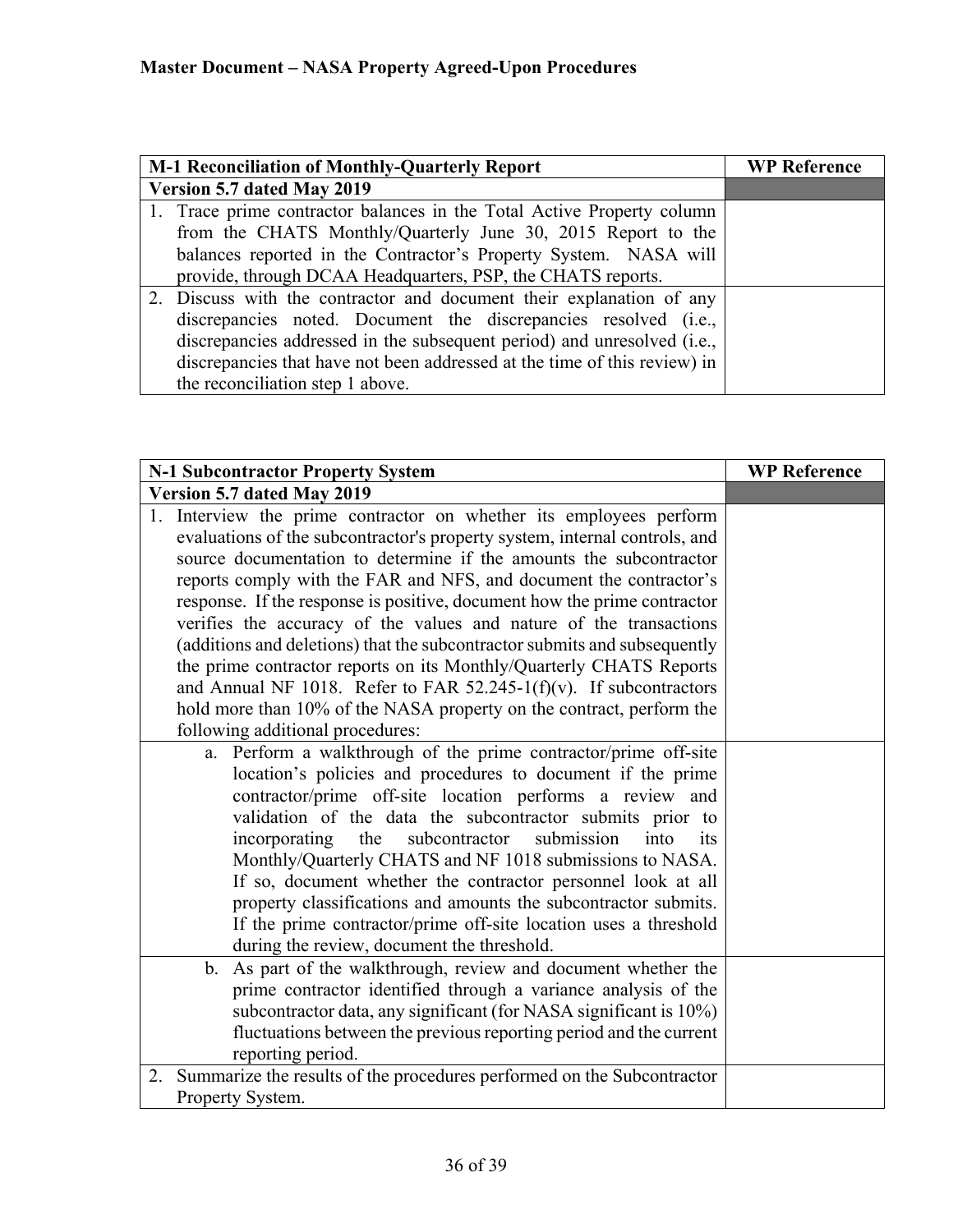| <b>O-1 Capital Leases</b>                                                    | <b>WP Reference</b> |
|------------------------------------------------------------------------------|---------------------|
| Version 5.7 dated May 2019                                                   |                     |
| Note: Capital leases are leased PP&E with a fair value of \$100,000 or       |                     |
| more and meet any one of the following criteria: 1) the lease transfers      |                     |
| ownership to NASA at the end of the term; 2) the lease contains an option    |                     |
| to purchase at a bargain price; 3) the non-cancelable length of the lease is |                     |
| equal to or greater than 75 percent of the estimated economic life of the    |                     |
| $PP&E$ ; or 4) the present value of the rental or other minimum lease        |                     |
| payments, excluding that portion of the payments that represents             |                     |
| executory costs, such as insurance, maintenance, and taxes to be paid by     |                     |
| NASA, equals or exceeds 90 percent of the fair value of the PP&E.            |                     |
| 1. Inquire if the contractor has any NASA capital leases.                    |                     |
| 2. Document the contractor's response and report if the contractor states    |                     |
| there are Capital Leases. (Note: No contractor should have a NASA            |                     |
| capital lease.                                                               |                     |

| <b>A-1 Concluding Steps</b>                                                                                                                                                                       | <b>WP Reference</b> |
|---------------------------------------------------------------------------------------------------------------------------------------------------------------------------------------------------|---------------------|
| Version 5.7 dated May 2019                                                                                                                                                                        |                     |
| 1. The audit team shall adequately support in the working papers all the<br>information contained in the agreed-upon procedures report.                                                           |                     |
| 2. Throughout the AUP, the audit team will participate in bi-weekly<br>teleconferences with NASA Headquarters, and communicate progress,<br>any issues encountered, and contractor disagreements. |                     |
| 3. Draft a report that details the results of the above procedures, including<br>the following, not an all-inclusive, list:                                                                       |                     |
| a. Executive summary.                                                                                                                                                                             |                     |
| b. Scope of application of agreed-upon procedures, including<br>coverage.                                                                                                                         |                     |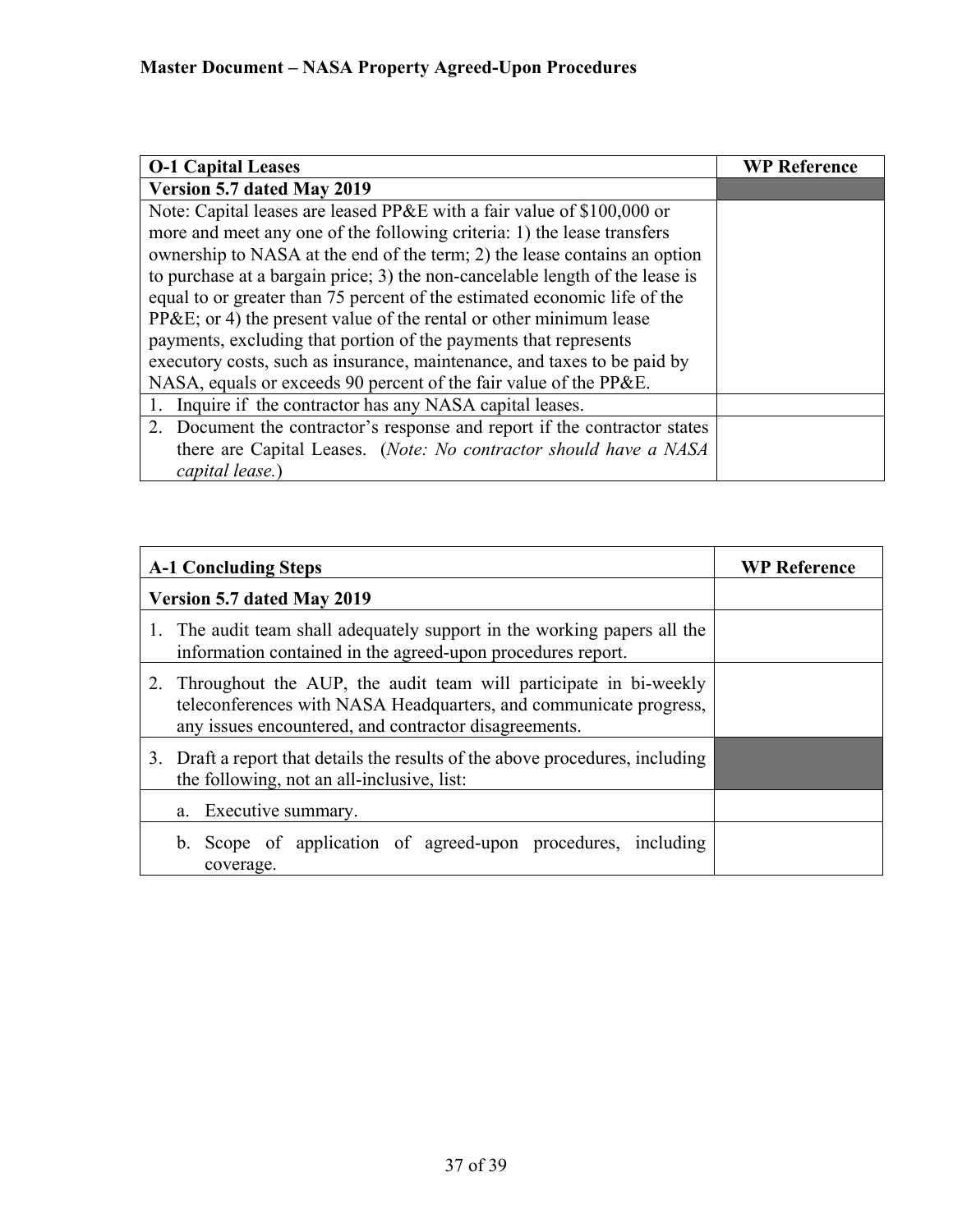| <b>A-1 Concluding Steps</b>                                                                                                                                                                                                                                                                                                                                                                                                                                                                                                                            | <b>WP Reference</b> |
|--------------------------------------------------------------------------------------------------------------------------------------------------------------------------------------------------------------------------------------------------------------------------------------------------------------------------------------------------------------------------------------------------------------------------------------------------------------------------------------------------------------------------------------------------------|---------------------|
| c. Results of application of procedures, including quantification of<br>findings. Note: The audit team should not report:                                                                                                                                                                                                                                                                                                                                                                                                                              |                     |
| Rounding differences less than \$500.                                                                                                                                                                                                                                                                                                                                                                                                                                                                                                                  |                     |
| Differences between the annual NF 1018 generated by NESS<br>$\bullet$<br>and the Monthly/Quarterly reports generated by CHATS<br>because NASA indicated that there may be valid differences<br>between these two reports due to different reporting<br>requirements.                                                                                                                                                                                                                                                                                   |                     |
| The lack of Industrial Property Officer (IPO) approval of<br>$\bullet$<br>CHATS errors as a finding; IPO approval is required for errors<br>on the SF 1018, but not for CHATS.                                                                                                                                                                                                                                                                                                                                                                         |                     |
| d. Summary of policies and procedures, including any departures from<br>NASA policy, and quantification of departures, (if applicable),<br>explanations for all N/A responses provided by the contractor.                                                                                                                                                                                                                                                                                                                                              |                     |
| Results of PP&E, WIP, Materials testing and Capital Leases.<br>e.<br>Include a statement in the Testing of Materials section in the body<br>of the report if the contractor was not able to provide Materials<br>receipts and issuances to test (Section L-1, Step 3).                                                                                                                                                                                                                                                                                 |                     |
| 3. Include in the report matters that come to the audit team's attention by<br>other means than performance of the agreed-upon procedures that<br>significantly contradict the subject matter referred to in the report<br>according to AT Section 201.40.                                                                                                                                                                                                                                                                                             |                     |
| 4. Provide a copy of the draft report for review prior to the exit conference<br>through the regional point-of-contact to Headquarters, PSP, dcaa-<br>psp(a)deaa.mil.                                                                                                                                                                                                                                                                                                                                                                                  |                     |
| 5. After DCAA Headquarters, PSP, review and approval, provide a copy<br>of the draft report to the Property Administrator and the Center point of<br>contract (POC) and conduct a meeting with them to discuss results.<br>PSP will provide a copy to the NASA Headquarters POC.                                                                                                                                                                                                                                                                       |                     |
| Hold an exit conference with the contractor and request from the<br>6.<br>contractor a written response to any exceptions noted in the report.<br>Invite the NASA Property Administrator, NASA Center accountants,<br>NASA Management Office or the DCMA Administrative Contracting<br>Officer (if DCMA has been delegated property administration<br>responsibilities), and NASA Headquarters Accounting Division and<br>Quality Assurance Division representatives to attend. Send invitations<br>for NASA Headquarters representatives through PSP. |                     |
| Incorporate the contractor's response and auditor rejoinder in the report.<br>$\mathcal{L}$ .                                                                                                                                                                                                                                                                                                                                                                                                                                                          |                     |